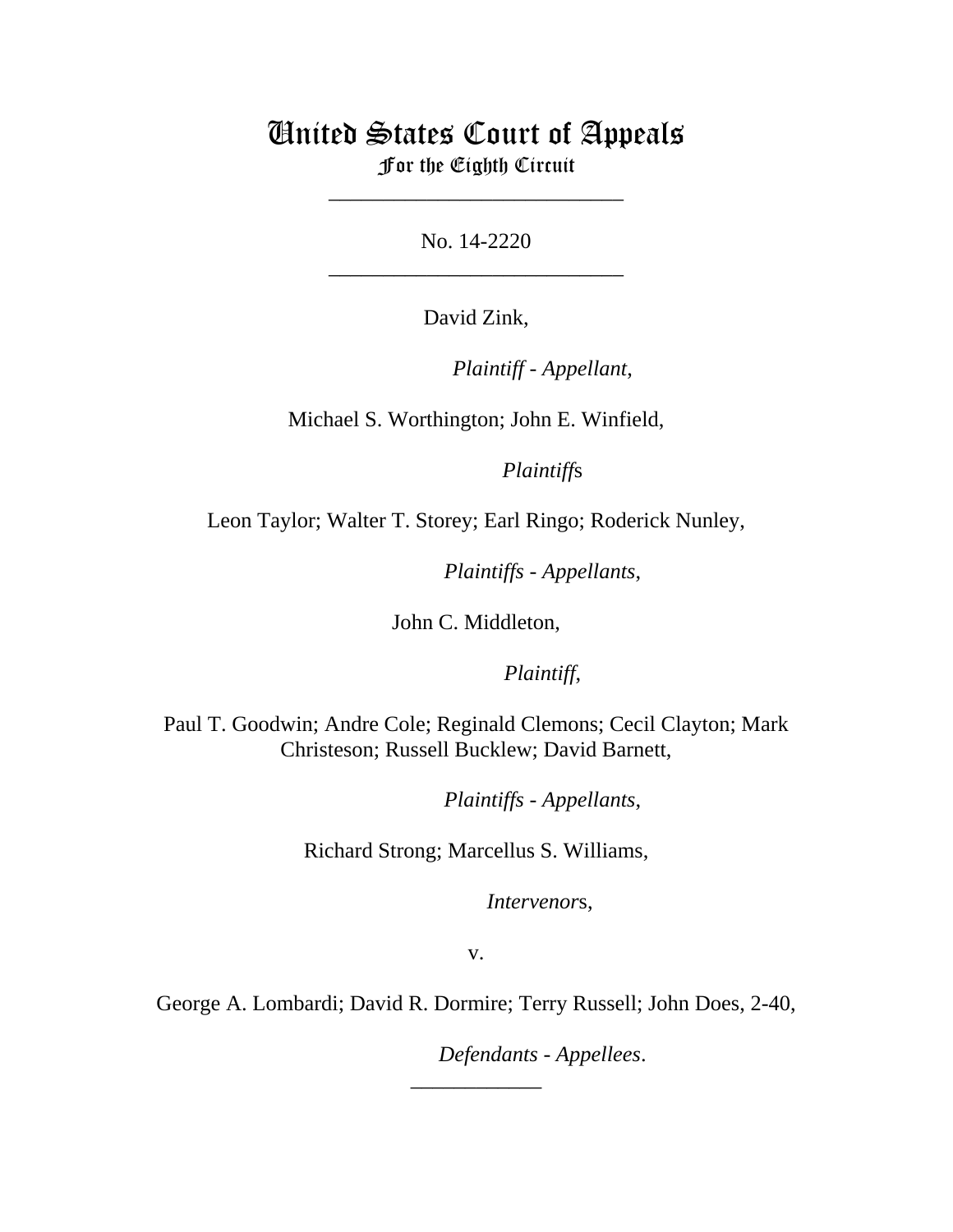Appeal from United States District Court for the Western District of Missouri - Jefferson City

\_\_\_\_\_\_\_\_\_\_\_\_

 Submitted: September 9, 2014 Filed: March 6, 2015 [Published]

Before RILEY, Chief Judge, WOLLMAN, LOKEN, MURPHY, BYE, SMITH, COLLOTON, GRUENDER, SHEPHERD, and KELLY, Circuit Judges, En Banc.

\_\_\_\_\_\_\_\_\_\_\_\_

\_\_\_\_\_\_\_\_\_\_\_\_

PER CURIAM.<sup>1</sup>

Several prisoners sentenced to death in Missouri appeal the district court's<sup>2</sup> dismissal of their complaint challenging the lethal-injection protocol of the Missouri Department of Corrections. The prisoners sued state officials who are charged with planning, supervising, and carrying out executions, and two independent contractors who allegedly have prescribed, produced, or tested the compounded pentobarbital used in the State's current lethal-injection protocol. They sought a declaratory judgment that the lethal-injection protocol violates the Constitution of the United States, the Missouri Constitution, several provisions of state law, and Missouri common law, and an injunction that prevents the defendants from executing them in accordance with the protocol.

<sup>&</sup>lt;sup>1</sup>Chief Judge Riley and Judges Wollman, Loken, Smith, and Gruender join this opinion. Judge Colloton joins all but Part II.A of this opinion. Judge Shepherd joins all but Part II.B of this opinion.

<sup>&</sup>lt;sup>2</sup>The Honorable Beth Phillips, United States District Judge for the Western District of Missouri.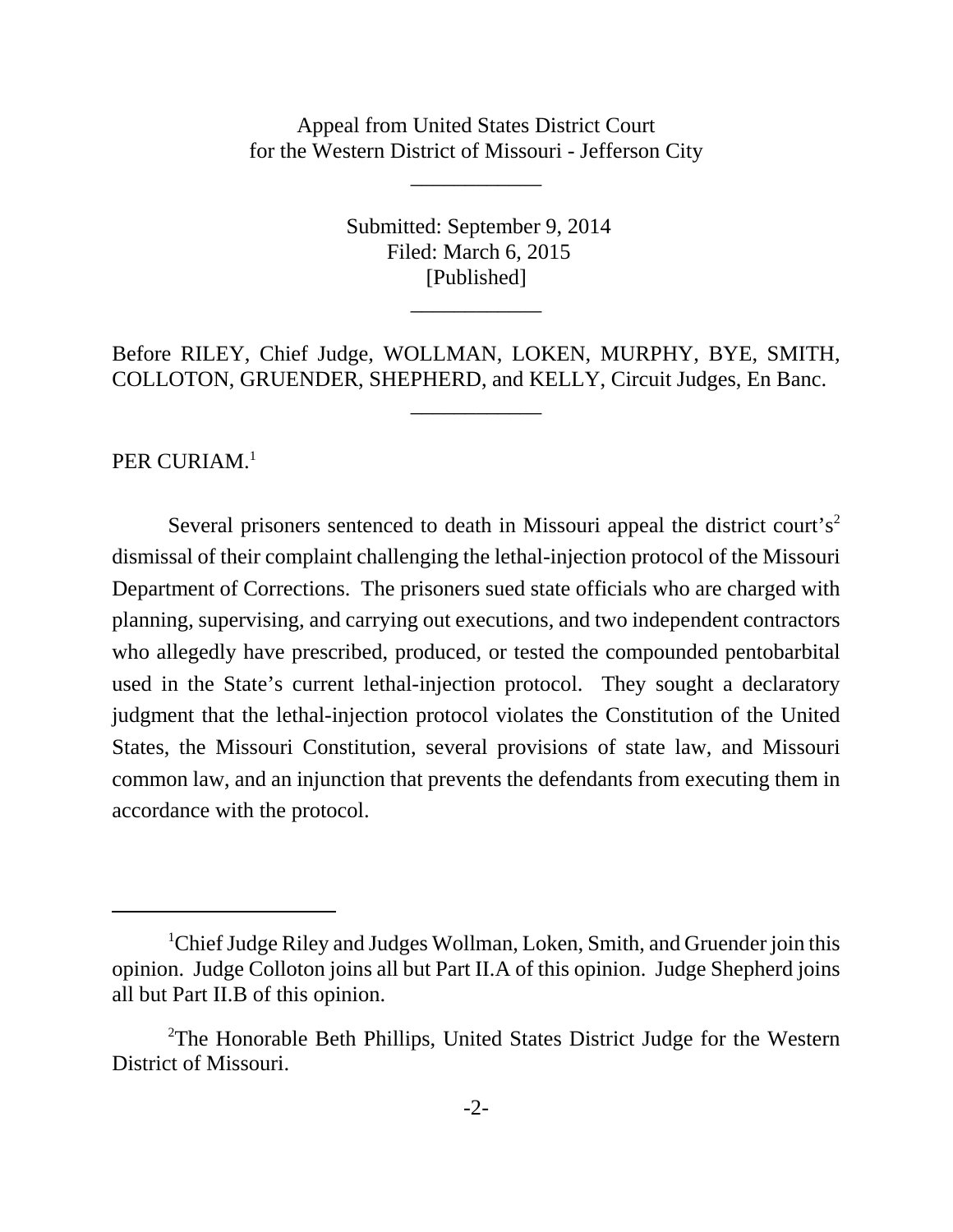This litigation commenced in 2012 when the prisoners challenged what was then a new lethal-injection protocol. In prior years, Missouri's lethal-injection protocol involved the administration of three drugs: "[S]odium thiopental to anesthetize the prisoner and render him unconscious, pancuronium bromide to paralyze him and stop his breathing, and potassium chloride to stop the prisoner's heart." *Ringo v. Lombardi*, 677 F.3d 793, 795 (8th Cir. 2012). In May 2012, after sodium thiopental became unavailable, the State revised its protocol to use a single drug—propofol—as the lethal agent.

In June 2012, the prisoners sued in state court to challenge the new protocol. State officials removed the case to federal court and promptly moved to dismiss the petition for failure to state a claim. The district court denied the motion in part and granted it in part, ruling as relevant here that the plaintiffs had adequately pleaded that the protocol presented a risk of harm that violated the Eighth Amendment and that the prisoners were not required to plead a reasonable alternative method of execution to the use of propofol. The court also ruled that the allegedly higher risk of pain posed by the protocol, compared to the State's prior methods of execution, sufficed to state a claim of unconstitutional *ex post facto* punishment.

In October 2013, the State informed the district court that it had revised its protocol to use pentobarbital, rather than propofol, as the lethal agent. In late 2013, after a discovery dispute, the district court ordered the State to disclose to counsel for the prisoners the identities of the physician who prescribes the pentobarbital used in Missouri executions, the pharmacist who compounds it, and the laboratory that tests the compounded drug. *In re Lombardi*, 741 F.3d 888, 892 (8th Cir.) (en banc), *reh'g denied*, 741 F.3d 903 (8th Cir.), *cert. denied*, 134 S. Ct. 1790 (2014). This court issued a writ of mandamus vacating the district court's order requiring disclosure. *Id.*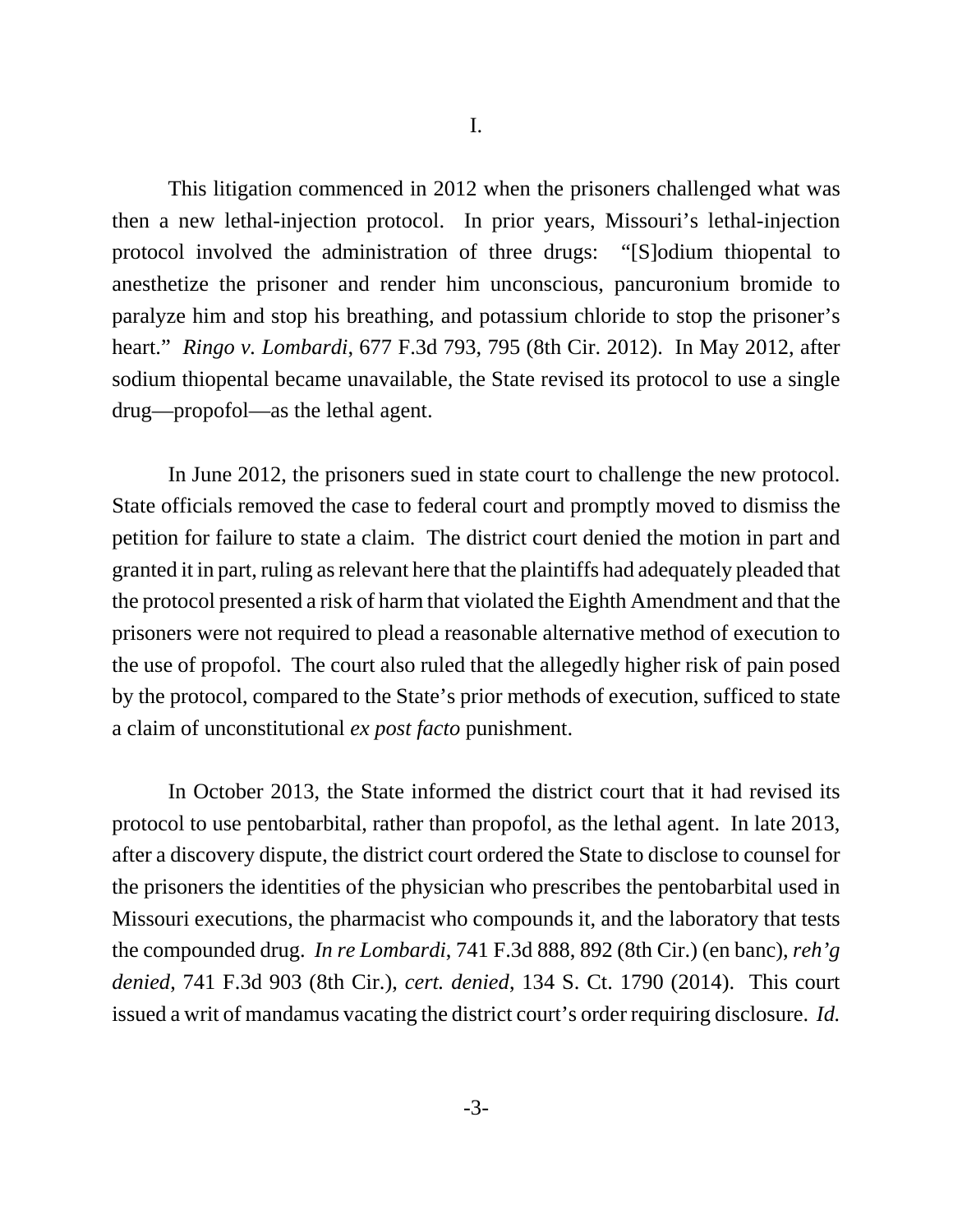at 897. We determined that the complaint then pending failed to state any claim to which the identities of those parties was relevant. *Id.* at 895-97.

In February 2014, the plaintiffs filed a second amended complaint. That complaint alleges ten separate claims, seven of which are at issue in this appeal: (1) that the State's use of compounded pentobarbital constitutes cruel and unusual punishment, in violation of the United States Constitution; (2) that the defendants are deliberately indifferent to the plaintiffs' medical need for their executions not to inflict gratuitous pain; (3) that the State's use of compounded pentobarbital creates a significant risk of increased punishment over previous methods and accordingly amounts to *ex post facto* punishment, in violation of the United States Constitution; (4) that the defendants have deprived them of due process under the United States Constitution by not providing timely and adequate notice of the lethal injection methods; (5) that the defendants have deprived them of equal protection under the United States Constitution by deviating from the execution protocol in certain instances; (6) that the defendants have violated their First Amendment rights under the United States Constitution by refusing to disclose the identities of the pharmacy that compounds the pentobarbital and its suppliers; and (7) that the defendants have violated a number of federal laws by soliciting and using the compounded pentobarbital in executions, all allegedly reviewable under Missouri's Administrative Procedure Act, Mo. Rev. Stat. § 536.150.

In May 2014, the district court granted the State's motion to dismiss the complaint. The court dismissed all claims except for that alleging "cruel and unusual punishment" in violation of the Eighth Amendment and its Missouri constitutional analog. As for the remaining claim, the court ruled that the prisoners' concession that "other methods of lethal injection . . . would be constitutional" did not suffice to state a claim under the Eighth Amendment. But the court allowed the prisoners seven days to amend the claim and address that deficiency by presenting "factual allegations permitting the Court to determine whether the alleged alternative method [of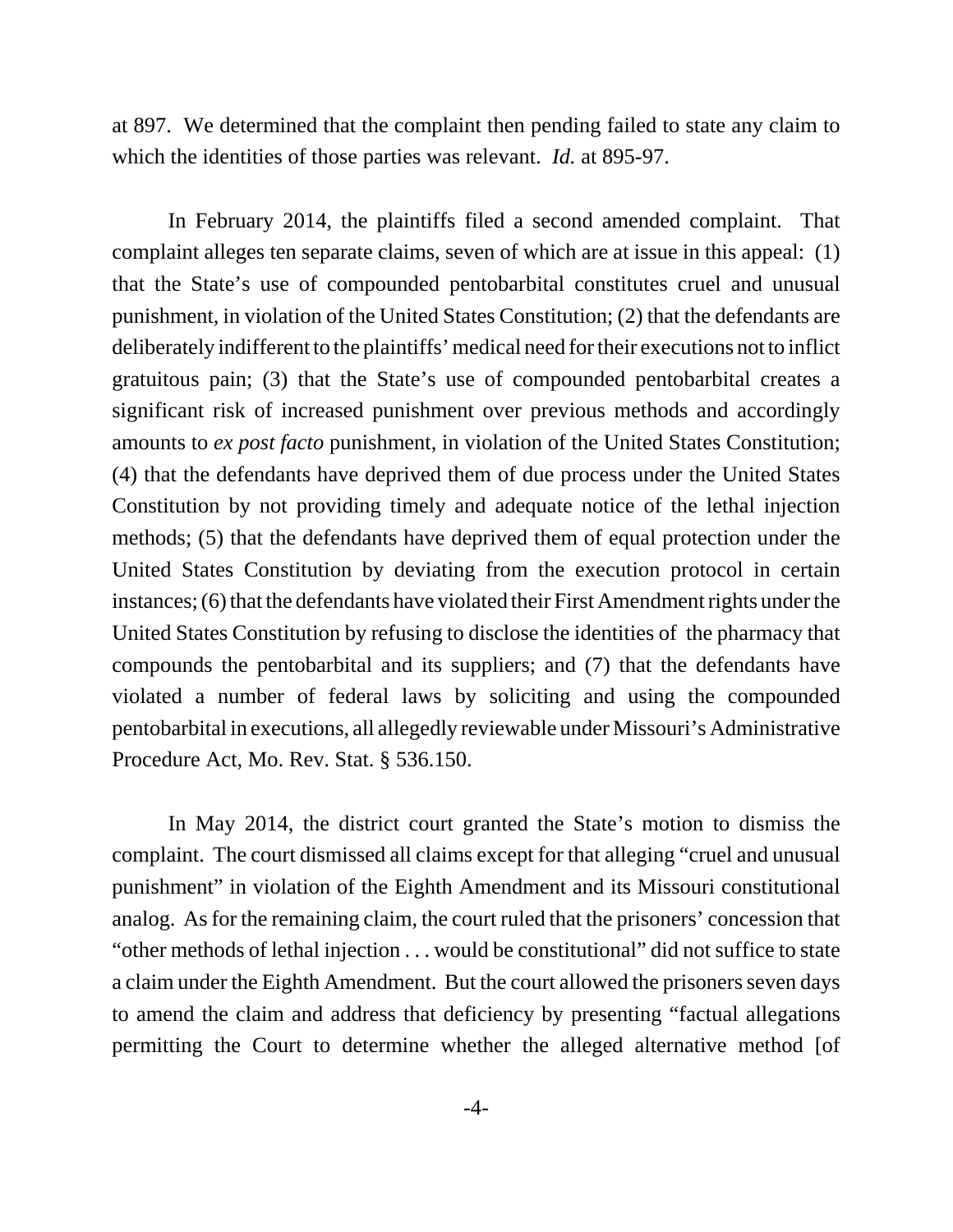execution] is reasonably available and less likely to create a substantial risk of harm." The prisoners responded that they did not intend to plead an alternative method of execution, because they believed the law did not require them to do so. In light of that response, the district court dismissed the remaining claim and entered a final judgment. This appeal followed.

# II.

The prisoners' lead argument on appeal is that they stated a claim under the Eighth Amendment that Missouri's lethal-injection protocol violates the prohibition on cruel and unusual punishment.<sup>3</sup> As in *Lombardi*, our analysis must begin with a basic proposition: "[C]apital punishment is constitutional. It necessarily follows that there must be a means of carrying it out." *Baze v. Rees*, 553 U.S. 35, 47 (2008) (plurality opinion) (internal citation omitted). Any allegation that all methods of execution are unconstitutional, therefore, does not state a plausible claim under the Eighth Amendment. *Lombardi*, 741 F.3d at 895.

*Baze* addressed an Eighth Amendment challenge to a lethal-injection protocol, and our opinion in *Lombardi* summarized the rule of *Baze* as follows:

Where, as here, there is no assertion that the State acts purposefully to inflict unnecessary pain in the execution process, the Supreme Court recognized only a limited right under the Eighth Amendment to require a State *to change* from one feasible method of execution to another. The controlling opinion of the Chief Justice in *Baze* provides that if a State refuses to adopt a readily available alternative method of execution that would significantly reduce a substantial risk of severe pain, then "a State's refusal *to change its method* can be viewed as 'cruel and unusual' under the Eighth Amendment." 553 U.S. at 52 (plurality opinion)

<sup>&</sup>lt;sup>3</sup>The prisoners do not develop an argument on appeal concerning the dismissal of their claim alleging cruel and unusual punishment under the Missouri Constitution.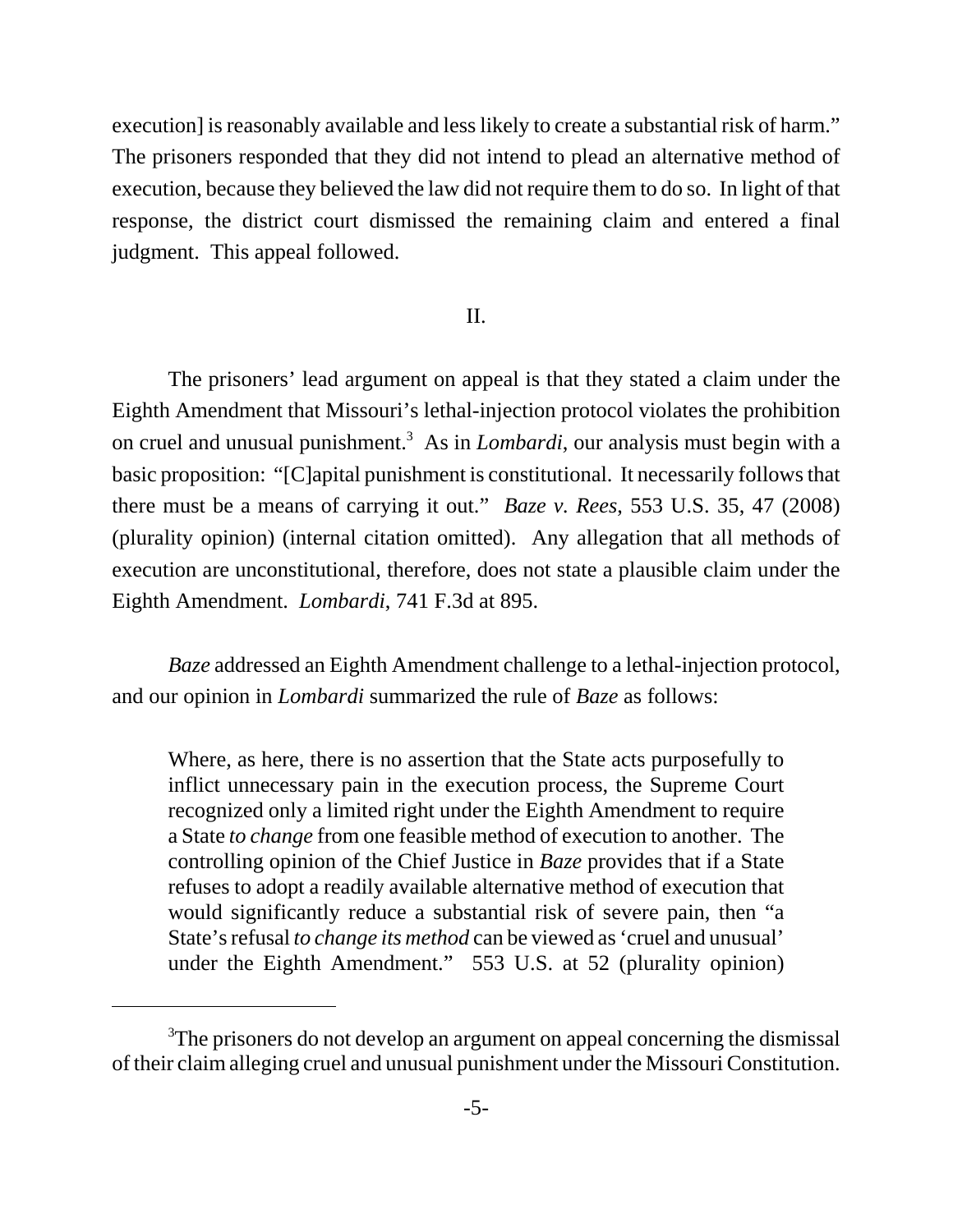(emphasis added). In sum: "A stay of execution may not be granted on grounds such as those asserted here unless the condemned prisoner establishes that the State's lethal injection protocol creates a demonstrated risk of severe pain. *He must show that the risk is substantial when compared to the known and available alternatives.*" *Id*. at 61 (emphasis added).

741 F.3d at 895-96.

The district court, relying on *Lombardi*, concluded that the second amended complaint adequately alleged that the protocol creates a substantial risk of severe pain. The court ruled, however, that the prisoners failed to allege sufficiently the second essential element of an Eighth Amendment claim—*i.e.*, that there exists a feasible alternative method of execution that would substantially reduce the risk of harm. Although the prisoners conceded in the second amended complaint that "other methods of lethal injection the Department could choose would be constitutional," the court reasoned that this "naked assertion" was insufficient to allege that an alternative method is reasonably available and less likely to create a substantial risk of harm.

To state a claim under the Federal Rules of Civil Procedure, a complaint must contain "a short and plain statement of the claim showing that the pleader is entitled to relief." Fed. R. Civ. P. 8(a)(2). "To survive a motion to dismiss, a complaint must contain sufficient factual matter, accepted as true, to 'state a claim to relief that is plausible on its face.'" *Ashcroft v. Iqbal*, 556 U.S. 662, 678 (2009) (quoting *Bell Atl. Corp. v. Twombly*, 550 U.S. 544, 570 (2007)). A pleading need not include "detailed factual allegations," but it is not sufficient to tender "naked assertion[s]" that are "devoid of further factual enhancement." *Id*. (internal quotation marks omitted). A complaint must do more than allege "labels and conclusions" or "a formulaic recitation of the elements of a cause of action." *Id*.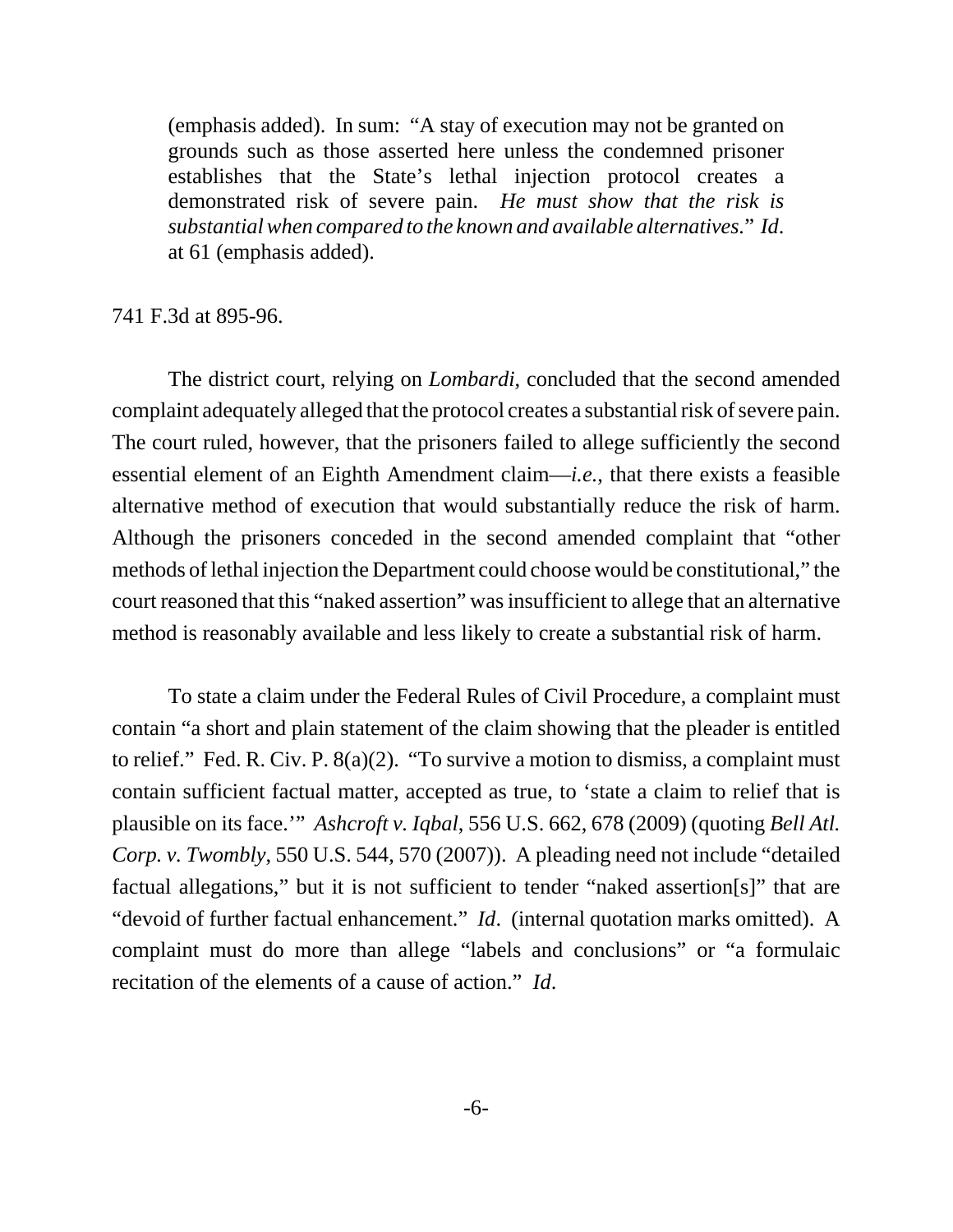We first address whether the second amended complaint adequately alleges that Missouri's lethal-injection protocol creates a substantial risk of severe pain. We review a district court's grant of a motion to dismiss for failure to state a claim under Rule 12(b)(6) de novo. *United States ex rel. Raynor v. Nat'l Rural Utils. Coop. Fin., Corp.*, 690 F.3d 951, 955 (8th Cir. 2012). We assume all facts in the complaint to be true, and draw all reasonable inferences in favor of the non-moving party. *Id.*

"[L]egal conclusions" and "threadbare recitations of the elements of a cause of action supported by mere conclusory statements" are not entitled to a presumption of truth when considering the sufficiency of a complaint. *Iqbal*, 556 U.S. at 678. A complaint must be plausible on its face and "'[a] claim has facial plausibility when the pleaded factual content allows the court to draw the reasonable inference that the defendant is liable for the misconduct alleged.'" *Magee v. Trustees of Hamline Univ., Minn.*, 747 F.3d 532, 535 (8th Cir. 2014) (quoting *Iqbal*, 556 U.S. at 678). Making a plausibility determination is a "'context-specific task that requires the reviewing court to draw on its judicial experience and common sense.'" *Id.* (quoting *Iqbal*, 556 U.S. at 679).

Stating a plausible Eighth Amendment claim in the context of the prisoners' attack upon Missouri's execution protocol first requires the prisoners to plead sufficient facts indicating that the protocol creates a "substantial risk of serious harm."  *See Baze*, 553 U.S. at 50 ("We have explained that to prevail on such a claim there must be a 'substantial risk of serious harm,' an 'objectively intolerable risk of harm' that prevents prison officials from pleading that they were 'subjectively blameless for purposes of the Eighth Amendment.'" (quoting *Farmer v. Brennan*, 511 U.S. 825, 842, 846 & n.9 (1994))). Indeed, the prisoners allege the lethal-injection protocol creates a substantial risk of serious harm in that it inflicts a "substantial risk of severe pain." *See id.* at 52. However, successfully pleading facts to demonstrate a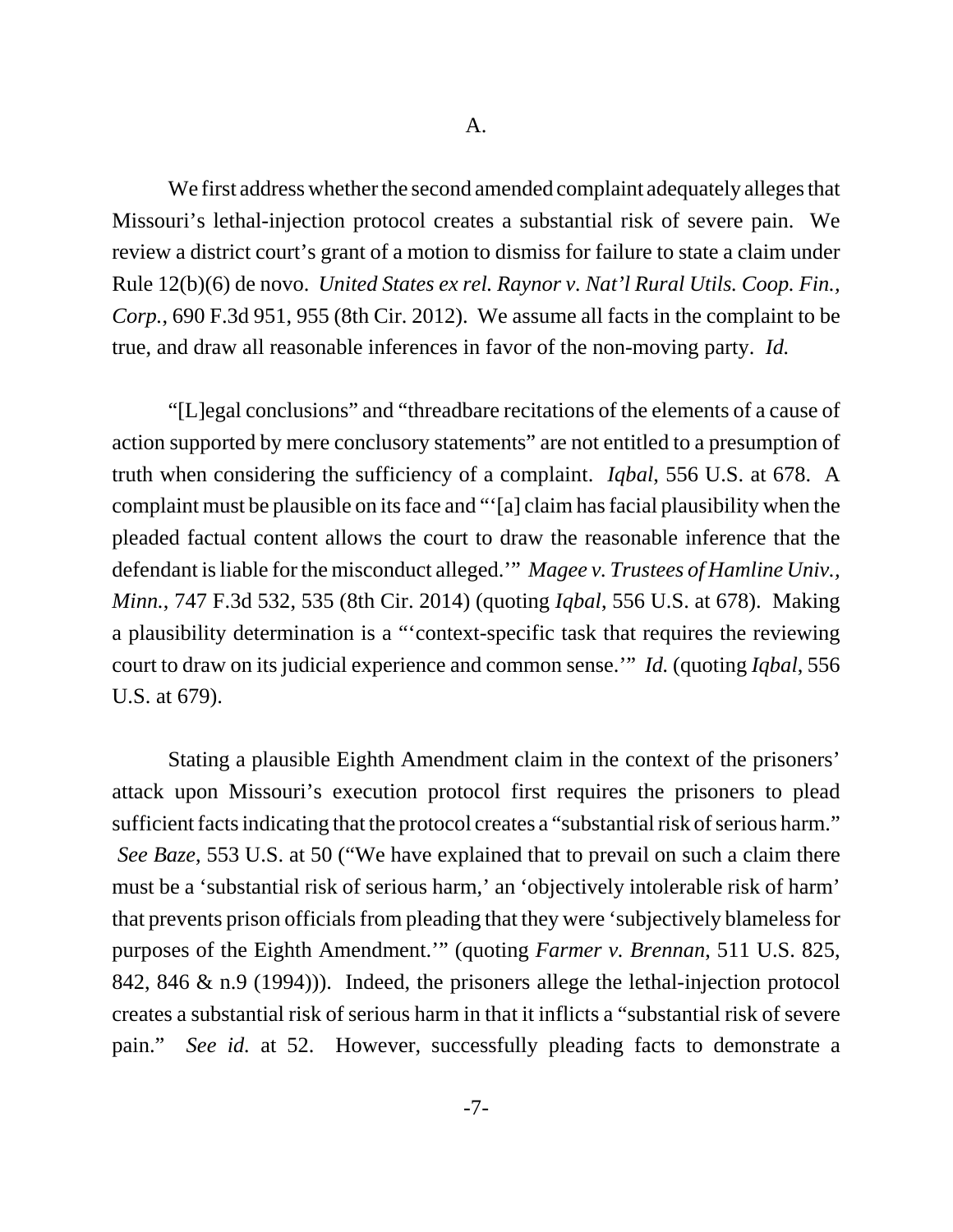substantial risk of severe pain requires the prisoners to plead more than just a hypothetical possibility that an execution *could* go wrong, resulting in severe pain to a prisoner. The Eighth Amendment prohibits an "'objectively intolerable risk'" of pain, rather than "simply the possibility of pain." *Id.* at 61-62 (quoting *Farmer*, 511 U.S. at 846). The plurality opinion in *Baze* acknowledged that the nature of executions necessarily involves the risk of pain: "Some risk of pain is inherent in any method of execution—no matter how humane—if only from the prospect of error in following the required procedure." *Id.* at 47. But "the Constitution does not demand the avoidance of all risk of pain in carrying out executions." *Id.* Instead, the Eighth Amendment requires that the prisoners show the intended protocol is "'*sure or very likely* to cause serious illness and needless suffering.'" *Id*. at 50 (quoting *Helling v. McKinney*, 509 U.S. 25, 33 (1993)).

Relying on this court's decision in *Lombardi*, the district court found the prisoners' second amended complaint adequately alleged that the protocol created a substantial risk of severe pain:

> The Eighth Circuit specifically referenced the language used in Plaintiffs' previous complaints regarding the risk and level of pain necessary to plead an Eighth Amendment violation, and gave no indication such language was insufficient. Based on that fact and the case law cited by Plaintiffs, the Court concludes Plaintiffs sufficiently plead an Eighth Amendment claim regarding the risk and level of pain that the current execution protocol carries.

R. Doc. 437, at 8. Our decision in *Lombardi* addressed the pleading requirement of a feasible alternative to the current lethal-injection protocol. It did not address the sufficiency of the complaint regarding the allegation of a substantial risk of severe pain. Because the district court relied upon our decision in *Lombardi* as the basis for finding the prisoners had satisfied this pleading burden, a determination of the sufficiency of the prisoners' complaint regarding the allegation of a substantial risk of severe pain now requires a more thorough analysis.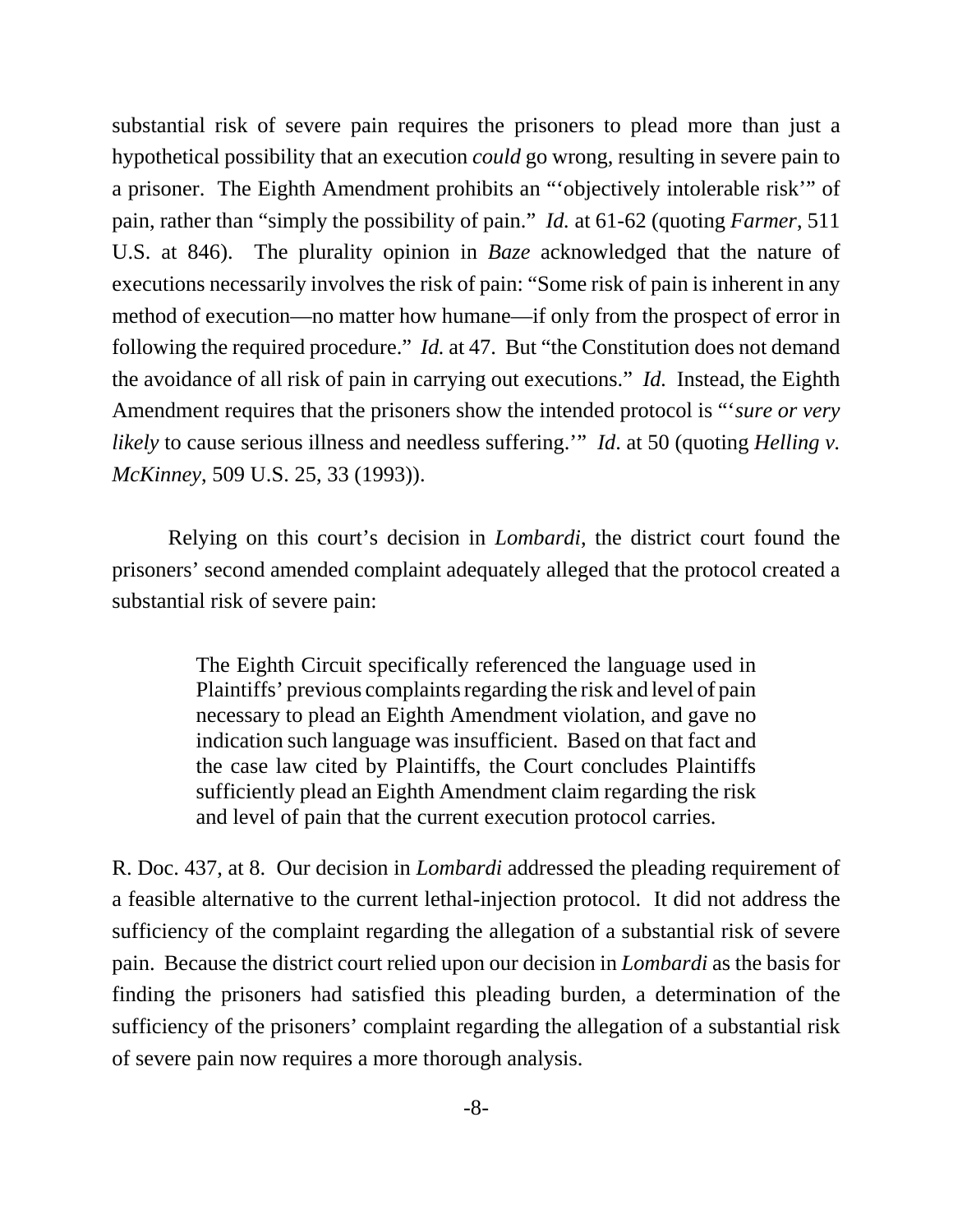When reviewing the sufficiency of a complaint, we review the complaint itself and any exhibits attached to the complaint. *Meehan v. United Consumers Club Franchising Corp.*, 312 F.3d 909, 913 (8th Cir. 2002) ("'[M]aterials attached to the complaint as exhibits may be considered in construing the sufficiency of the complaint.'" (quoting *Morton v. Becker*, 793 F.2d 185, 187 (8th Cir. 1986))). The prisoners filed a second amended complaint with 32 exhibits attached, including declarations and affidavits from medical professionals.

## 1.

In the second amended complaint the prisoners rely on analysis from a pharmacology expert and an anesthesiologist in alleging that the use of a compounding pharmacy to produce the execution drug creates an "objectively intolerable risk of pain." It is alleged that "[c]ompounding pharmacy products do not meet the requirements for identity, purity, efficacy, and safety that pharmaceuticals produced under FDA regulations must meet." R. Doc. 338, at 44. The prisoners identify four distinct potential risks which they believe could result from the State's use of compounded pentobarbital. First, they allege that the compounded pentobarbital could be sub- or super-potent. According to the second amended complaint, sub-potent pentobarbital could fail to cause the death of the prisoner, leaving him unconscious with a lower rate of respiration, causing irreversible brain damage. R. Doc. 338, at Ex. 5. Super-potent pentobarbital could result in suffocation and difficulty breathing before losing consciousness. R. Doc. 338, at Ex. 5. Second, the prisoners allege that the pentobarbital could easily be contaminated with allergens, toxins, bacteria, or fungus. The prisoners allege that the injection of pentobarbital so contaminated could cause a painful allergic reaction in the blood. R. Doc. 338, at 45. Third, the prisoners allege that foreign particles could contaminate the compounded pentobarbital, creating the risk that a prisoner could experience serious pain upon injection or could suffer from a pulmonary embolism. R. Doc. 338, at 45. Finally, the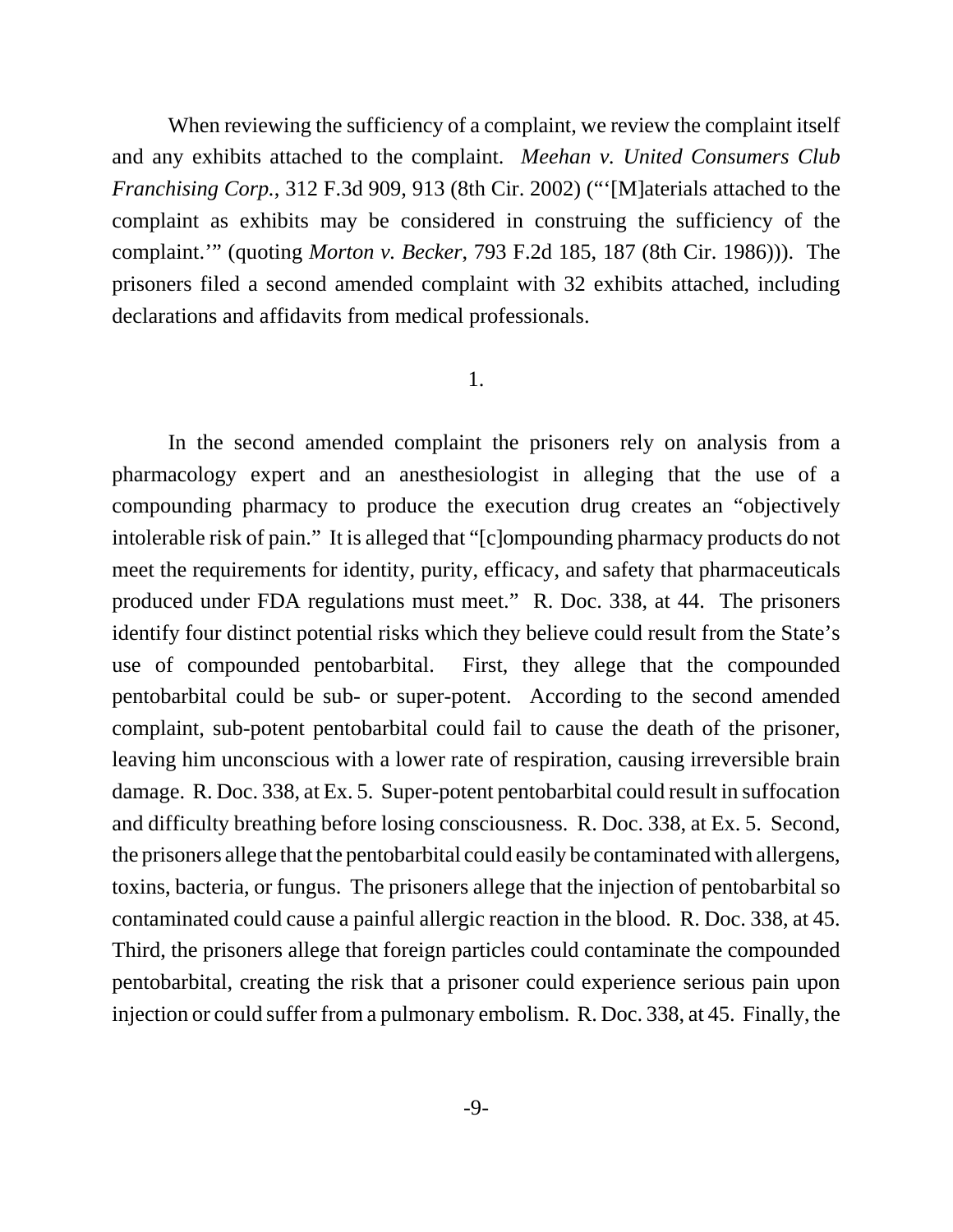prisoners allege that the drug may not maintain the proper  $pH<sub>1</sub><sup>4</sup>$  potentially resulting in numerous complications, most notably severe burning upon injection or a pulmonary embolism. R. Doc. 338, at 45. The prisoners also allege that improper storage of the pentobarbital and use beyond its expiration date could exacerbate the potential for these harms. R. Doc. 338, at 49-51.

Asserting that compounding pharmacies commonly lack oversight and regulation, it is alleged that the use of compounding pharmacies "often results in drugs which are contaminated, sub-potent or super-potent, or which do not have the strength, quality or purity" of FDA-regulated drugs. R. Doc. 338, at. Ex. 6. These compounding pharmacies are alleged to be an "emerging, substandard drug industry" that are responsible for the creation of "large quantities of unregulated, unpredictable and potentially unsafe drugs." R. Doc. 338, at Ex. 6. Noting that the lack of regulation allows compounding pharmacies to obtain ingredients from countries with little pharmaceutical oversight, it is alleged that it is impossible to trace the origin of the drugs, resulting in no guarantee that the drugs are what they purport to be. It is alleged that Missouri's current compounded pentobarbital lethal-injection protocol is "replete with flaws that present a substantial risk of causing severe and unacceptable levels of pain and suffering during the execution." R. Doc. 338, at Ex. 5.

The prisoners also allege that the State might administer the execution drugs via central venous access rather than peripheral venous access.<sup>5</sup> R. Doc. 338, at 30. The

<sup>4</sup> pH is a measure of the acidity or basicity of a solution. *See Taber's Cyclopedic Medical Dictionary* 1377 (Clayton L. Thomas ed., 16th ed. 1989). According to the affidavits attached to the prisoners' second amended complaint, maintaining a proper pH is an important aspect of a properly produced drug. If a drug is too acidic or too basic, it may be incompatible with human blood, causing various unintended reactions. *See* R. Doc. 338, at Ex. 6.

<sup>&</sup>lt;sup>5</sup>Central venous access involves the insertion of a catheter into a large vein in a person's neck, chest, or groin. Peripheral venous access involves the placement of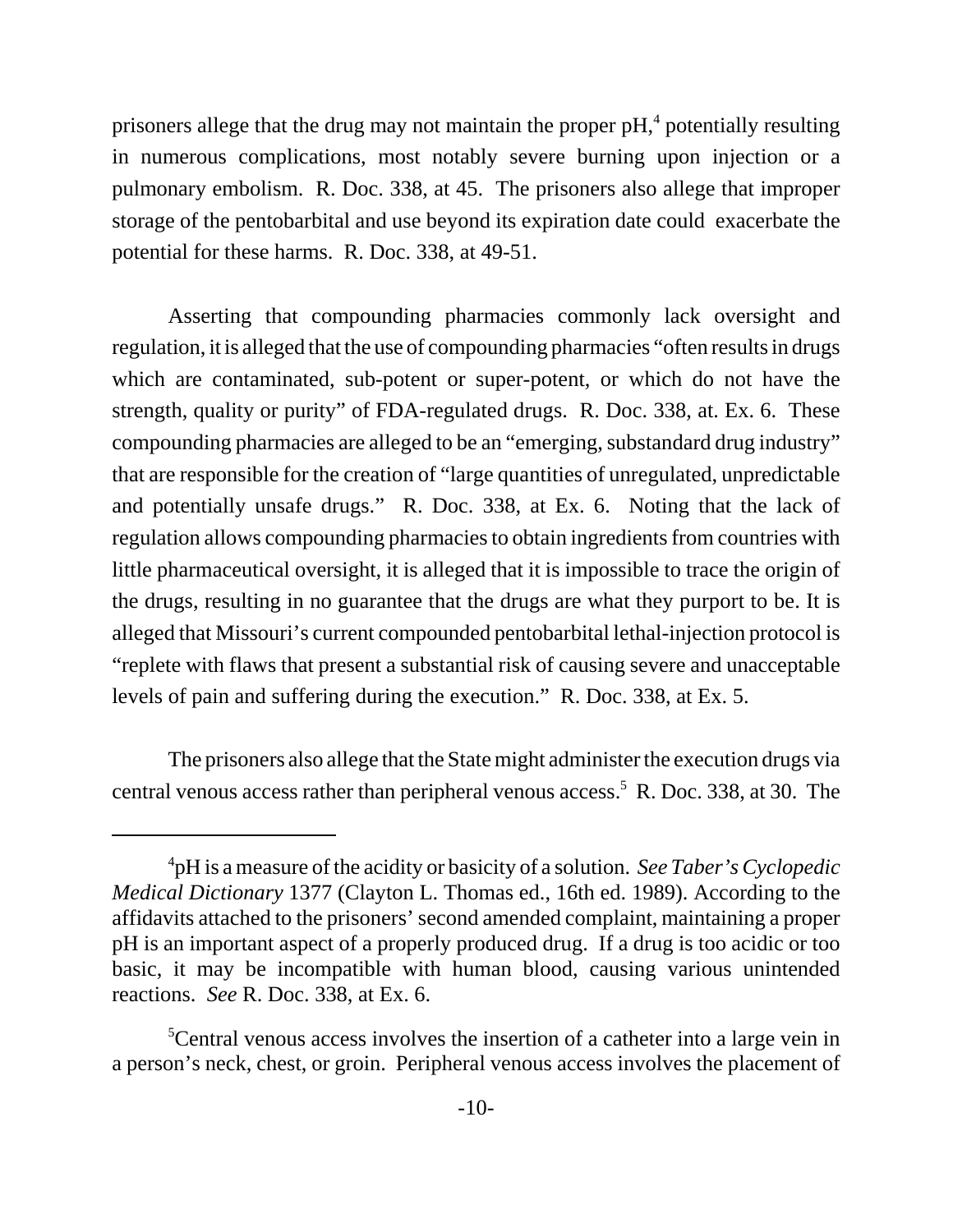prisoners allege that the use of a central line carries a higher risk of complication in following the lethal-injection protocol, increases the length of the execution, and is more invasive and painful than peripheral venous access. R. Doc. 338, at 32. Notably, the prisoners make no mention of the central vein issues in their briefing before this court, instead focusing on alleged issues relating to the use of compounded pentobarbital. Because the prisoners have failed to brief this issue before our court, we decline to consider it here. *See Neb. State Legislative Bd., United Transp. Union v. Slater*, 245 F.3d 656, 658 n.3 (8th Cir. 2001) (explaining that claims not raised in an initial brief are waived).

## 2.

None of the alleged potentialities the prisoners identify in the second amended complaint relating to compounded pentobarbital rises to the level of "*sure or very likely*" to cause serious harm or severe pain. The prisoners' allegations are limited to descriptions of hypothetical situations in which a potential flaw in the production of the pentobarbital or in the lethal-injection protocol could cause pain. This speculation is insufficient to state an Eighth Amendment claim. *See Brewer v. Landrigan*, 131 S.Ct. 445, 445 (2010) ("[S]peculation cannot substitute for evidence that the use of the drug is '*sure or very likely* to cause serious illness and needless suffering.'" (quoting *Baze*, 553 U.S. at 50)). By noting that the use of compounding pharmacies "often results" in "potentially unsafe drugs," the experts whose views have been incorporated into the second amended complaint underscore that the harms they have identified are hypothetical and not "*sure or very likely*" to occur. R. Doc. 338, at Ex. 6. The prisoners rely on allegations of generalized harms resulting from the use of a compounding pharmacy to produce the pentobarbital and have failed to provide

a catheter in a peripheral vein, most commonly in the hand or arm. *See* 6 *The Gale Encyclopedia of Medicine* 4571-72 (Laurie J. Fundukian ed., 4th ed. 2011).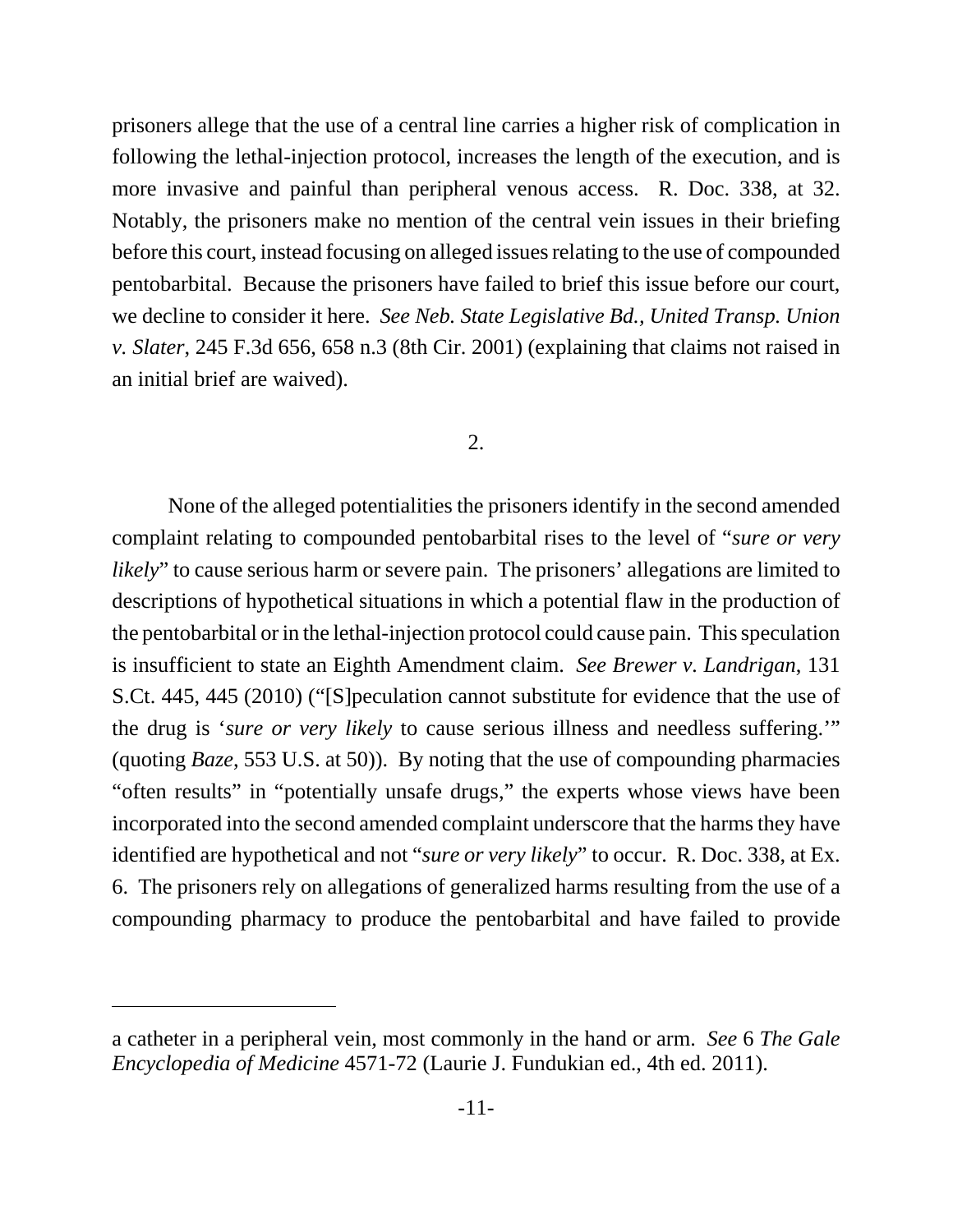anything more than speculation that the current protocol carries a substantial risk of severe pain.

Even if one of the harms the prisoners identify were to occur, the prisoners offer nothing in their pleading to support the allegation that it would be more than an isolated incident. The prospect of an isolated incident does not satisfy the requirement that prisoners adequately plead a substantial risk of severe pain to survive a motion to dismiss their Eighth Amendment claim. *See Baze*, 553 U.S. at 50 ("[A]n isolated mishap alone does not give rise to an Eighth Amendment violation, precisely because such an event, while regrettable, does not suggest cruelty, or that the procedure at issue gives rise to a 'substantial risk of serious harm.'" (quoting *Farmer*, 511 U.S. at 842)). Accepting as true the *factual* matter alleged in the second amended complaint, if any of the hypothetical situations the prisoners identify came to pass, it would amount to an "isolated mishap" that, "while regrettable," would not result in an Eighth Amendment violation.

### 3.

Case law from other circuits also supports our conclusion that the prisoners' allegation of a substantial risk of severe pain is inadequate. At least one court has found that an Eighth Amendment challenge to an execution protocol was properly dismissed after the plaintiff-prisoner failed to sufficiently plead a plausible claim that the lethal-injection protocol was *sure or very likely* to create a substantial risk of severe pain. *See Cook v. Brewer*, 637 F.3d 1002, 1008 (9th Cir. 2011). In *Cook*, the Ninth Circuit considered a challenge to Arizona's lethal-injection protocol, a three drug protocol involving the use of sodium thiopental. *Id.* The court found that the prisoner's "reliance on speculative and conclusory allegations [was] insufficient to state a facially plausible claim" when he alleged that the use of non-FDA approved sodium thiopental created a substantial risk of severe pain. *Id.* The prisoner alleged that the unregulated drug could be ineffective, contaminated, and could differ greatly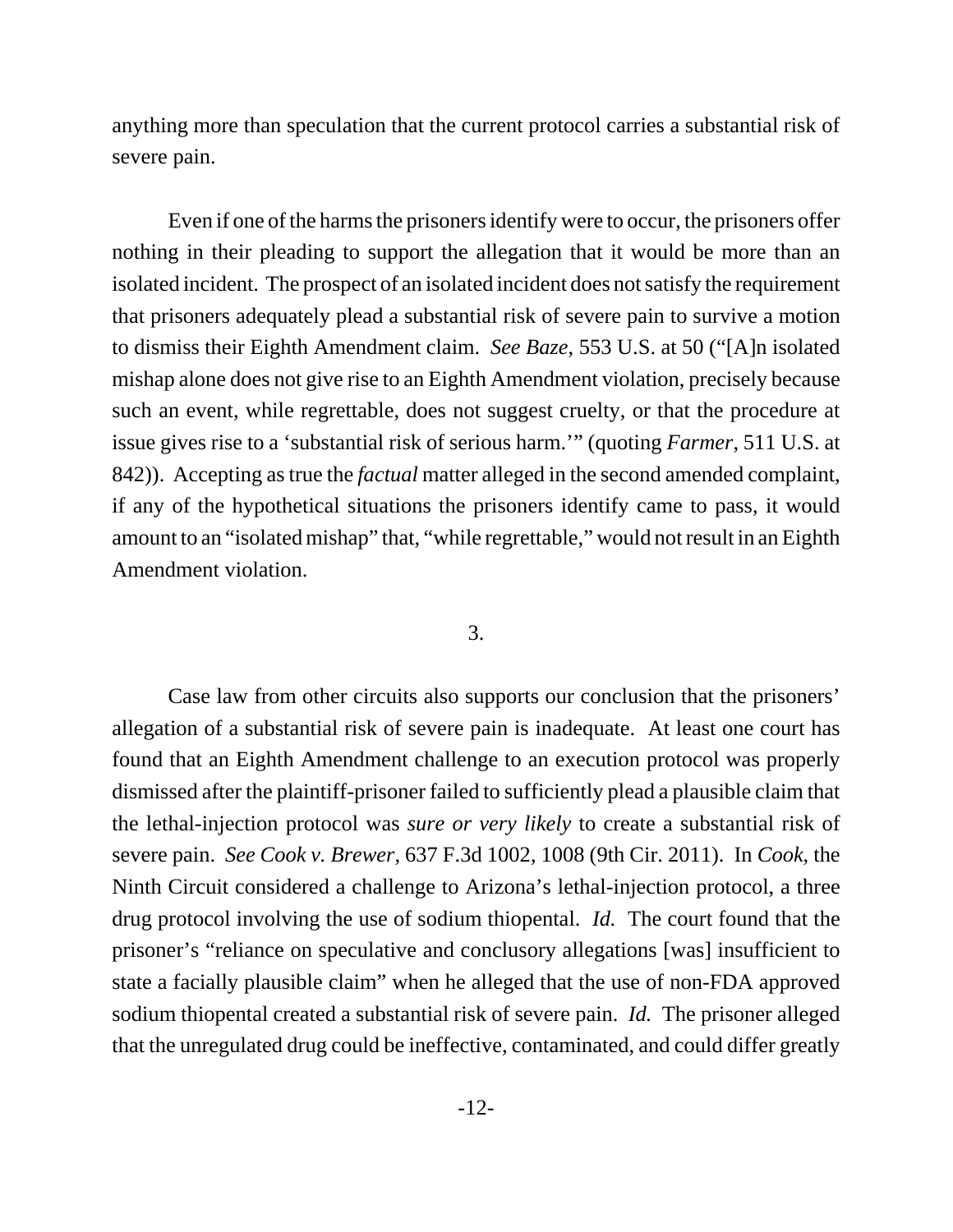in potency, quality, and formation from other FDA regulated drugs. *Id.* at 1006. The court rejected these claims as "speculative and overly generalized," finding that the prisoner failed to make any specific factual allegations regarding the alleged harms arising from the use of an unregulated drug. *Id.* Instead, he only identified hypothetical harms that would be "applicable to every drug produced outside the United States." *Id.* The court thus held that the bare allegations that the sodium thiopental was imported and non-FDA approved did not plausibly show that the drug was "*sure or very likely* to cause serious illness and needless suffering," and the district court had properly dismissed the prisoner's Eighth Amendment claim. *Id.* at 1007.

The same prisoner mounted a second challenge to Arizona's use of sodium thiopental in its three drug lethal-injection protocol, alleging that the drug created a substantial risk of severe pain because there had been 12 adverse drug reaction reports, the drug had been manufactured for use on animals, it had caused problems in three executions in the United States, and the State obtained it unlawfully. *Cook v. Brewer*, 649 F.3d 915, 917 (9th Cir. 2011). The Ninth Circuit again upheld the dismissal of the prisoner's complaint, finding that he had failed to satisfy the pleading requirements to state an Eighth Amendment claim. *Id.* at 918-19. "Because Cook's four new allegations do not support the drawing of any non-speculative conclusions, Cook has failed to state a facially plausible claim that Arizona's planned execution is '*sure or very likely* to cause . . . needless suffering.'" *Id.* (quoting *Baze*, 553 U.S. at 50).

Other circuits have also denied prisoners relief when challenging a compounded pentobarbital lethal-injection protocol. *See Whitaker v. Livingston*, 732 F.3d 465, 468 (5th Cir.), *cert. denied*, 134 S.Ct. 417 (2013) (affirming denial of motion for preliminary injunction when plaintiff-prisoners failed to show state's execution protocol of compounded pentobarbital caused a substantial risk of severe pain when they had "pointed to only hypothetical possibilities" and were unable to "point to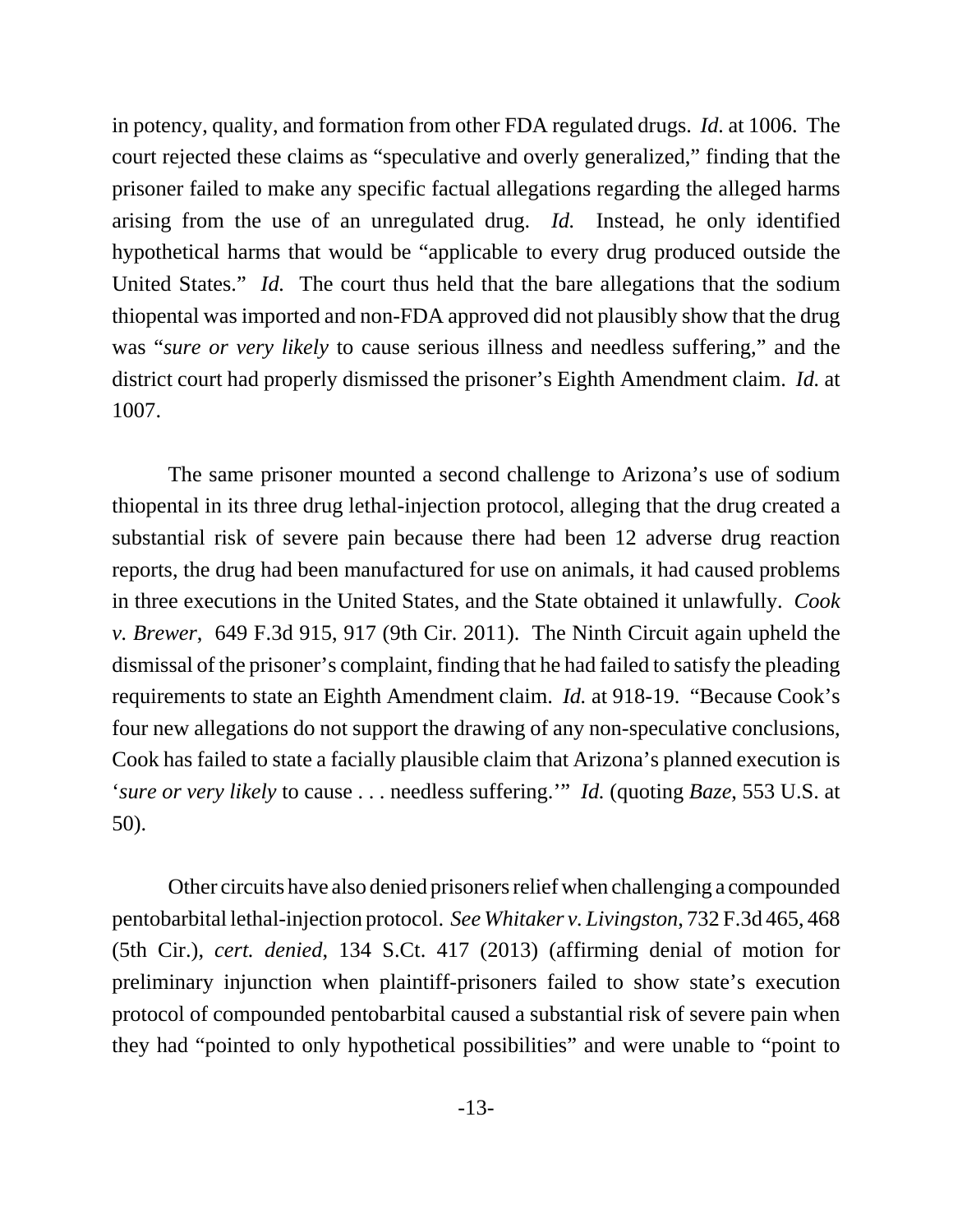*some* hypothetical situation, based on science and fact, showing a likelihood of severe pain"); *Wellons v. Comm'r Ga. Dep't of Corr.*, 754 F.3d 1260, 1265 (11th Cir. 2014) (affirming the denial of injunctive relief and declaratory judgment and denying a stay of execution when prisoner did not sufficiently allege that the use of compounded pentobarbital in the state's execution protocol amounted to an Eighth Amendment violation because "speculation that a drug that has not been approved will lead to severe pain or suffering 'cannot substitute for evidence that the use of the drug is *sure or very likely* to cause serious illness and needless suffering'" (quoting *Mann v. Palmer*, 713 F.3d 1306, 1315 (11th Cir. 2013)).

#### 4.

The prisoners have failed to include factual allegations in the second amended complaint which permit the reasonable inference that Missouri's lethal-injection protocol is "*sure or very likely*" to create a substantial risk of severe pain. Accepting the factual allegations in the complaint as true, the prisoners fail to satisfy their burden under the Eighth Amendment because they rely entirely on hypothetical and speculative harms that, if they were to occur, would only result from isolated mishaps. Like the prisoner in *Cook*, the prisoners here fail to make any specific factual allegations regarding the production of the pentobarbital that would lead to its contamination, potency problems, or improper pH, and instead rely on general risks associated with compounding pharmacies. Without such specific allegations, the prisoners' complaint contains no more than speculative and hypothetical generalized assertions about the nature of compounding pharmacies. Likewise, the prisoners' allegation describing concerns arising from the method of venous access selected by the State amounts to no more than speculation. In sum, the prisoners have failed to plead sufficient factual matter, consistent with *Twombly* and *Iqbal*, necessary to state a plausible claim for relief. We conclude, therefore, that their claim regarding the substantial risk of severe pain allegedly imposed by Missouri's execution protocol is inadequately pled as a matter of law.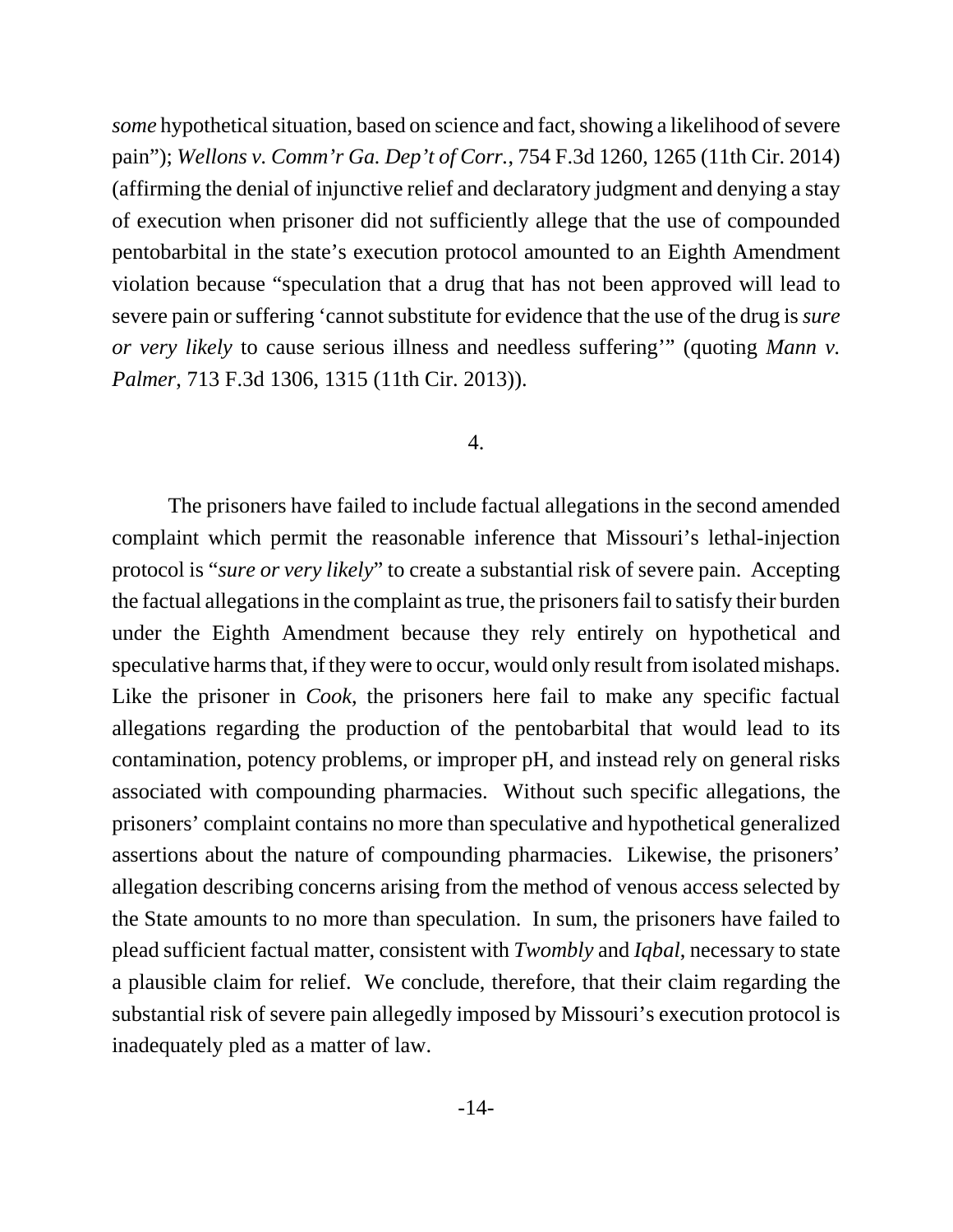Prisoners challenging a method of execution must do more than allege a substantial risk of serious harm to state a claim under the Eighth Amendment. As we explained in *Lombardi*, 741 F.3d at 895-96, to establish a constitutional violation, an inmate ultimately must prove that another execution procedure exists that is feasible and readily implemented, and that the alternative method will significantly reduce a substantial risk of severe pain. *Lombardi*, 741 F.3d at 895-96; *see Baze*, 553 U.S. at 52 (plurality opinion); *id.* at 63 (Alito, J., concurring); *Raby v. Livingston*, 600 F.3d 552, 560-61 (5th Cir. 2010); *Cooey v. Strickland*, 589 F.3d 210, 220 (6th Cir. 2009). The existence of such an alternative method of execution, therefore, is a necessary element of an Eighth Amendment claim, and this element—like any element of a claim—must be pleaded adequately.

To address this point, the prisoners' second amended complaint merely "concede[s] that other methods of lethal injection the Department could choose to use would be constitutional." R. Doc. 338, at 148. In our view, this "concession" is insufficient to allege the second element of an Eighth Amendment claim that challenges a method of lethal injection. The complaint does not assert that the "other methods of lethal injection" it references are feasible and readily implemented, or that they would significantly reduce a substantial risk of severe pain allegedly caused by the present method. Even a barebones allegation to that effect, moreover, would not be adequate: a "formulaic recitation of the elements of a cause of action" is insufficient to state a claim under Rule 8(a)(2). *Iqbal*, 556 U.S. at 678. The pleading must include "sufficient factual matter, accepted as true, to state a claim to relief that is plausible on its face." *Id*. (internal quotation marks omitted). The second amended complaint includes no factual matter that even hints at how the State—drawing on feasible and readily implemented alternatives—could modify its lethal-injection protocol to reduce significantly the alleged substantial risk of severe pain. We therefore agree with the district court that the prisoners' "naked assertion" that other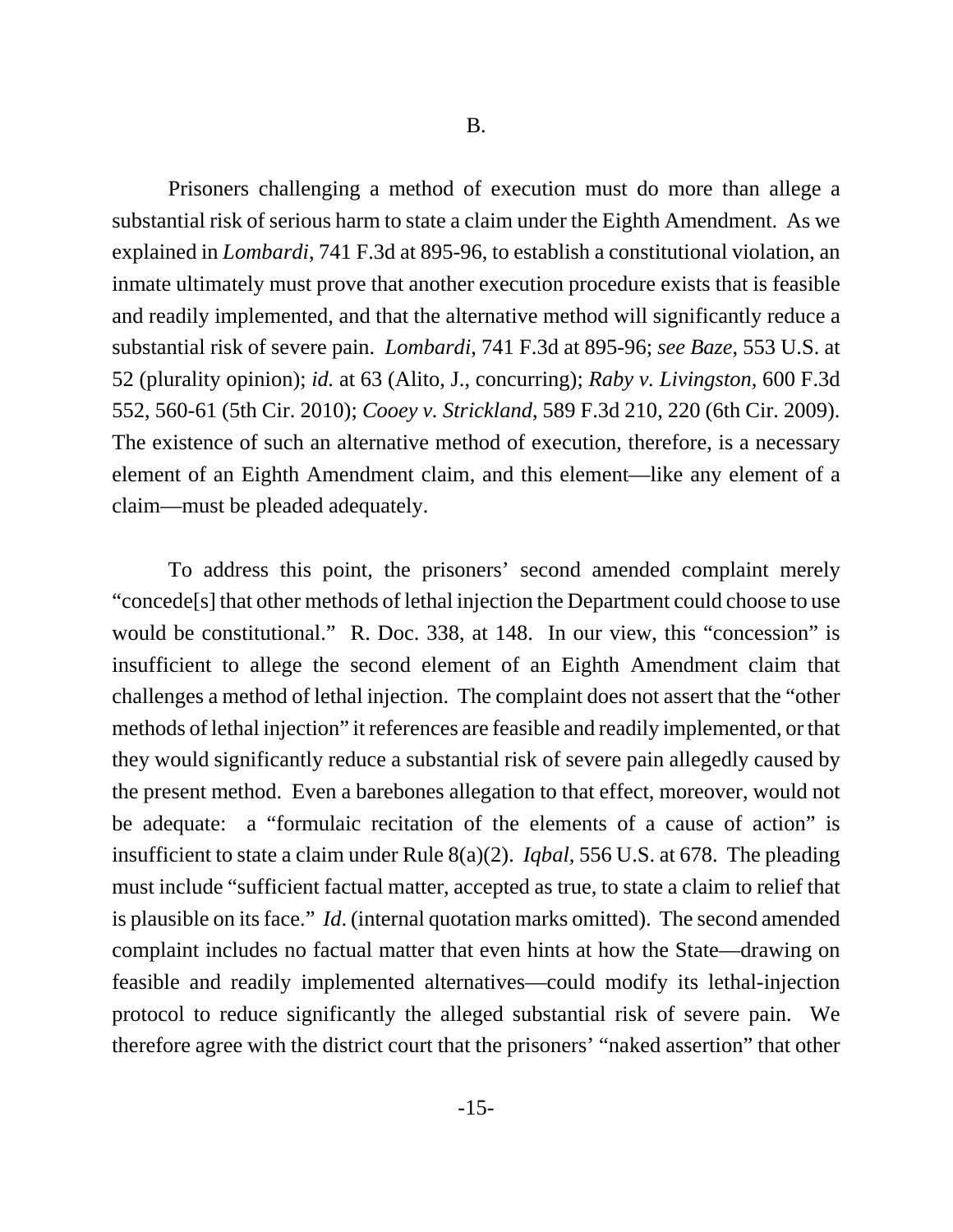methods would be constitutional, devoid of further factual enhancement, fails to state a claim under the Eighth Amendment.

The prisoners respond that the Supreme Court's decision in *Hill v. McDonough*, 547 U.S. 573 (2006), illustrates the sufficiency of their complaint. The issue in *Hill* was whether a prisoner's challenge to the constitutionality of Florida's lethal-injection protocol could proceed as an action for relief under 42 U.S.C. § 1983, or whether it must be brought as an action for a writ of habeas corpus under 28 U.S.C. § 2254. *Id.* at 576. Hill's complaint conceded that "other methods of lethal injection the Department could choose to use would be constitutional," and the State had not argued that enjoining the present method "would leave the State without any other practicable, legal method of executing Hill by lethal injection." *Id.* at 580. The Court held under those circumstances that the action could proceed under § 1983, because "Hill's action if successful would not necessarily prevent the State from executing him by lethal injection." *Id*. at 580.

In reaching that conclusion, the *Hill* Court rejected a suggestion from the United States that a prisoner seeking to proceed under § 1983 rather than through habeas corpus must identify an alternative, authorized method of execution. *Id.* at 582. The Court explained that it would not impose a "heightened pleading requirement[]" as a prerequisite to the prisoner proceeding under § 1983, because "[s]pecific pleading requirements are mandated by the Federal Rules of Civil Procedure, and not, as a general rule, through case-by-case determinations of the federal courts." *Id*. at 582 (citing Fed. R. Civ. P. 8, 9; *Swierkiewicz v. Sorema N.A.*, 534 U.S. 506, 512-14 (2002)).

The *Hill* opinion's references to Rule 8 and *Swierkiewicz*, and a later citation of *Hill* in *Jones v. Bock*, 549 U.S. 199, 213 (2007), have prompted our careful consideration. We think the better reading, however, is that *Hill* did not address the elements of a successful claim under the Eighth Amendment or establish that Hill's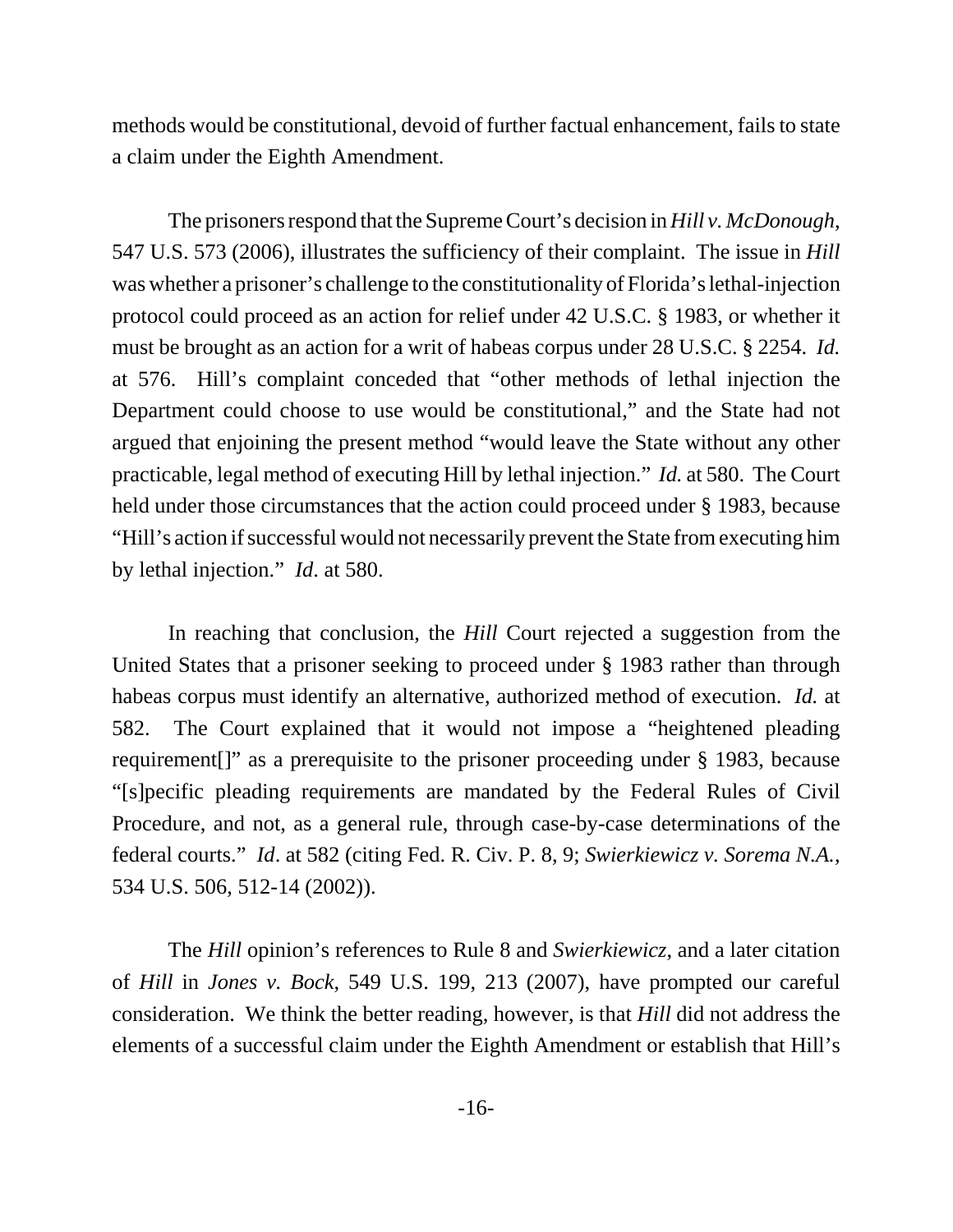complaint stated a claim that would survive a motion to dismiss. The question decided in *Hill* concerned only the *cognizability* of a complaint under § 1983, as opposed to habeas corpus. The Court said specifically that "the merits of Hill's underlying action are . . . not before us." *Hill*, 547 U.S. at 585. Whether Hill's complaint stated a claim for relief under Rule 8 and the Eighth Amendment is a question that "goes to the merits" of the underlying action. *Bond v. United States*, 131 S. Ct. 2355, 2362 (2011). It was not until two years after *Hill*, in *Baze*, when the Court eventually addressed the substance of the Eighth Amendment and the elements of a claim challenging a lethal-injection protocol. *Jones*, also decided before *Baze*, simply reaffirmed a proposition with which we do not quarrel—*i.e.*, that specific pleading requirements are mandated by the federal rules and generally not through case-by-case determinations of the courts. 549 U.S. at 213. We disagree with Judge Shepherd, *post*, at 44, and the dissenting judges, *post*, at 38-40, that requiring a plaintiff to plead the elements of an Eighth Amendment claim as defined in *Baze* is a "heightened pleading requirement" that exceeds the requirements of Rule 8 as explained in *Iqbal* and *Twombly*. 6

The inference that *Hill* did not address the sufficiency of Hill's complaint is strengthened by the opinions in *Baze*, where two Justices opined that "a method of execution violates the Eighth Amendment only if it is deliberately designed to inflict

<sup>6</sup> Judge Bye, *post*, at 40-41, suggests incorrectly that this court's order denying rehearing in *Lombardi* established that a prisoner could state an Eighth Amendment claim without identifying a feasible alternative if he merely conceded that other methods of lethal injection the State could choose to use would be constitutional. The *Lombardi* order simply recited the concession made by the plaintiffs in *Hill*, and observed that the plaintiffs in *Lombardi* did not make such an allegation. *In re Lombardi*, 741 F.3d 903, 905 (8th Cir. 2014). The order declared that "*[w]e were not required to address* whether alleging that the current method of execution creates a substantial risk of harm when compared to known and available alternatives, without specifying an alternative, would be sufficient to state a claim in light of *Hill* and *Baze*." *Id*. (emphasis added).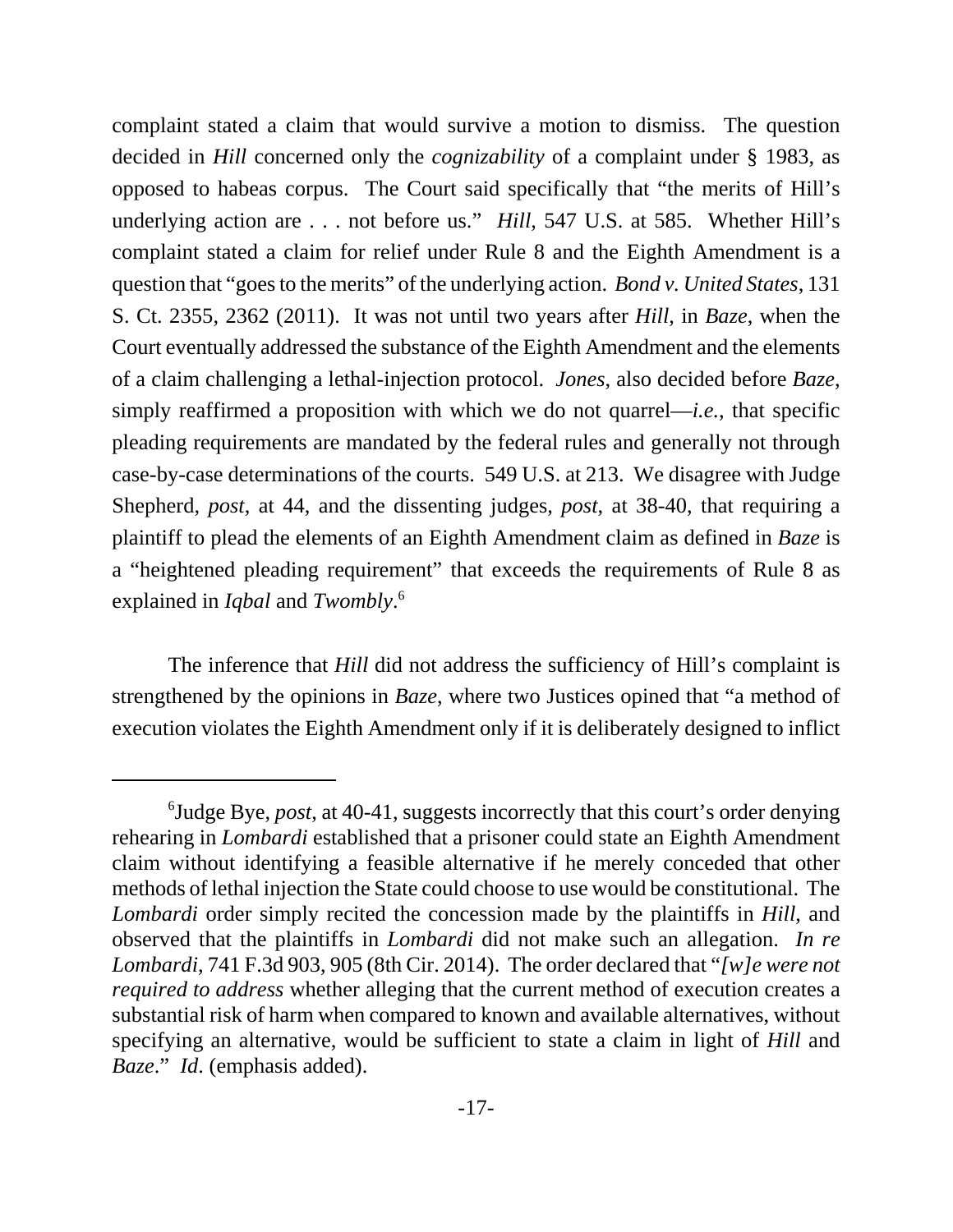pain." *Baze*, 553 U.S. at 94 (Thomas, J., concurring). Hill alleged only that Florida's method of execution created a risk of severe pain and that other unspecified methods of execution would be constitutional; there is no indication in the opinion that he alleged a deliberate design by the State of Florida to inflict pain during an execution. That *Hill* was a unanimous opinion—joined by the concurring Justices in *Baze*—fortifies our view that the decision addressed only cognizability under § 1983, not the plausibility of the prisoner's claim under Rule 8 and the Eighth Amendment.

The prisoners contend alternatively that the rule announced in *Baze* applies only where—as in *Baze* itself—a prisoner alleges that a lethal-injection protocol is unconstitutional because the State easily could change to an alternative method of execution that is likely to reduce a significant risk of pain. We think that is an implausible reading of the *Baze* plurality opinion. On the prisoners' view, a plaintiff who alleges a significant risk of severe pain *and* an alternative that would reduce the risk must satisfy the *Baze* standard for an alternative method of execution, but a prisoner who alleges *only* a significant risk of severe pain need not propose an alternative method. The suggested rule would render the *Baze* plurality's extensive discussion of alternative methods superfluous, and we are loathe to assume that the plurality engaged in such a meaningless exercise. *See Baze*, 553 U.S. at 56-61.

The prisoners also urge that the Supreme Court's grant of a stay of execution in *Bucklew v. Lombardi*, 134 S. Ct. 2333 (2014), "repudiates the rule of *Lombardi*," and shows that a prisoner need not allege an alternative method of execution to state a claim under the Eighth Amendment. In May 2014, the Court granted a stay of Russell Bucklew's execution pending appeal in an order that stated as follows:

Application for stay of execution of sentence of death presented to Justice ALITO and by him referred to the Court treated as an application for stay pending appeal in the United States Court of Appeals for the Eighth Circuit. Application granted pending disposition of petitioner's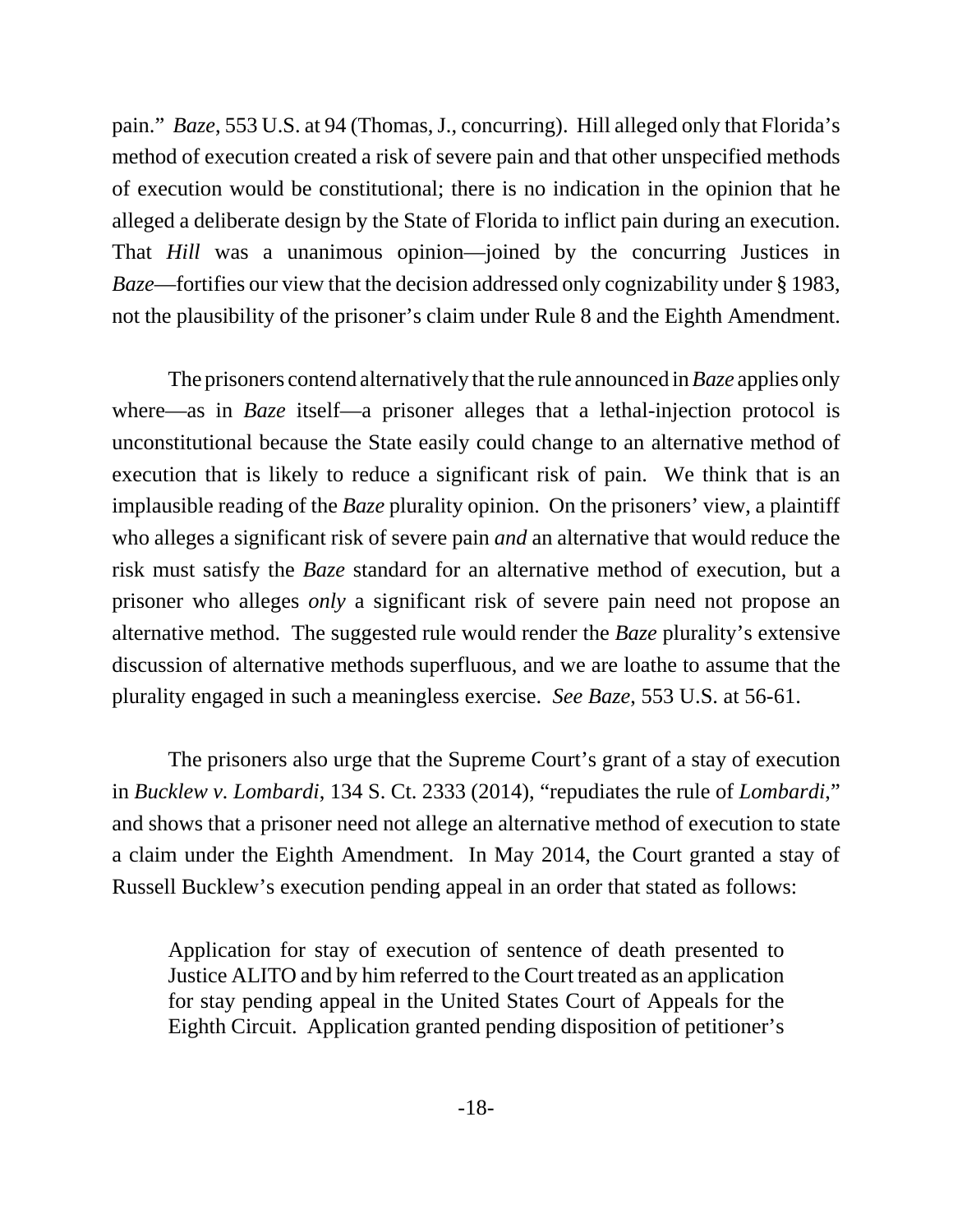appeal. We leave for further consideration in the lower courts whether an evidentiary hearing is necessary.

# *Id*.

The Court's brief order does not address the substance of Bucklew's appeal or the basis for possible success on the merits. Although Bucklew urged that the district court erred in requiring him to allege a feasible and more humane method of execution, he also asserted that "[t]o the extent that this Court, or any lower court, believes that pleading an 'alternative method' is necessary, Mr. Bucklew has indeed proposed an 'alternative.'" App. 821-22. The unexplained order in *Bucklew* thus does not resolve whether the prisoners must plead the existence of an alternative method of execution that meets the criteria of *Baze*.

The prisoners further contend that they cannot propose a reasonably available alternative method of execution without discovery of information about the State's present suppliers of lethal drugs, so the *Lombardi* rule is unworkable in practice. We doubt the rule is as "unworkable" as the prisoners suggest. Their complaint is accompanied by affidavits from experts who criticize the use of compounded pentobarbital as a lethal drug. These or similar experts presumably are in a position to know and to inform the prisoners whether some other lethal drug exists that would significantly reduce the alleged risk of pain arising from the current method. In any event, the Supreme Court has rejected the notion that discovery must be available to a plaintiff who cannot allege sufficient factual matter to suggest plausibly an entitlement to relief. *See Twombly*, 550 U.S. at 556-57. "Rule 8 marks a notable and generous departure from the hyper-technical, code-pleading regime of a prior era, but it does not unlock the doors of discovery for a plaintiff armed with nothing more than conclusions." *Iqbal*, 556 U.S. at 678-79.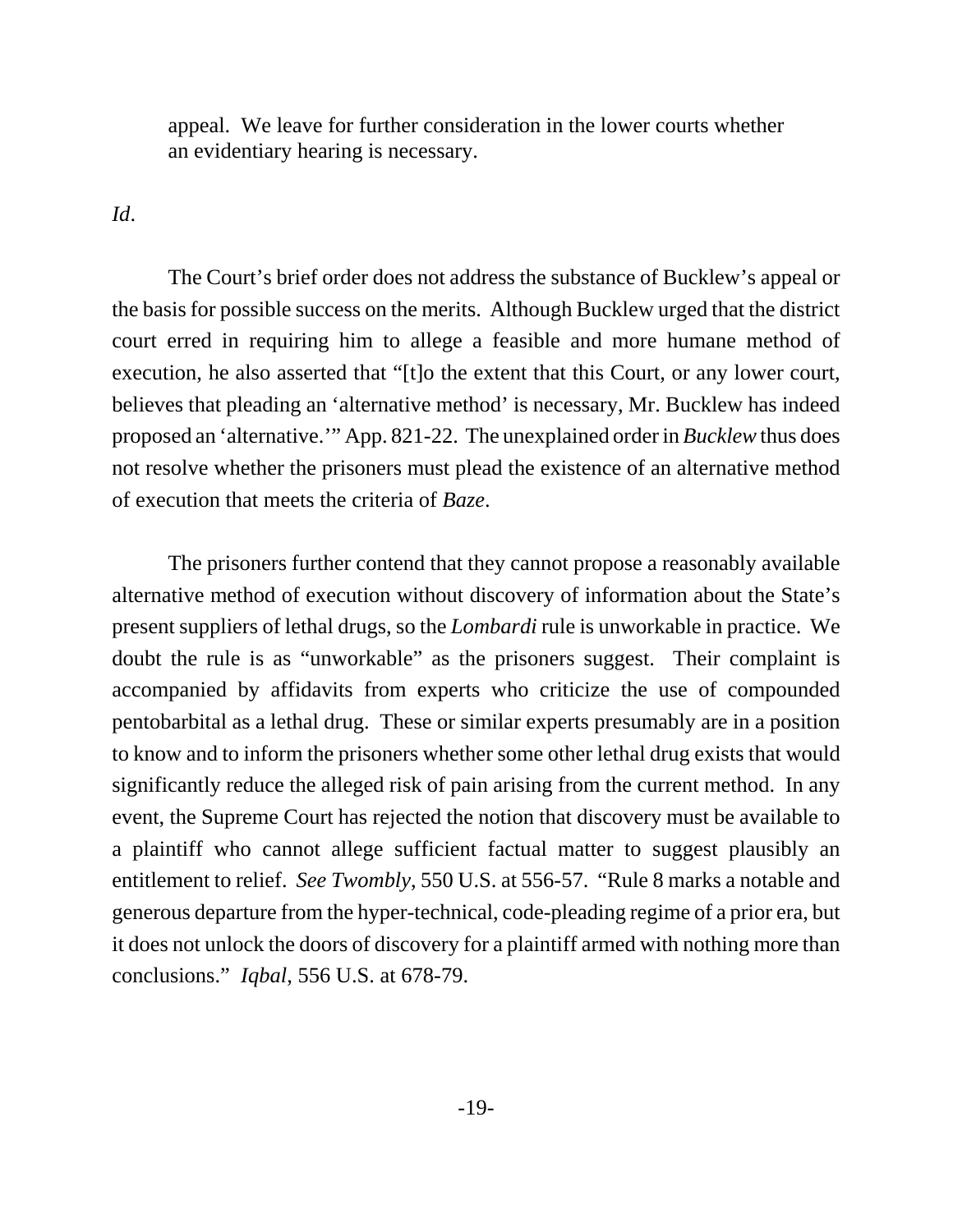Although policy reasons do not justify imposing a *heightened* pleading requirement, *see Swierkiewicz*, 534 U.S. at 513, "the practical significance of the Rule 8 entitlement requirement" should not be ignored. *Twombly*, 550 U.S. at 557-58. In *Twombly*, the Court illustrated the practical significance of the Rule 8 requirement by adverting to the high cost of discovery in antitrust cases and the modest success of judicial supervision in checking discovery abuse. *Id*. at 558-59. In this capital litigation, it should be remembered that one stated objective of the prisoners' lawsuit is to pressure the State's suppliers and agents to discontinue providing the drugs and other assistance necessary to carry out lawful capital sentences. The second amended complaint alleges that confidentiality of the States' drug manufacturers and suppliers "prevents the . . . suppliers' associations, customers, and prescribing or referring physicians from censuring or boycotting them," and that protecting the identity of the State's health care professionals unreasonably restricts their "associations and colleagues from de-certifying or otherwise censuring them or boycotting them." R. Doc. 338, at 140-41.

In this very case, after the State's former drug supplier was identified through information in the public domain, a Missouri prisoner sued the supplier in Oklahoma. The supplier then elected to discontinue providing drugs to the State rather than endure the expense and burdens of litigation. R. Doc. 353, at 1-2, 10-13, 190-93. As for the possibility of protecting the confidentiality of sensitive identities after discovery in litigation, counsel for the prisoners expressed concern that it could be very difficult to investigate the physician, pharmacist, and laboratory without disclosing their roles in the execution process, and suggested there were "many ways in which investigating the pharmacy might place the pharmacy's identity, status, and role at issue before whoever we would be talking to." R. Doc. 224, at 12-16. The district court acknowledged that "it may be that there's just no way given the circumstances to keep it confidential because of the central nature of these people to the current dispute." *Id*. at 16.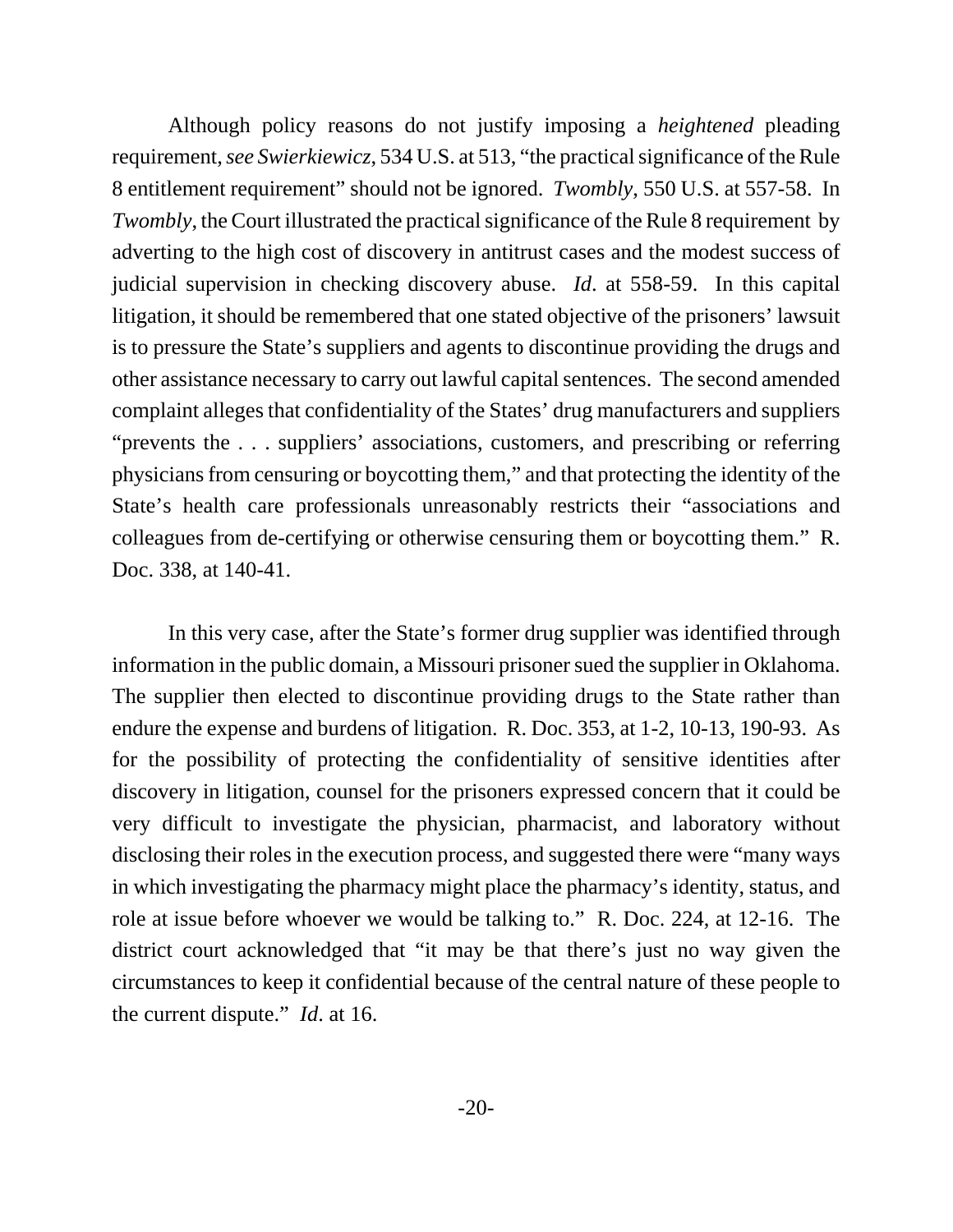The real potential that unwarranted discovery would serve as a back-door means to frustrate the State's ability to carry out executions by lethal injection counsels in favor of careful adherence to the requirements of Rule 8, as explicated in *Iqbal* and *Twombly*. A groundless Eighth Amendment claim should not be permitted to achieve indirectly a *de facto* injunction against a lawful method of execution.

For these reasons, we adhere to our conclusion in *Lombardi* that without a plausible allegation of a feasible alternative method of execution that would significantly reduce a substantial risk of serious pain, or a purposeful design by the State to inflict unnecessary pain, the prisoners have not stated an Eighth Amendment claim based on the State's use of compounded pentobarbital in executions. We further conclude that the allegation in the second amended complaint that "other methods of lethal injection the Department could choose would be constitutional" does not contain sufficient factual matter to state a claim to relief that is plausible on its face. The district court thus properly dismissed the prisoners' Eighth Amendment claim.<sup>7</sup>

<sup>&</sup>lt;sup>7</sup>Judge Shepherd, while voting to affirm, also files a "dissenting" opinion on the ground that Part II.B is unnecessary to the decision. It is not uncommon for courts to decide cases on alternative grounds, *e.g.*, *United States v. Farlee*, 757 F.3d 810, 820 (8th Cir. 2014), and the Supreme Court recently noted the "unremarkable proposition" that a court's decision to rely on one of two possible alternative grounds does not strip it of power to decide the second question, particularly when the court's decree is subject to review by the Supreme Court. *Already, LLC v. Nike, Inc.*, 133 S. Ct. 721, 729 (2013). Given our conclusion in Part II.B, moreover, it could just as well be said that Part II.A concerning the complaint's allegations of a substantial risk of severe pain is unnecessary. Indeed, this court in *Lombardi* (joined by Judge Shepherd) concluded that a previous complaint filed by the prisoners failed to state a claim solely because the prisoners did not make a sufficient allegation about an alternative method of execution. 741 F.3d at 895-96.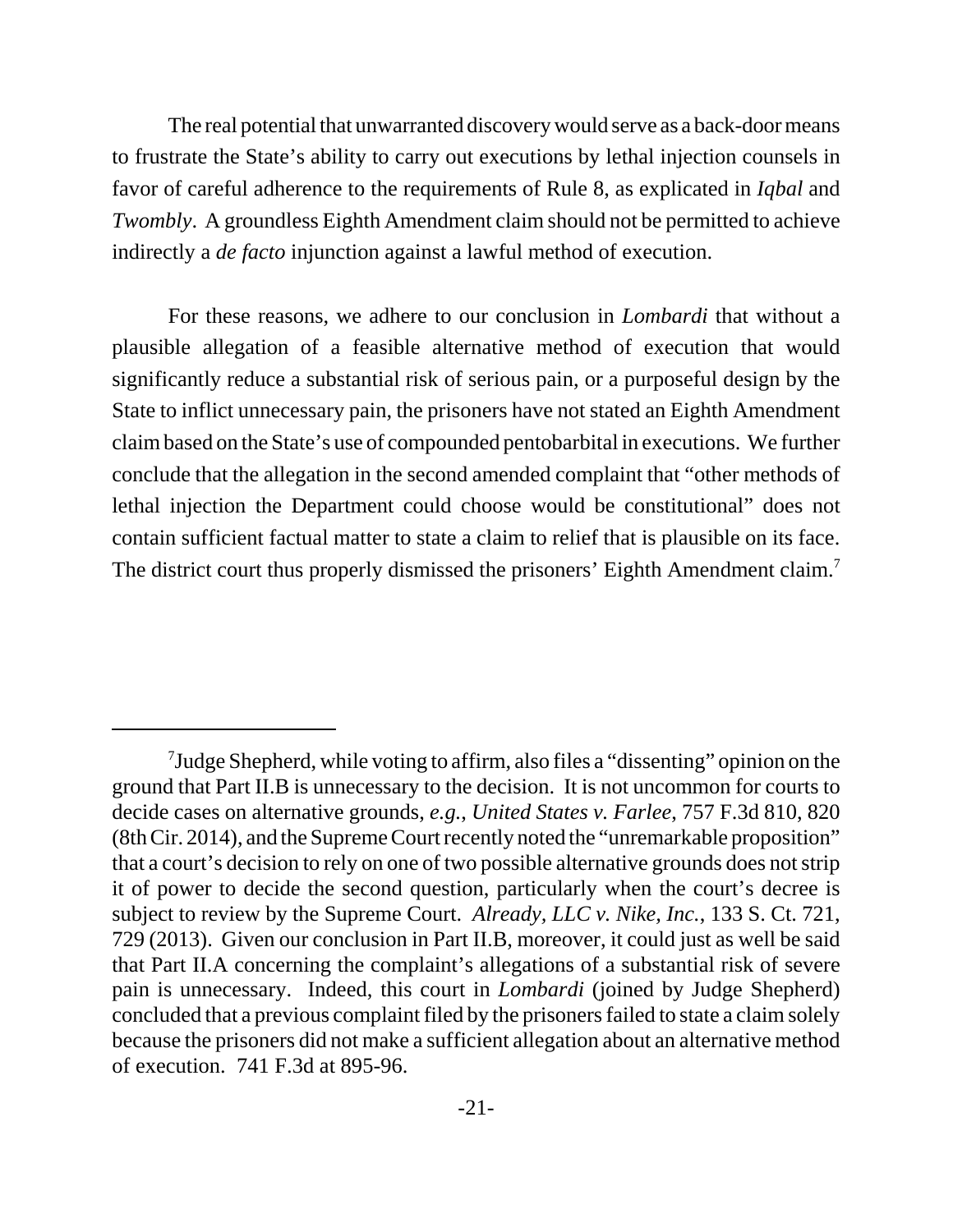The prisoners next argue that they have a serious medical need to be free from gratuitous pain during their executions, and that the state officials act with deliberate indifference to their need by using compounded pentobarbital as the lethal drug in the State's execution procedure. The district court rejected this claim on two grounds: (1) that the officials are not addressing medical needs of the prisoners in carrying out executions, and (2) that the prisoners have not pleaded adequately that the State's lethal-injection protocol inflicts *unnecessary* pain in violation of the Eighth Amendment.

Assuming without deciding that an Eighth Amendment deliberate-indifference claim based on medical needs is not limited to cases involving medical procedures, *see Nelson v. Campbell*, 541 U.S. 637, 644-45 (2004); *Helling*, 509 U.S. at 29-30, we agree with the district court that the prisoners have not stated a claim. The Eighth Amendment protects against the "unnecessary and wanton infliction of pain." *Estelle v. Gamble*, 429 U.S. 97, 104 (1976). A prisoner must allege both that a deprivation of rights is "objectively, sufficiently serious," and that a state official is deliberately indifferent to inmate health or safety. *Farmer*, 511 U.S. at 834 (internal quotation omitted). For reasons discussed in Part II, the prisoners have not pleaded that the use of compounded pentobarbital will result in the *unnecessary* and wanton infliction of pain.

## IV.

The prisoners contend that the state officials violated the Ex Post Facto Clause of the federal Constitution when they changed the execution protocol to provide for the use of compounded pentobarbital, because the change allegedly increased the risk of a painful execution. The Ex Post Facto Clause forbids enactment of a "law that *changes the punishment*, and inflicts a *greater punishment*, than the law annexed to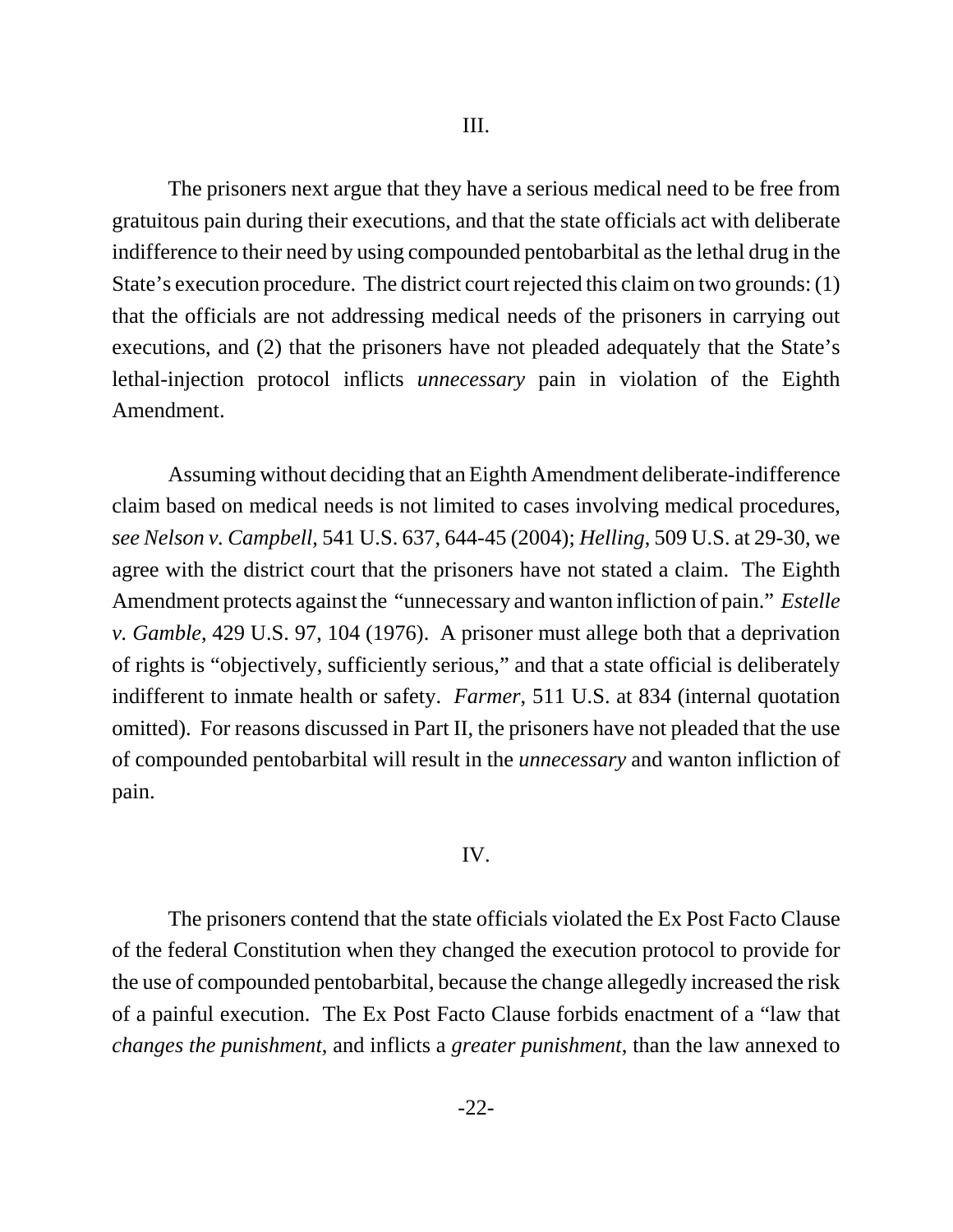the crime, when committed." *Cal. Dep't of Corr. v. Morales*, 514 U.S. 499, 516 (1995) (quoting *Calder v. Bull*, 3 U.S. 386, 390 (1798)). The prisoners' claim fails in light of *Lombardi*, where this court held that an identical *ex post facto* claim asserted in an earlier complaint failed to state a claim. 741 F.3d at 896-97. We reasoned that "[t]he manner of punishment for capital murder in Missouri at all relevant times . . . has been death by lethal injection or lethal gas." *Lombardi*, 741 F.3d at 896 (citing Mo. Rev. Stat. § 546.720.1). Where, as here, "only the mode of producing death has changed, with no allegation of superadded punishment or superior alternatives, the Ex Post Facto Clause [is] not implicated." *Id.* at 897 (internal quotation mark omitted).

The prisoners also complain that they did not have fair notice that Director Lombardi could change the method of execution to include compounded pentobarbital, because that method allegedly violates the federal Food, Drug, and Cosmetics Act and the Controlled Substances Act. The prisoners note *Lombardi*'s statement that when the prisoners committed their crime, they "had fair notice" that death was the prescribed punishment, and fair notice "of the Director's discretion to determine the method of execution." 741 F.3d at 897. The Ex Post Facto Clause, however, is concerned with "lack of fair notice and governmental restraint when the legislature increases punishment beyond what was prescribed when the crime was consummated." *Weaver v. Graham*, 450 U.S. 24, 30 (1981). Whether the prisoners had specific notice that the Director might select a particular lethal drug is not dispositive, so long as the State has not increased the punishment for the offenses of conviction. We therefore adhere to our conclusion in *Lombardi* that the prisoners fail to state a plausible *ex post facto* claim because the punishment—death—has remained the same; "only the mode of producing death has changed," and the prisoners have not alleged "superadded punishment or superior alternatives." 741 F.3d at 897 (internal quotation mark omitted).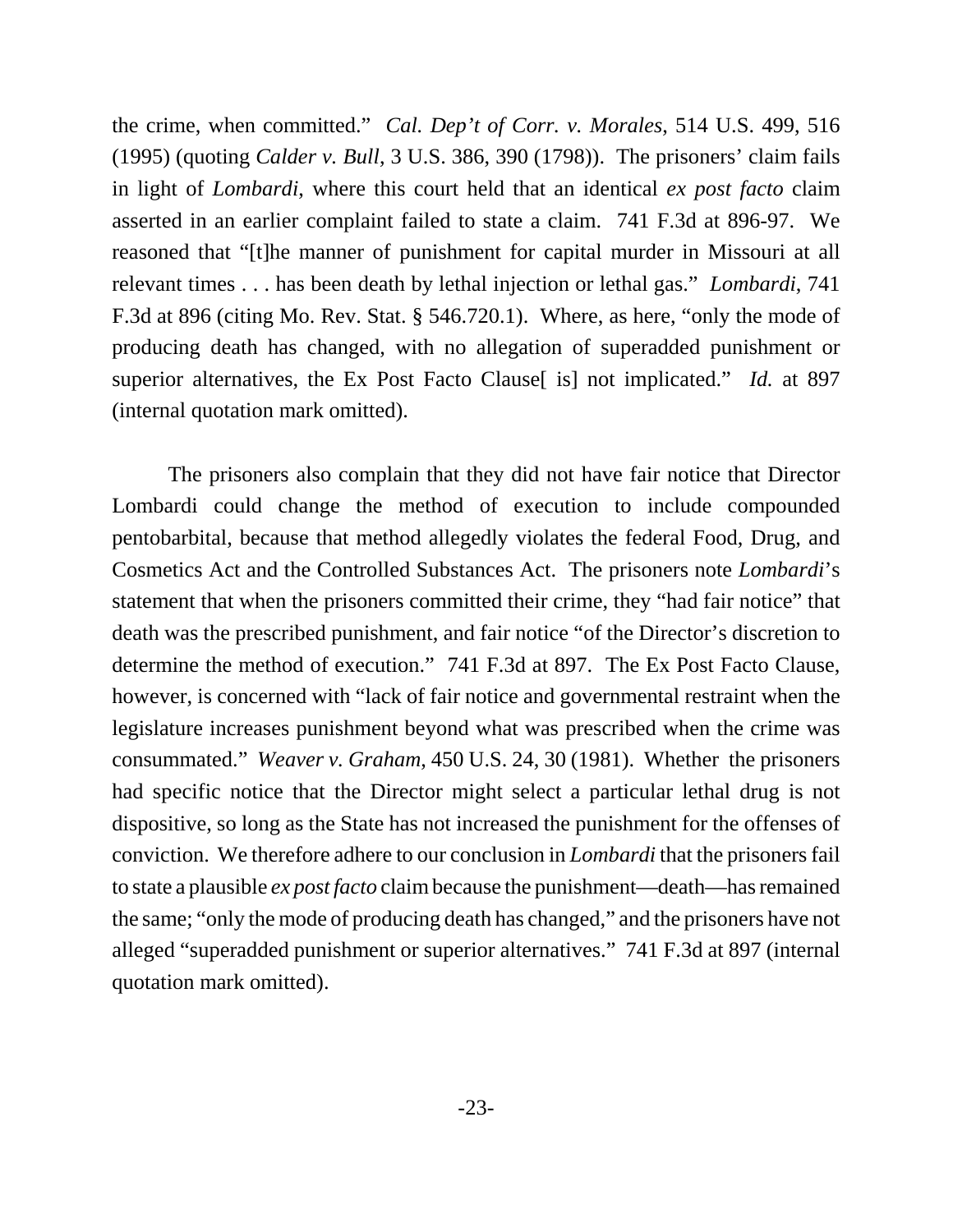The prisoners next contend that the Missouri state officials violated their right of access to the courts under the Due Process Clause by failing to provide them with the timely and adequate notice of the proposed execution method needed to litigate the lawfulness of the execution protocol. We agree with the district court that the prisoners failed to state a claim based on alleged infringement of their right to access the courts. State prisoners have a constitutional "right of access to the courts," *Lewis v. Casey*, 518 U.S. 343, 350 (1996) (emphasis omitted), but this right does not guarantee the ability "to *discover* grievances, and to *litigate effectively* once in court." *Id.* at 354. The right of access to the courts is satisfied if the prisoner has "the capability of bringing contemplated challenges to sentences or conditions of confinement before the courts." *Lewis*, 518 U.S. at 356. The prisoners' claim that they are unable to discover information regarding the execution protocol is thus insufficient as a matter of law to state a due process claim. *Lewis*, 518 U.S. at 354; *Williams v. Hobbs*, 658 F.3d 842, 851-52 (8th Cir. 2011); *Giarratano v. Johnson*, 521 F.3d 298, 306 (4th Cir. 2008). "The prisoners do not assert that they are physically unable to file an Eighth Amendment claim, only that they are unable to obtain the information needed to discover a potential Eighth Amendment violation." *Williams*, 658 F.3d at 852.

On appeal, the prisoners present a new argument—that their "life interest entitles them to notice of material information about the lethal drug with which they will be executed." They rely on the procedural due process decision of *Mathews v*. *Eldridge*, 424 U.S. 319 (1976), and urge that the private interests served by disclosure and the risk of an erroneous deprivation of rights without disclosure outweigh the State's interest in avoiding disclosure of details about the lethal drug and its provenance.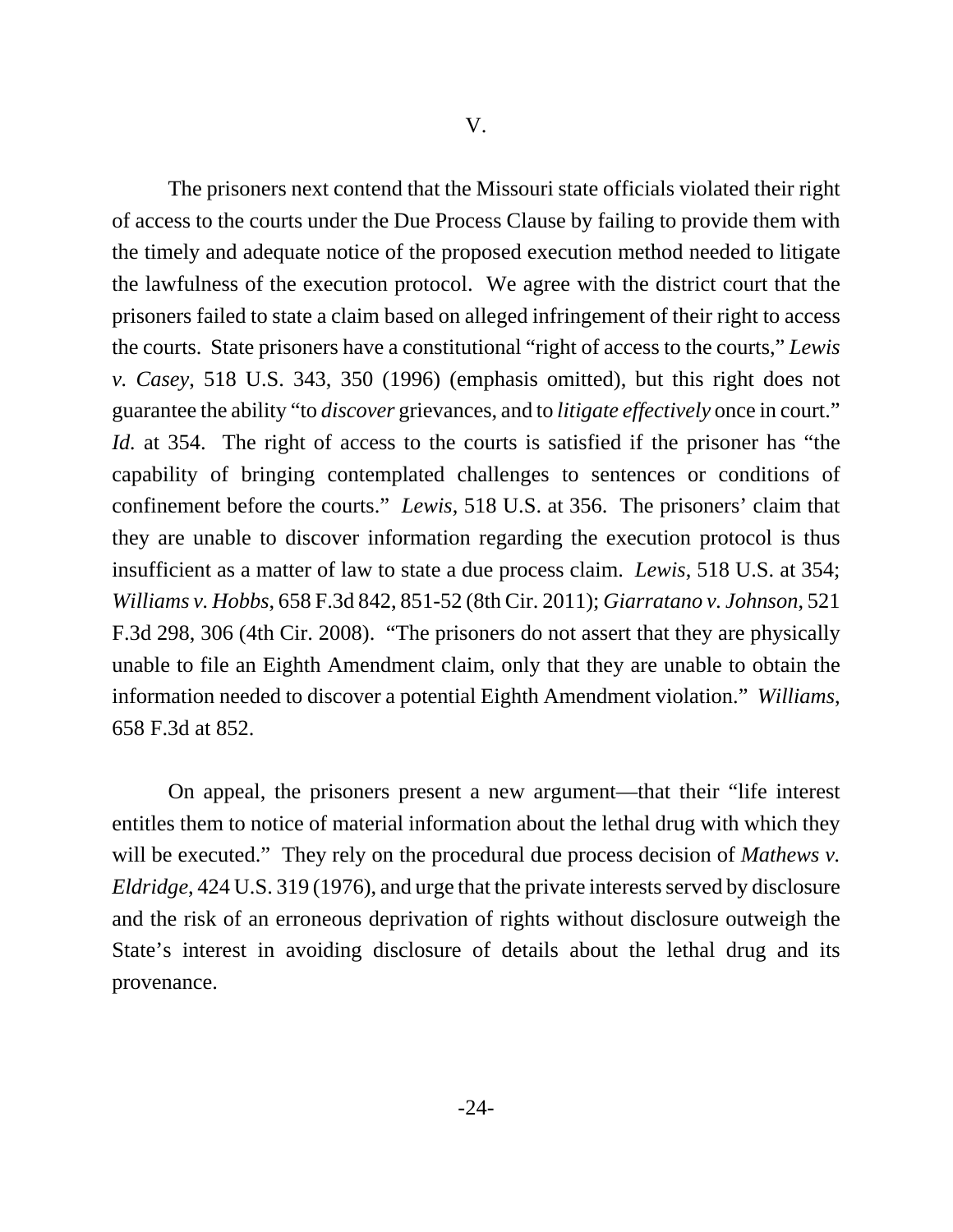The prisoners did not develop an argument based on *Mathews* in the district court, and it is too late to raise it for the first time on appeal. In any event, the analogy to *Mathews* is inapt. *Mathews* involved an undisputed deprivation of a property interest (denial of social security benefits), and the question was whether the claimant was entitled by the Due Process Clause to a pre-deprivation hearing as opposed to merely a post-deprivation hearing. *Id.* at 332-33. The prisoners in this case already have received due process for the deprivation of their life interests: They were convicted and sentenced to death after a trial in Missouri court, and their convictions and sentences were upheld on appeal.

At this point, the prisoners seek to discover information about the State's lethalinjection protocol in order to determine whether the protocol violates the Eighth Amendment. The prisoners, however, have not pleaded a deprivation of rights under the Eighth Amendment. This is not a case like *Mathews*, therefore, where there was an undisputed deprivation of an interest protected by the Due Process Clause, and the question was what process is due before the State may accomplish the deprivation. *Id.* Rather, the prisoners here—like the plaintiffs in *Wellons*, 754 F.3d at 1267, and *Sepulvado v. Jindal*, 729 F.3d 413, 419-20 (5th Cir. 2013)—claim a freestanding right to detailed disclosure about Missouri's execution protocol. We agree with the Eleventh and Fifth Circuits that the Constitution does not require such disclosure. *Wellons*, 754 F.3d at 1267; *Sepulvado*, 729 F.3d at 419-20. A prisoner's "assertion of necessity—that [the State] must disclose its protocol so he can challenge its conformity with the Eighth Amendment—does not substitute for the identification of a cognizable liberty interest." *Sepulvado*, 729 F.3d at 419.

# VI.

The prisoners next press a claim that the Missouri officials violate the Equal Protection Clause by executing prisoners while legal activity seeking to stay their executions is pending, because the practice contravenes the State's written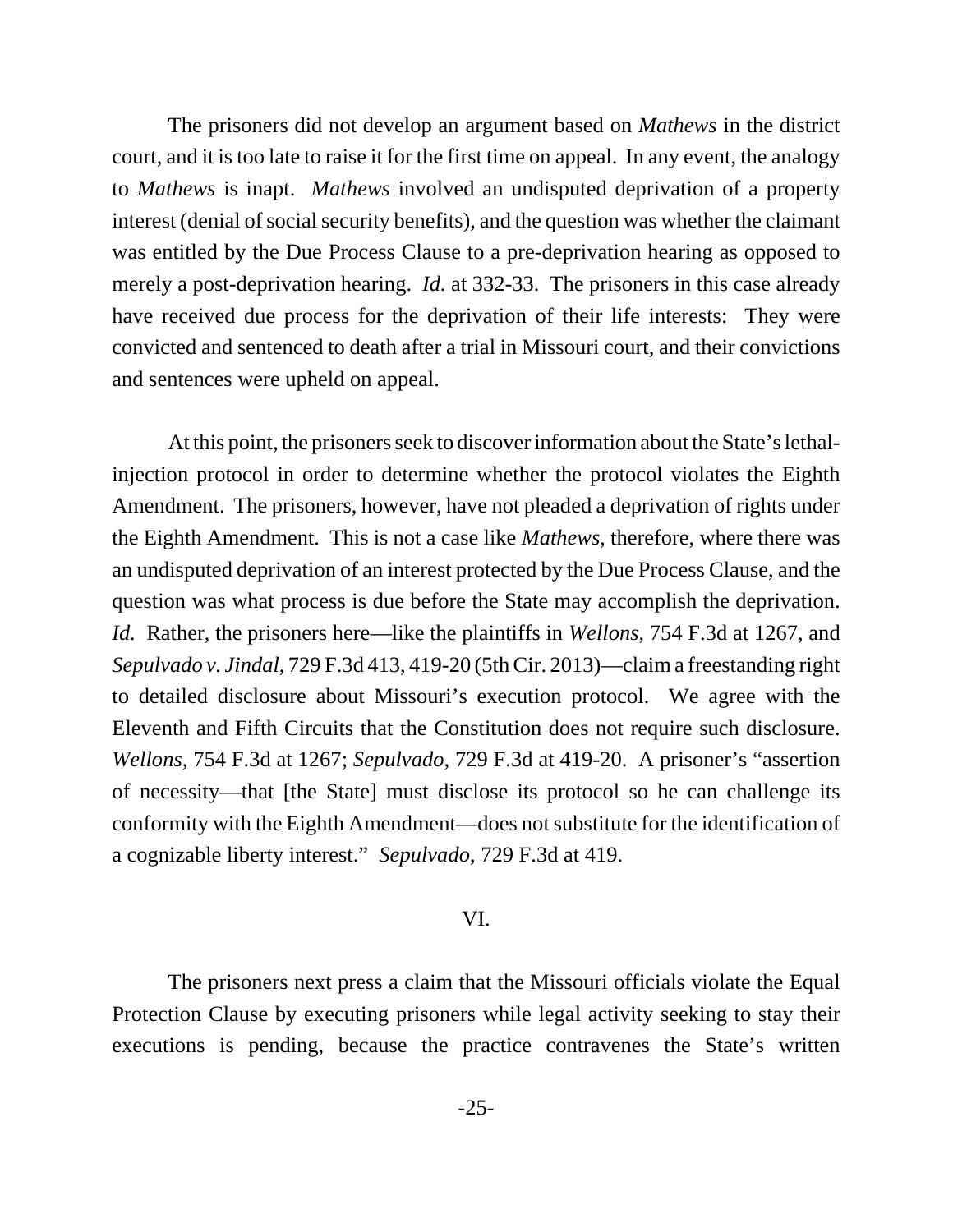Chronological Sequence of Execution policy. They cite the executions of Joseph Franklin, Alan Nicklasson, and Herbert Smulls, which were carried out while a pleading was pending in the district court, the court of appeals, or the Supreme Court. The prisoners' theory is that forestalling executions until all litigation is finished is a "core" provision of the execution protocol, and that deviating from a "core" provision violates their rights to equal protection of the laws.

The relevant portion of the execution policy provides that at 11:15 p.m. on the eve of an execution:

Director of the Department of Corrections/designee advises (ERDCC Warden) that (Inmate Name) may be escorted to the execution room if no stay is in place and no legal activity is in progress to prevent the execution.

If there is pending legal activity to halt the execution process, (Inmate Name) will remain in his holding cell and there will be no IV or line established until authority is granted to do so by the Director of the Department of Corrections/designee.

App. 335-36.

The prisoners contend that the policy permits the Director to grant the Warden authority to escort a prisoner from his cell to the execution chamber only if there is no legal activity in progress designed to halt the execution. They reason that if the second paragraph of the policy allowed the Director to initiate an execution procedure even while legal proceedings were pending, then the first paragraph concerning actions taken when "no legal activity is in progress" would be superfluous.

The prisoners' reading of the policy is unlikely: It would allow an inmate to thwart the State's ability to carry out a lawful sentence simply by making repeated court filings designed to prevent an execution during the 24-hour period designated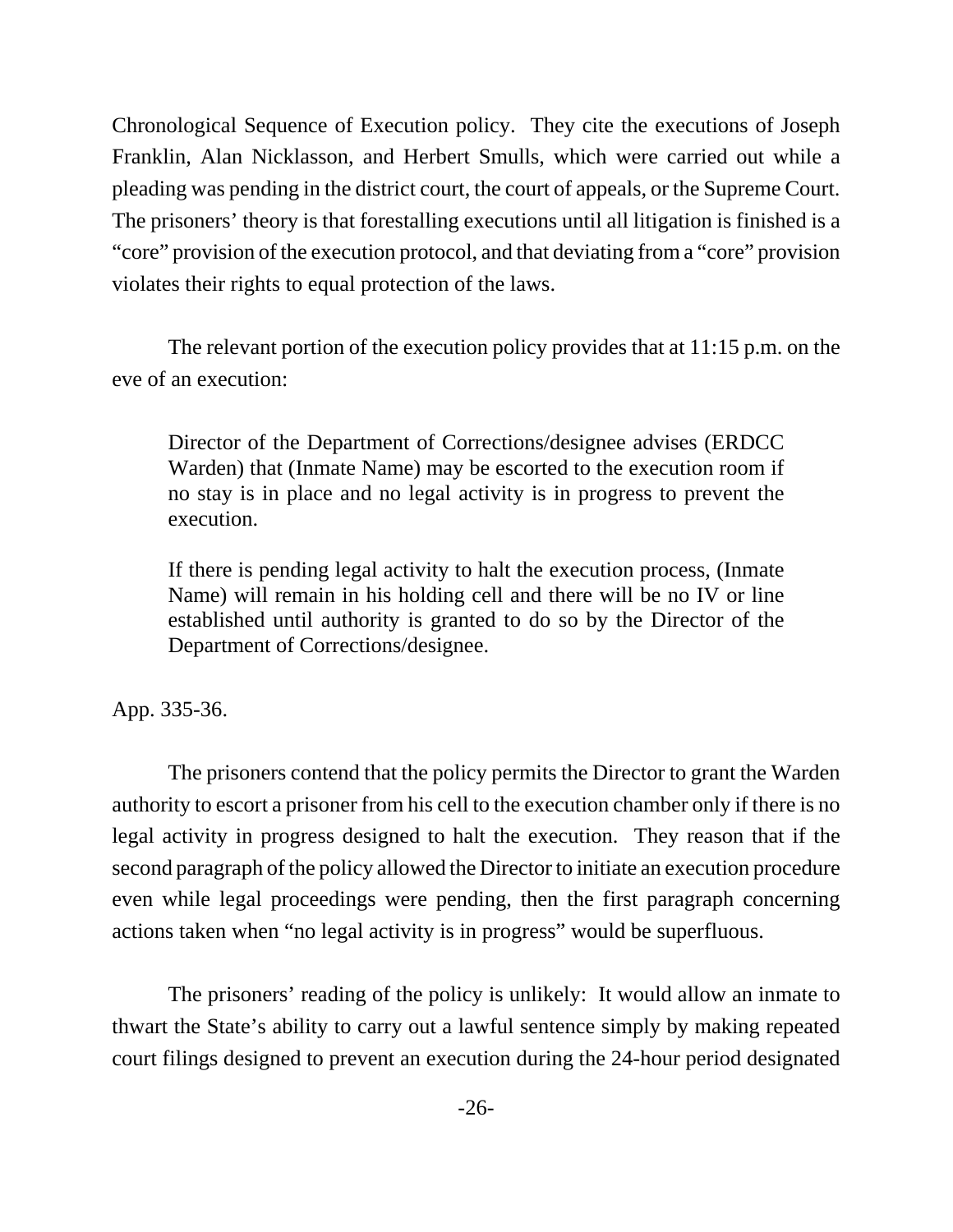by the Supreme Court of Missouri for carrying out the sentence. One can imagine counsel for a prisoner even asserting an ethical obligation to ensure that some legal activity remains in progress for a full twenty-four hours. We are skeptical of an interpretation of the State's policy that could effectively foreclose the State's ability to carry out lawful sentences.

The policy is not a model of clarity, but it should not be understood to forbid an execution whenever there is pending legal activity designed to stop the execution. The policy does not expressly require the Director to refrain from carrying out a sentence until legal activity has ceased. To the contrary, the second paragraph quoted above contemplates that the Director may grant the Warden authority to begin preparations for an execution even when legal activity is ongoing. The first quoted provision—that the Director may advise the Warden to escort the inmate to the execution room if no legal activity is in progress—applies by its terms only at 11:15 p.m. on the eve of a date of execution. The chronology does not address a circumstance in which legal activity delays an execution until later in the 24-hour period. The second quoted paragraph implies that the Director retains authority to begin preparations for an execution at a later time despite ongoing legal activity. The prisoners do not allege that the officials have escorted inmates to the execution room on the eve of the execution while legal activity is pending: In the cases of Franklin, Nicklasson, and Smulls, a district court or a panel of this court entered a stay of execution that was later vacated, and the State eventually proceeded later in the 24 hour period authorized for the execution. We therefore conclude that the prisoners have not stated a claim under the Equal Protection Clause based on alleged violations of the Department's execution policy.

Assuming for the sake of analysis, however, that the state officials deviate from the execution protocol by carrying out sentences while legal activity is pending, the practice does not violate the Constitution. "The Equal Protection Clause of the Fourteenth Amendment commands that no State shall 'deny to any person within its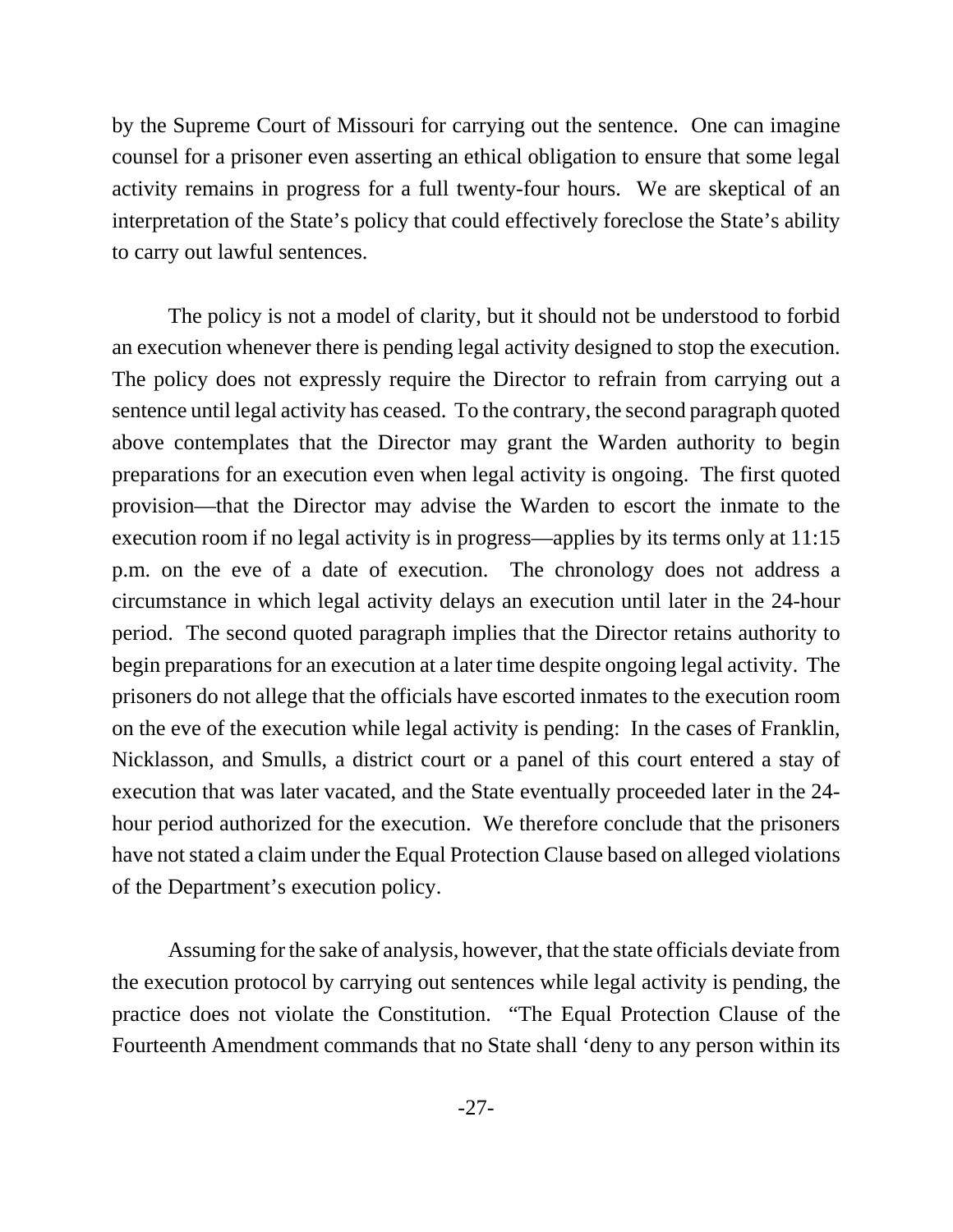jurisdiction the equal protection of the laws,' which is essentially a direction that all persons similarly situated should be treated alike." *City of Cleburne v. Cleburne Living Ctr.*, 473 U.S. 432, 439 (1985). "If a legislative classification or distinction neither burdens a fundamental right nor targets a suspect class, we will uphold it so long as it bears a rational relation to some legitimate end." *Vacco v. Quill*, 521 U.S. 793, 799 (1997) (internal quotation marks and brackets omitted).

The prisoners apparently invoke the "fundamental right" strand of equal protection analysis. They argue that it is unconstitutional for the State to disregard a "core provision" of its execution protocol, and that a prohibition on executions before legal activity has ceased is a "core provision." The prisoners draw the term "core provision" from two decisions of a district court concerning Ohio's execution protocol. *See Cooey v. Kasich*, 801 F. Supp. 2d 623 (S.D. Ohio 2011); *In re Ohio Execution Protocol Litig.*, 840 F. Supp. 2d 1044 (S.D. Ohio), *aff'd*, 671 F.3d 601 (6th Cir. 2012). The Ohio district court reasoned that because certain "core" provisions of the State's execution protocol were the "precise procedural safeguards" that had been "heralded in prior discussions of Eighth Amendment claims" in the same litigation, "core deviations" from the protocol burdened a prisoner's "fundamental right" for purposes of equal protection analysis. *Cooey*, 801 F. Supp. 2d at 652-53. The court thought certain "core deviations . . . subverted the key constitutional principles that control the execution process." *In re Ohio Execution Protocol Litig.*, 840 F. Supp. 2d at 1049. *See also Arthur v. Thomas*, 674 F.3d 1257, 1263 (11th Cir. 2012) (concluding that an inmate stated an equal protection claim by alleging that the State of Alabama substantially deviated from an execution protocol, because "[s]ignificant deviations from a protocol that protects inmates from cruel and unusual punishment can violate the Eighth Amendment").

Whatever the merits of the Ohio district court's analysis with regard to the execution protocol at issue in those decisions, the prisoners here have not stated a claim that Missouri's alleged deviations from its protocol burden a fundamental right.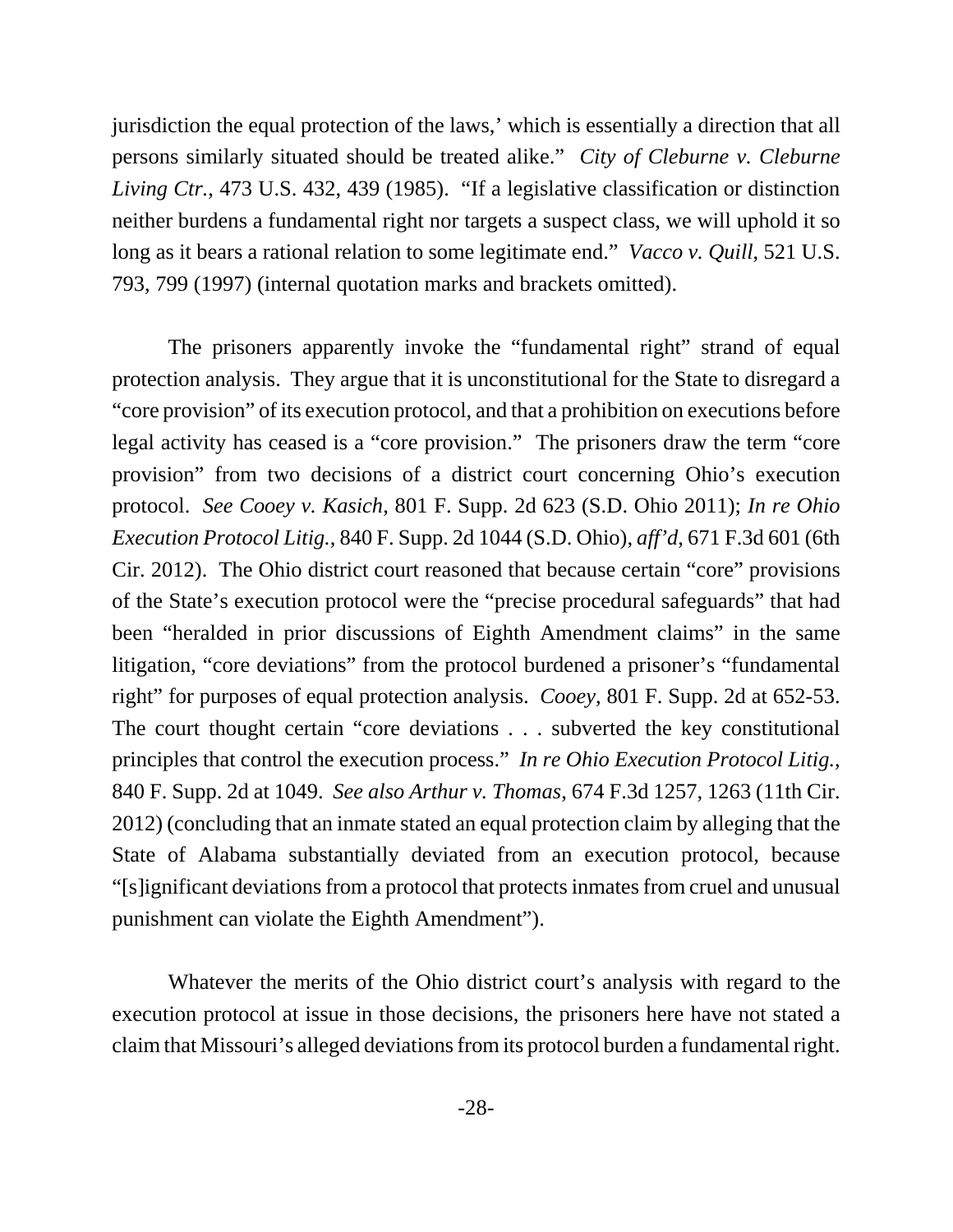There is no "fundamental right" to avoid execution while no judicial stay is in effect but legal activity is pending. *E.g.*, *Hamilton v. Texas*, 497 U.S. 1016 (1990) (denying stay of execution despite four votes to grant writ of certiorari). Fundamental rights consist of only those rights that are "explicitly or implicitly guaranteed by the Constitution." *San Antonio Indep. Sch. Dist. v. Rodriguez*, 411 U.S. 1, 32-34 (1973). The State's decision to carry out a lawful sentence when there is no judicial stay in place does not burden a prisoner's rights under the Eighth Amendment or other constitutional provision. If a prisoner advances an eleventh-hour challenge to an execution, the courts have authority to enter temporary administrative stays of execution when necessary and appropriate to allow consideration of constitutional claims. The State may deem it prudent to delay an execution while litigation is pending, especially when final resolution is likely to occur before time expires for carrying out the sentence on the appointed date. But the Constitution does not require the State to implement a self-imposed stay when a state or federal court has declined to act.

#### VII.

The prisoners also argue that they stated a claim that the First Amendment entitles them to information regarding the source of the drug to be used in their executions. A Missouri statute, Mo. Rev. Stat. § 546.720.2, provides that "[t]he identities of members of the execution team, as defined in the execution protocol of the department of corrections, shall be kept confidential." The prisoners contend that the statute violates their First Amendment rights insofar as it permits Missouri to conceal the identity of the compounding pharmacy that provides the pentobarbital and the identities of the pharmacy's suppliers of ingredients for the compounding process. The prisoners argue that concealing this information violates their right of access to records associated with governmental execution proceedings and constitutes an impermissible content-based restriction on access to information.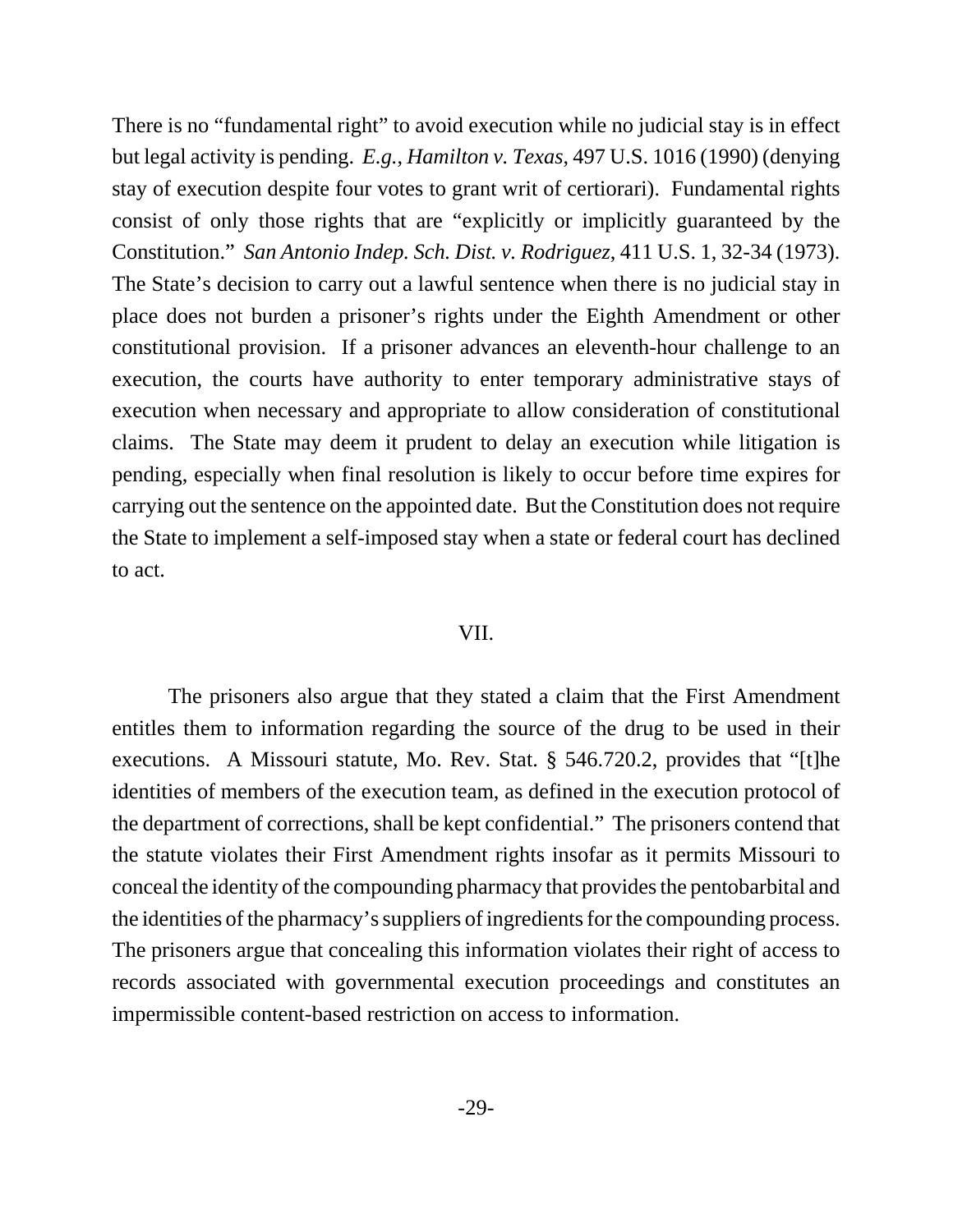A divided panel of the Ninth Circuit, considering a comparable First Amendment claim, recently enjoined the execution of an Arizona inmate until the State provided him with the name and provenance of drugs to be used in his execution. The Supreme Court promptly vacated the injunction without dissent. *Wood v. Ryan*, 759 F.3d 1076, 1088 (9th Cir.), *vacated*, 135 S. Ct. 21 (2014). The Eleventh Circuit has ruled that the First Amendment does not grant a prisoner a right "to know where, how, and by whom the lethal injection drugs will be manufactured." *Wellons*, 754 F.3d at 1266-67. *See also Owens v. Hill*, 758 S.E.2d 794, 805-06 (Ga. 2014). We agree with the Eleventh Circuit and the dissenting opinion in the Ninth Circuit and conclude that the prisoners failed to state a claim under the First Amendment.

The Supreme Court held in *Press-Enterprise Co. v. Superior Court*, 478 U.S. 1, 8-13 (1986), that the public enjoys a qualified right of access to certain criminal proceedings. The Court has recognized this right of access in preliminary hearings, *id.* at 10, criminal trials, *Richmond Newspapers, Inc. v. Virginia*, 448 U.S. 555, 579-80 (1980), and voir dire, *Press-Enterprise Co. v. Superior Court*, 464 U.S. 501, 505-11 (1984). This court has held that the First Amendment right of access applies to some records filed in criminal proceedings—specifically, documents filed in support of search warrant applications—*see In re Search Warrant for Secretarial Area Outside Office of Gunn*, 855 F.2d 569, 572-73 (8th Cir. 1988), but unlike the Ninth Circuit, we have not ruled that an execution constitutes the kind of criminal proceeding to which the public enjoys a qualified right of access under the First Amendment. *Cf.Cal. First Amendment Coal. v. Woodford*, 299 F.3d 868, 877 (9th Cir. 2002).

Assuming for the sake of analysis, however, that the *Press-Enterprise* analysis applies to executions, and even to information regarding the source of drugs to be used in lethal injections, the prisoners fail to state a claim for a qualified right of public access. To determine whether a First Amendment public right of access attaches to a particular proceeding, courts consider "whether the place and process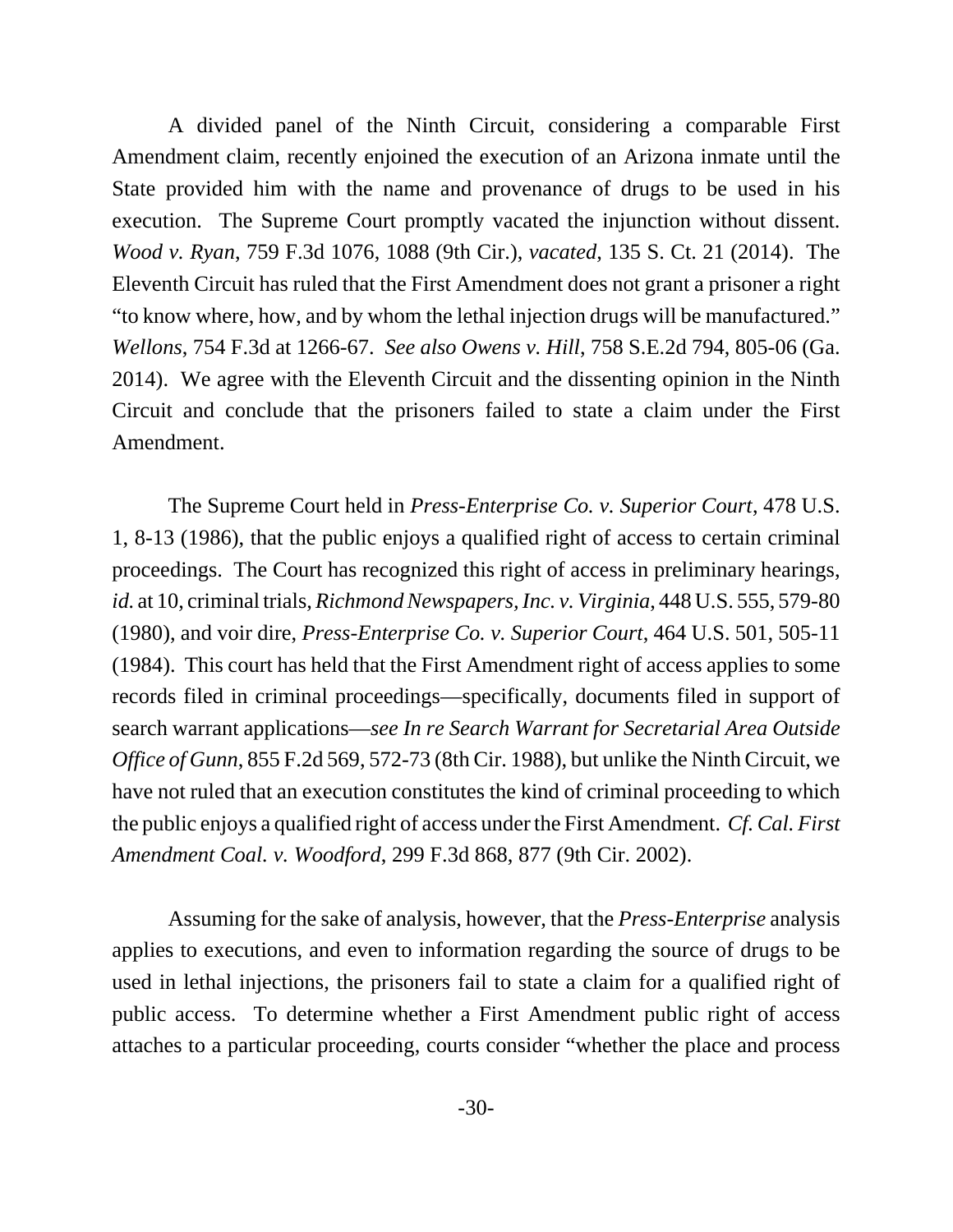have historically been open to the press and general public" and "whether public access plays a significant positive role in the functioning of the particular process in question." *Press-Enterprise*, 478 U.S. at 8. In *Press-Enterprise*, the Court evaluated whether the preliminary hearings at issue had a "tradition of accessibility" under the first prong of the analysis, and concluded that from the early nineteenth century "until the present day, the near uniform practice of state and federal courts has been to conduct preliminary hearings in open court." 478 U.S. at 10.

The prisoners assert that they have a similar right to know the identities of the pharmacy that compounds the pentobarbital and of its suppliers of chemicals, yet they fail to allege a "tradition of accessibility" to that information. We have reserved judgment about whether even an execution itself must be made public, *Rice v. Kempker*, 374 F.3d 675, 678 n.2 (8th Cir. 2004), and the prisoners have not alleged facts or cited authority establishing that the particulars of execution methods have "historically been open to the press and general public." *Press-Enterprise*, 478 U.S. at 8. The prisoners have alleged only that Missouri did not include the suppliers of drugs for lethal injections as members of the confidential execution team before October 2013. That the identities of the drug suppliers were not made confidential by statute or regulation before October 2013 falls well short of the required "tradition of accessibility" that might give rise to a right of access. Indeed, the prisoners do not even allege that the information was accessible to the public before October 2013. Even if the prisoners can show, moreover, that Missouri "at one time voluntarily disclosed such information, it does not a tradition make." *Wood*, 759 F.3d at 1095 (Bybee, J., dissenting). In sum, the prisoners fail to state a claim of a qualified right of public access to information regarding the source of the compounded pentobarbital to be used in their executions because they do not plausibly allege a history of openness to the general public. The complaint likewise provides no basis to conclude that public access to detailed information about execution protocols plays a significant positive role in the functioning of the process in question, given that the practical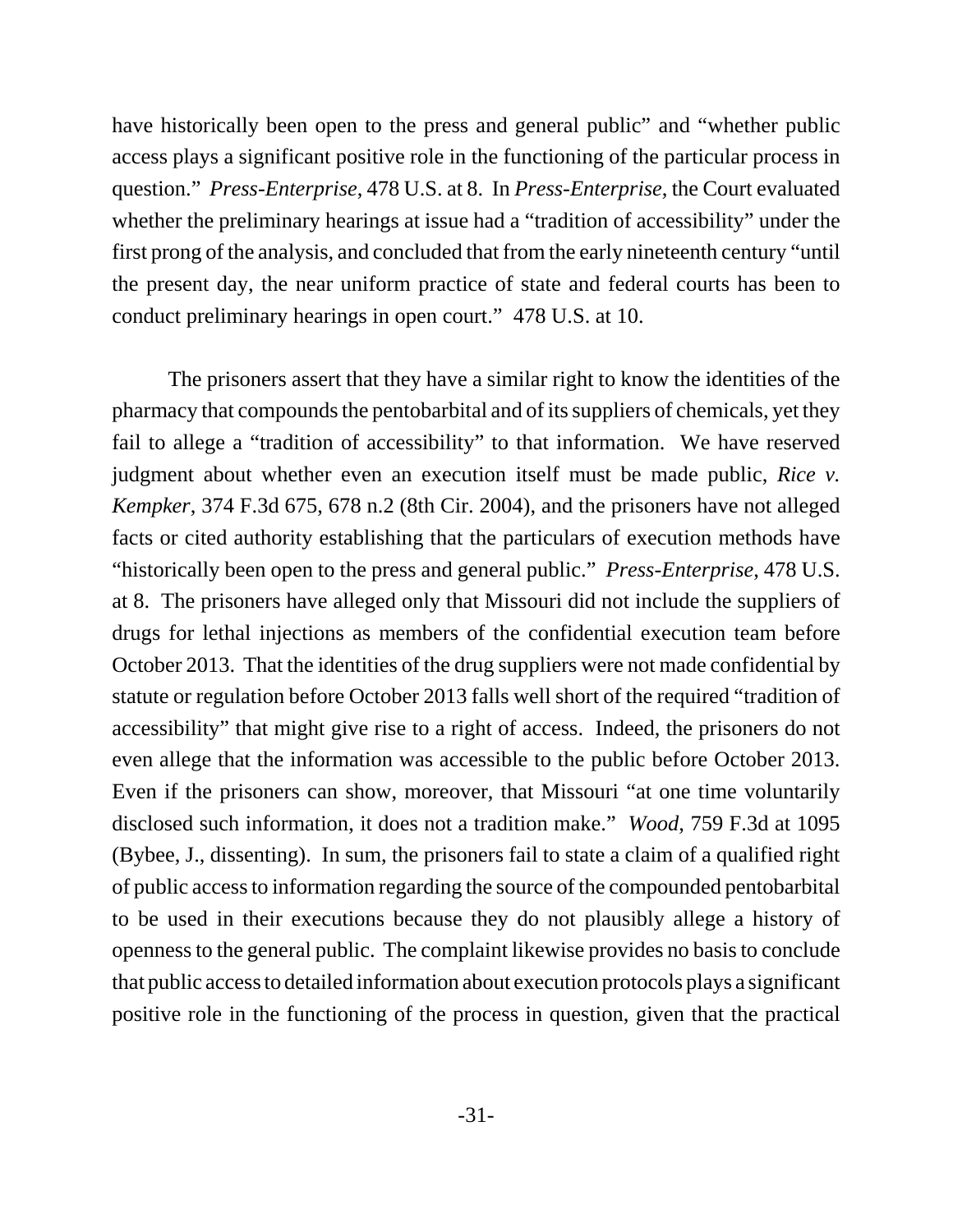effect of public disclosure would likely be frustration of the State's ability to carry out lawful sentences.

The prisoners also argue that the confidentiality requirements of § 546.720.2 constitute a content-based restriction on access to information that merits strict scrutiny. They rely on *Sorrell v. IMS Health Inc.*, 131 S. Ct. 2653 (2011), where the Court held that a Vermont law prohibiting the sale and use of pharmaceutical prescriber-identifying information was a restriction on "speech with a particular content," because sale of that information was permitted in certain exceptional situations "based in large part on the content of a purchaser's speech," and subsequent use of the information was limited to non-marketing purposes. *Id.* at 2662-63. The Missouri statute challenged by the prisoners is different. The statute does not limit the dissemination of identities of execution team members based on the identity of the individual seeking that information and the likely content of that individual's speech, and the law does not limit the use of any such information to certain types of speech. The prisoners thus fail to state a claim that  $\S$  546.720.2 is a content-based restriction on access to information that merits strict scrutiny.

#### VIII.

The prisoners complain that the use of compounded pentobarbital as a lethal drug in executions violates the federal Food, Drug, and Cosmetic Act, 21 U.S.C. §§ 301, *et seq.*, and the Controlled Substances Act. 21 U.S.C. §§ 801, *et seq.* They acknowledge, however, that there is no private right of action under federal law to enforce these alleged violations. 23 U.S.C. § 337(a); *Buckman Co. v. Plaintiffs' Legal Comm.*, 531 U.S. 341, 349 n.4 (2001); *Durr v. Strickland*, No. 2:10-cv-288, 2010 WL 1610592, at \*2-3 (S.D. Ohio), *aff'd*, 602 F.3d 788, 789 (6th Cir. 2010) (affirming district court's holding that no private right of action exists under the Controlled Substances Act)*.* Instead, they assert that the Missouri Administrative Procedure Act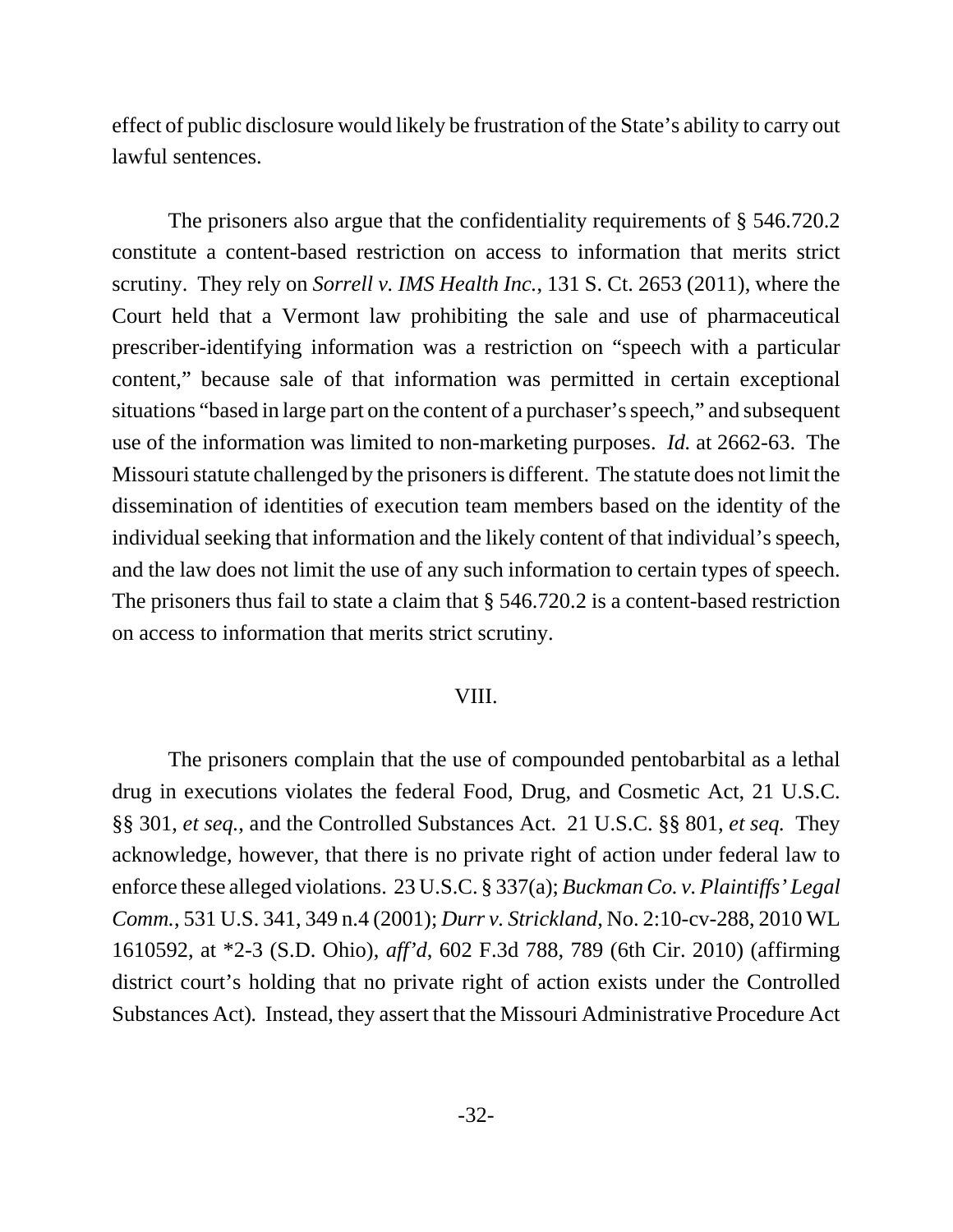gives them a private right of action to sue for alleged violations of the federal statutes. The district court ruled that the prisoners failed to state a claim.

Under the Missouri APA, where there is no formal hearing before a state agency in a contested case, a court may review a decision of an administrative officer or body that "determin[es] the legal rights, duties or privileges of any person." Mo. Rev. Stat. § 536.150.1; *see City of Valley Park v. Armstrong*, 273 S.W.3d 504, 506-07 (Mo. 2009) (en banc); *State ex rel. Yarber v. McHenry*, 915 S.W.2d 325, 327-28 (Mo. 1995) (en banc). The court may determine whether the decision is "unconstitutional, unlawful, unreasonable, arbitrary, or capricious or involves an abuse of discretion." Mo. Rev. Stat. § 536.150.1.

The prisoners fail to state a claim under the Missouri APA because they have not alleged that the decision of corrections officials to adopt the execution protocol determines their "legal rights, duties or privileges." "Section 536.150 pertains only to review of decisions affecting private rights and interests." *St. Louis Cnty v. State Tax Comm'n*, 608 S.W.2d 413, 414 (Mo. 1980) (en banc). "[T]o make a prima facie case under Section 536.150, an individual must plead facts that, if true, would show that he has been denied some legal right or entitlement to a privilege." *McIntosh v. LaBundy*, 161 S.W.3d 413, 416 (Mo. Ct. App. 2005). The plaintiff must thus identify a "rule, statute, or other authority creating a legal right or entitlement." *Id.* at 417.

The prisoners allege a right not to "be executed in a manner that violates federal laws protecting the end-users of regulated pharmaceuticals." They fail, however, to identify a statute or other authority that creates a private legal right or entitlement. The federal statutes cited in the complaint do not create private rights of action. The prisoners cannot employ the Missouri APA to allege the denial of a private legal right under the federal statutes when the federal statutes themselves do not create such a private legal right.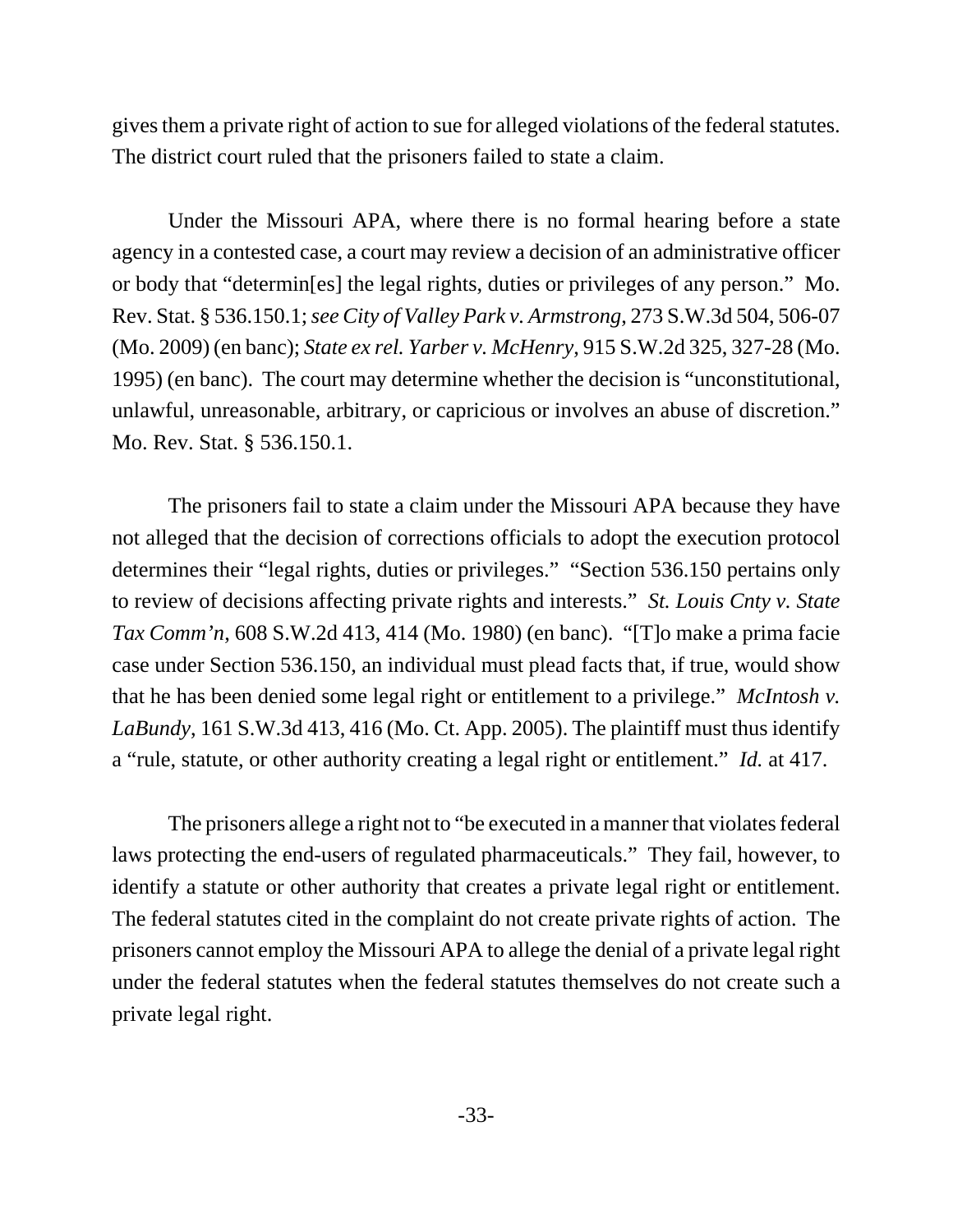\* \* \*

The judgment of the district court is affirmed.

BYE, Circuit Judge, with whom MURPHY and KELLY, Circuit Judges, join, dissenting.

The constitutionality of the death penalty itself is not before us in this case, and we proceed on the assumption the death penalty is constitutional. While it follows there must be a constitutional means of carrying out a death sentence, it has not been determined that Missouri's current execution protocol is constitutional. The district court erred in dismissing the death-row inmates' suit, and the death-row inmates should have the opportunity to conduct discovery and fully litigate their claims. I therefore respectfully dissent.

I

I disagree with the entirety of Part II of the majority's opinion, which dismisses the death-row inmates' Eighth Amendment claim. The majority provides two alternative reasons for dismissing the suit: (1) as a matter of law, the death-row inmates' claim regarding the substantial risk of severe pain imposed by Missouri's execution protocol is inadequately pled; and (2) the death-row inmates have failed to adequately plead a readily-available alternative method of execution.

## A

The majority first holds the death-row inmates have failed to plead sufficient factual matter on the risk of harm to state a plausible claim of relief. Federal Rule of Civil Procedure 8(a)(2) requires only "a short and plain statement of the claim showing that the pleader is entitled to relief." To withstand the State's Rule 12(b)(6)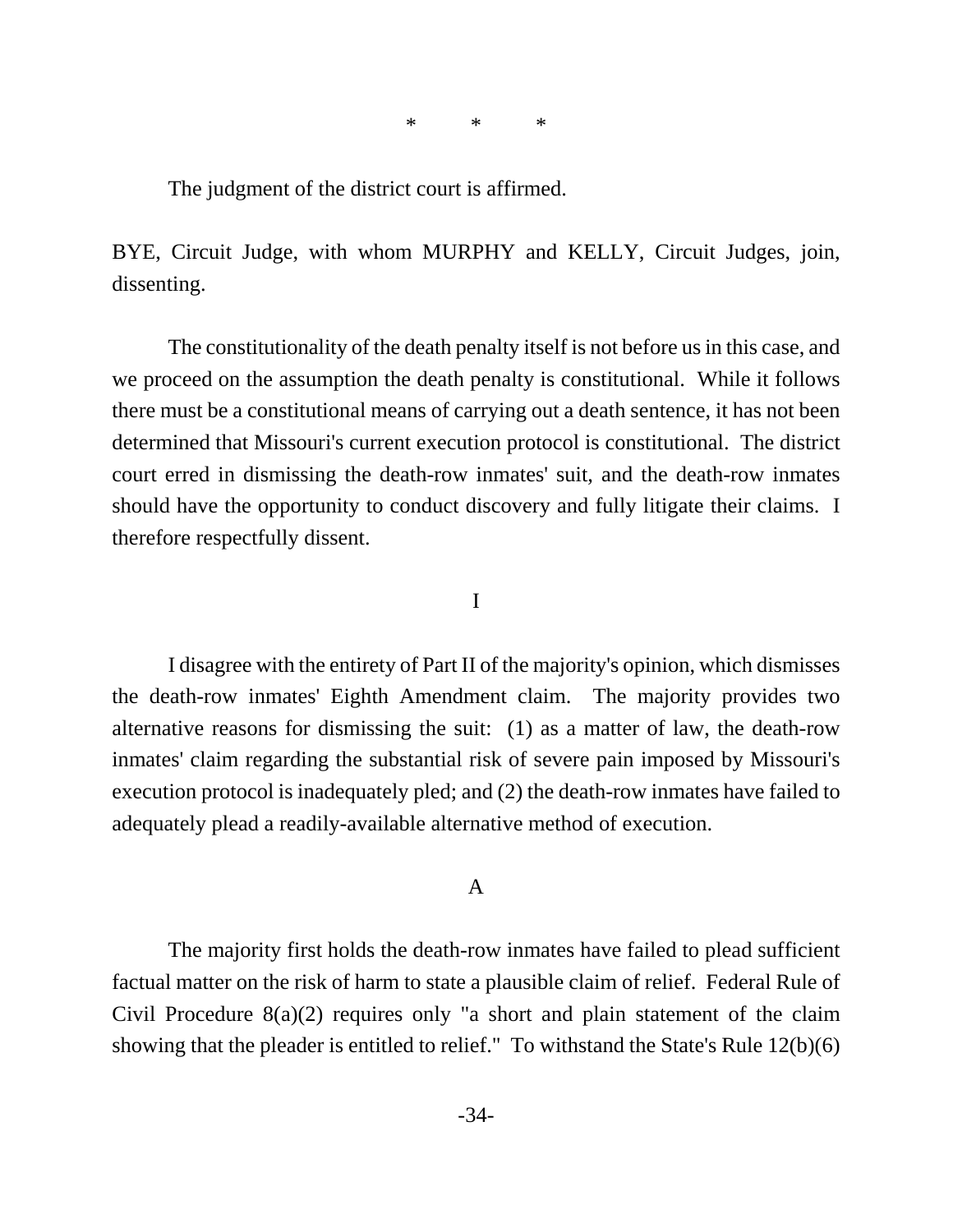motion, the complaint must contain sufficient factual allegations to "state a claim to relief that is plausible on its face." Bell Atl. Corp. v. Twombly, 550 U.S. 544, 547 (2007). "Threadbare recitals of the elements of a cause of action, supported by mere conclusory statements, do not suffice." Ashcroft v. Iqbal, 556 U.S. 662, 678 (2009) (citing Twombly, 550 U.S. at 555).

"[T]aking all facts alleged in the complaint as true, and making reasonable inferences in favor of the nonmoving party," the death-row inmates have sufficiently pled their Eighth Amendment claim. Smithrud v. City of St. Paul, 746 F.3d 391, 397 (8th Cir.) cert. denied, 135 S. Ct. 361 (2014). The death-row inmates' complaint alleges the compounded pentobarbital used by Missouri creates a substantial risk of harm and inflicts a substantial risk of severe pain. The death-row inmates have also shown the risk of pain is objectively intolerable.

The death-row inmates' second amended complaint includes thirty-two attached exhibits, including declarations and affidavits from medical professionals. The pleadings demonstrate substantial concerns with compounded pentobarbital, including potency levels, contamination, pH levels, and shelf-life. Despite such pleadings, the majority concludes these potentialities are hypothetical and do not "rise[] to the level of 'sure or very likely' to cause serious harm or severe pain." The majority takes offense at the death-row inmates' "allegations of generalized harms" from compounded pentobarbital, but such allegations are exactly what must be pled to survive a Rule  $12(b)(6)$  motion to dismiss. Rule 8 only requires "a short and plain statement" showing the death-row inmates are entitled to relief. No higher pleading standard is applicable to this suit. Cf. Fed. R. Civ. P. 9(b) (establishing heightened pleading standards in certain cases, such as fraud or mistake). The death-row inmates could not possibly include allegations more specific to the compounding done for or by Missouri without the benefit of discovery. To know about Missouri's particular compounding procedure and the particular dangers of such a procedure, the death-row inmates need discovery about the various sources of the drugs, how the drugs are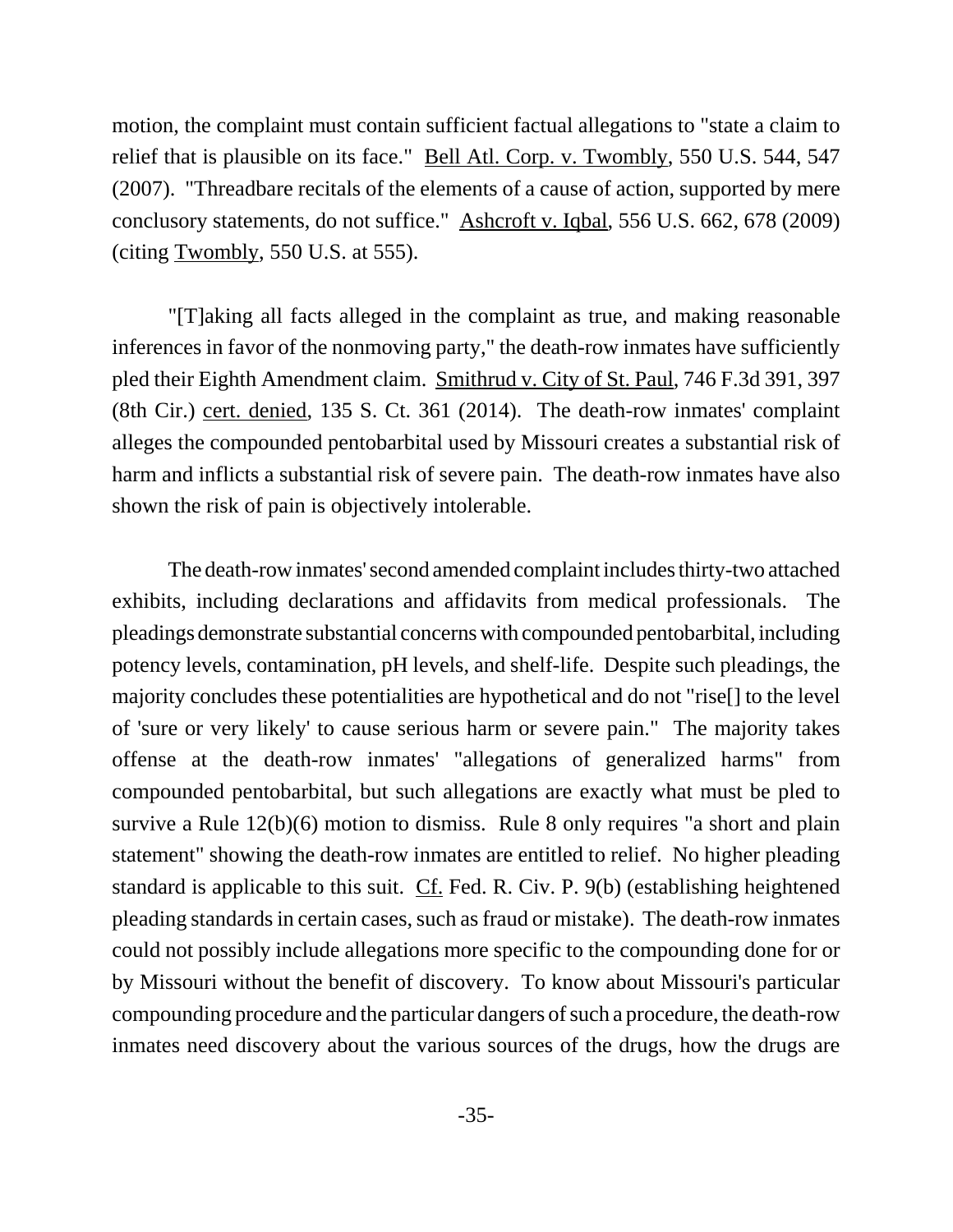compounded, whether the compounded drugs are tested for potency, contamination, or pH levels, and how and for how long the compounded drugs are stored. Missouri has steadfastly refused to disclose any information related to the compounded pentobarbital. See e.g., In re Lombardi, 741 F.3d 888, 889 (8th Cir.), reh'g denied, 741 F.3d 903 (8th Cir.) and cert. denied sub nom. Zink v. Lombardi, 134 S. Ct. 1790 (2014) (ruling in favor of Missouri in an appeal "to prohibit the district court from enforcing orders that [the State] must disclose in civil discovery, for use by opposing counsel, the identities of (1) the physician who prescribes the chemical used in Missouri executions, (2) the pharmacist who compounds the chemical, and (3) the laboratory that tests the chemical for potency, purity, and sterility"). It is not the death-row inmates' burden at the pleading stage to show their claims are "sure or very likely;" the death-row inmates must merely show they have stated a claim for relief.

The majority is unconcerned with expert opinions and a host of other evidence which shows improperly compounded pentobarbital would "sure or very likely" cause unconstitutionally painful deaths. The majority acknowledges this evidence exists but focuses on the one thing the death-row inmates cannot know at this stage: "specific factual allegations regarding the production of the pentobarbital" to be used in their executions. Because the death-row inmates have adequately pled that improperly compounded pentobarbital is sure or very likely to cause pain and suffering at an unconstitutional level, the death-row inmates have pled enough to survive a motion to dismiss under Rule 12(b)(6). Thus, the death-row inmates should be allowed to utilize discovery in the normal course of litigation to determine the actual process used by Missouri's current compounding pharmacies.

# B

In an alternative holding on the death-row inmates' Eighth Amendment claim, the majority finds the death-row inmates failed to plead a specific readily-available alternative method of execution and finds such a failure fatal to this suit. I disagree.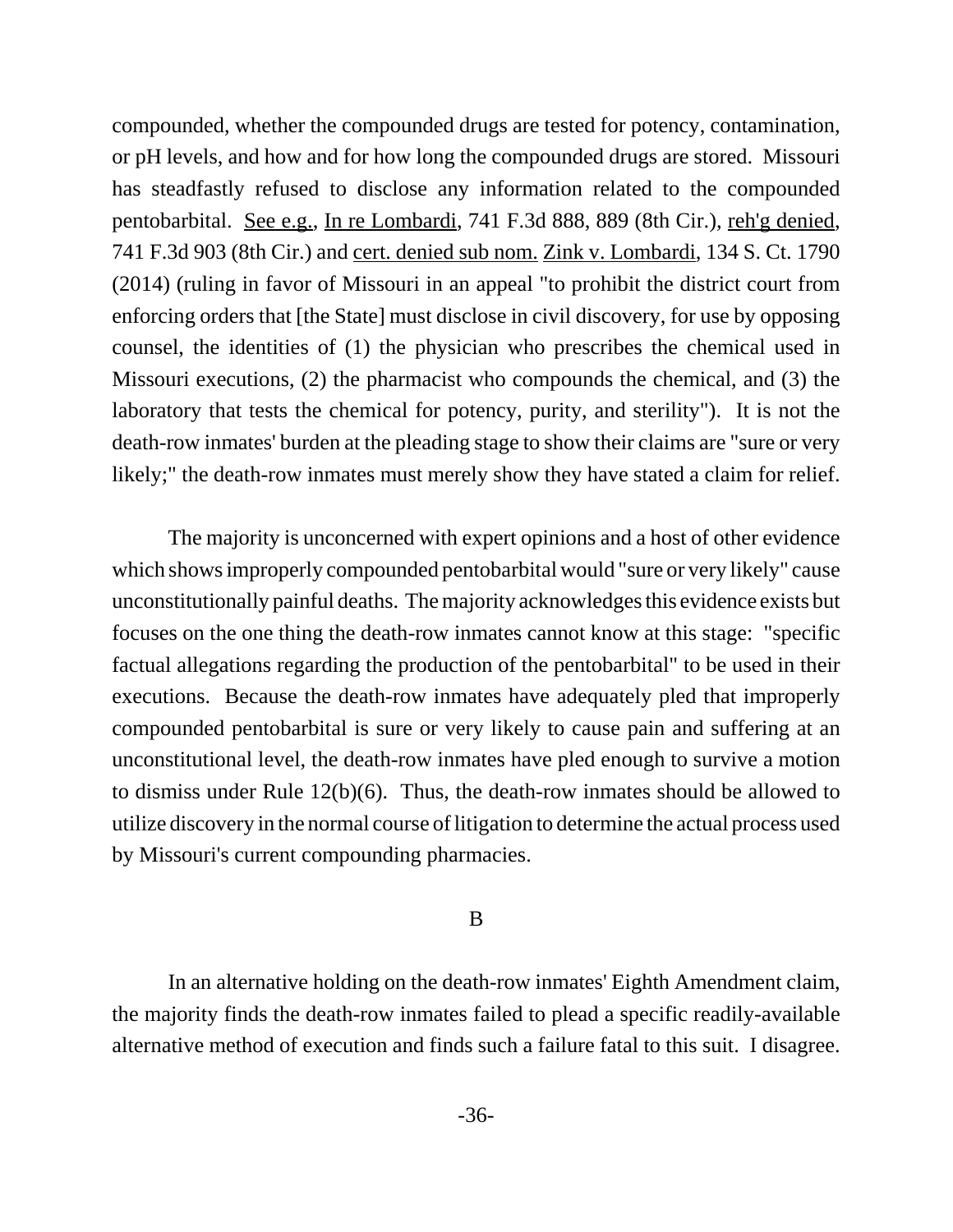In Hill v. McDonough, 547 U.S. 573, 576 (2006), the Supreme Court examined whether a death-row inmate challenging Florida's execution protocol had a cognizable suit under 42 U.S.C. § 1983, or whether such a claim needed to be brought under 28 U.S.C. § 2254. The Supreme Court clarified that a challenge to a state's execution procedure may proceed under § 1983, particularly when a "[c]omplaint does not challenge the lethal injection sentence as a general matter but seeks instead only to enjoin [the State] from executing [the plaintiff] in the manner they currently intend." Hill, 547 U.S. at 580 (internal quotation marks omitted). In explaining the requirements for a § 1983 challenge to execution protocols, the Supreme Court considered and rejected the proposition that "a capital litigant's § 1983 action can proceed [only] if . . . the prisoner identified an alternative, authorized method of execution." Id. at 582. In rejecting that proposition, the Supreme Court explained "[i]f the relief sought would foreclose execution, recharacterizing a complaint as an action for habeas corpus might be proper." Id. "Imposition of heightened pleading requirements, however, is quite a different matter. Specific pleading requirements are mandated by the Federal Rules of Civil Procedure, and not, as a general rule, through case-by-case determinations of the federal courts." Id. (citing Fed. R. Civ. P. 8 and 9; Swierkiewicz v. Sorema N.A., 534 U.S. 506, 512-14 (2002)).

A year later, the Supreme Court addressed the pleading requirements of exhaustion under the Prison Litigation Reform Act in <u>Jones v. Bock</u>, 549 U.S. 199 (2007). The Supreme Court, relying on the Federal Rules of Civil Procedure and rejecting a heightened pleading requirement, found the usual practice under the Federal Rules should be followed in § 1983 suits. The Supreme Court thereafter reaffirmed the pleading requirements for death-row inmates: "And just last Term, in Hill . . . , we unanimously rejected a proposal that § 1983 suits challenging a method of execution must identify an acceptable alternative." Id. at 212. In addressing the pleading requirements for death-row inmates challenging a method of execution, the Supreme Court has been clear: there is no heightened pleading rule requiring inmates to identify any alternative method of execution.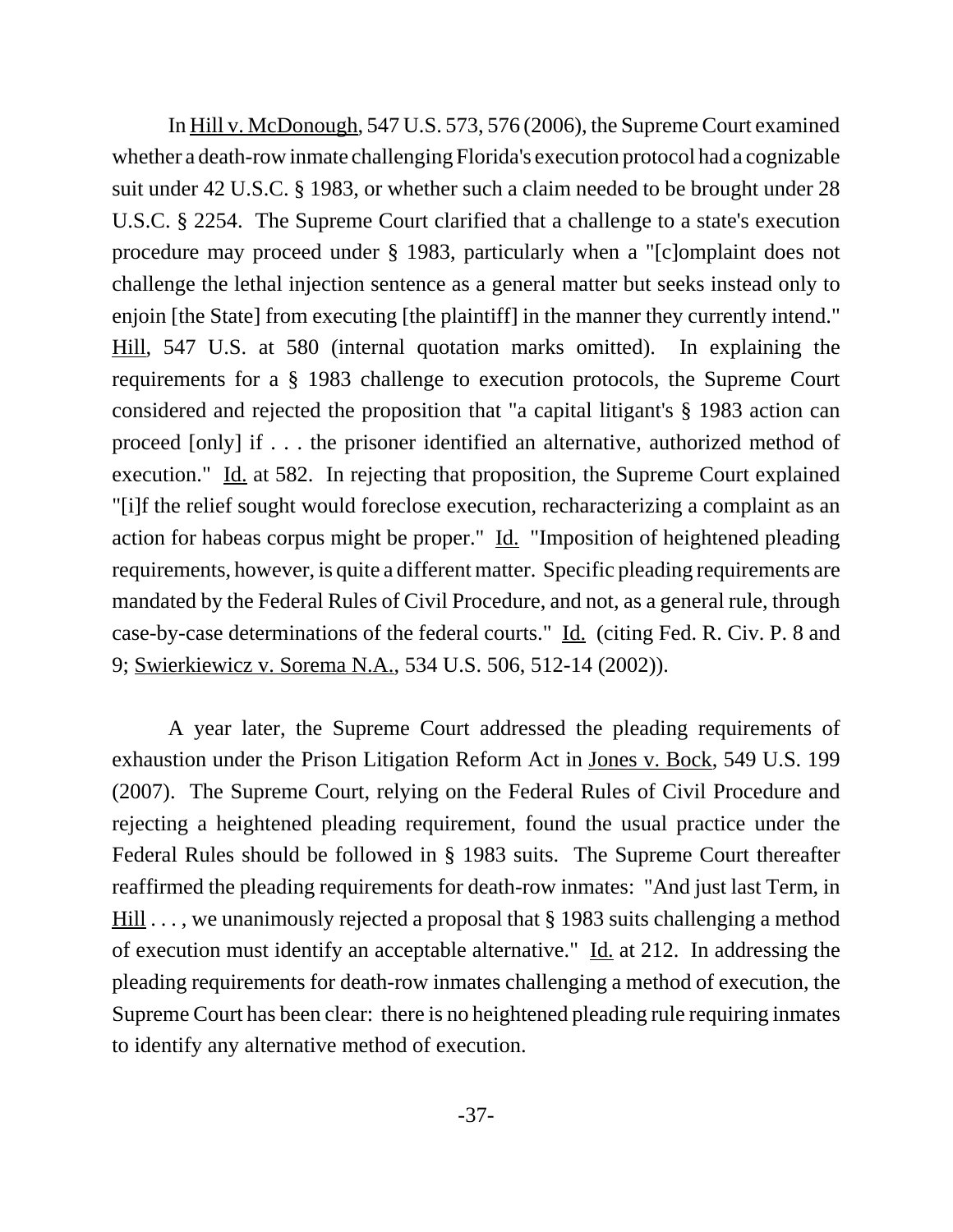The majority dismisses these clear statements by the Supreme Court, and instead relies on Baze v. Rees, 553 U.S. 35 (2008), to justify the imposition of a heightened pleading standard. The Baze challenge to Kentucky's three-drug execution protocol came to the Supreme Court in a declaratory judgment action after "[t]he trial court held extensive hearings and entered detailed findings of fact and conclusions of law." Id. at 41. The death-row inmates in Baze, challenging Kentucky's execution protocol, alleged a readily-available alternative. The Supreme Court held "a condemned prisoner cannot successfully challenge a State's method of execution merely by showing a slightly or marginally safer alternative." Id. at 51. Rather, the Supreme Court established that *when an alternative method of execution is proposed*, "the proffered alternatives must effectively address a substantial risk of serious harm." Id. at 52 (internal quotation marks omitted). And, if a death-row inmate puts forward such a proposed alternative, it must be "feasible, readily implemented, and . . . significantly reduce a substantial risk of severe pain." Id.

Baze does not establish the standard for all execution-protocol challenges. Instead, Baze establishes that when death-row inmates can show a readily-available alternative with sufficient documented advantages, "a State's refusal to change its method can be viewed as 'cruel and unusual' under the Eighth Amendment." 553 U.S. at 52. Baze reaches no further than this holding. Baze did not purport to limit Eighth Amendment challenges of execution protocols to only those cases where death-row inmates propose an alternative method, and <u>Baze</u> did not change the pleading requirements for Eighth Amendment cases.

Despite the limited nature of <u>Baze</u>, the majority relies on **Baze** to establish that death-row inmates must plead a feasible and readily-available alternative method of execution. It is troubling the majority relies on Baze when Baze does not mention pleading requirements or the Federal Rules of Civil Procedure. Webster v. Fall, 266 U.S. 507, 511 (1925) ("Questions which merely lurk in the record, neither brought to the attention of the court nor ruled upon, are not to be considered as having been so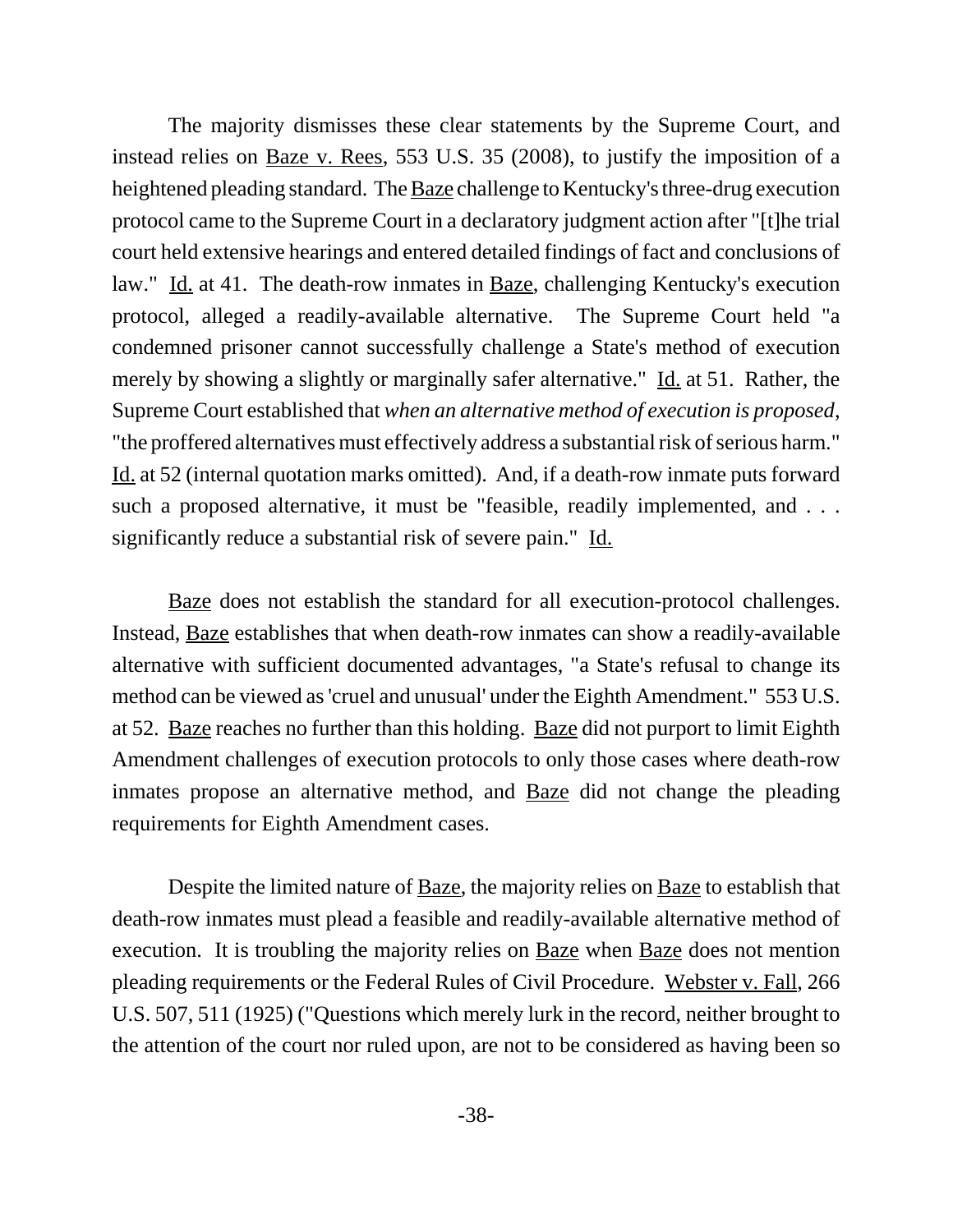decided as to constitute precedents."). But perhaps most troubling is the majority's reliance on <u>Baze</u> when <u>Baze</u> does not even mention <u>Hill</u> or <u>Jones. Shalala v. Ill.</u> Council on Long Term Care, Inc., 529 U.S. 1, 18 (2000) ("Th[e Supreme Court] does not normally overturn . . . earlier authority *sub silentio* . . . .").

The Supreme Court warns "that courts should generally not depart from the usual practice under the Federal Rules on the basis of perceived policy concerns." Jones, 549 U.S. at 212. Despite this rule, the majority bases its decision on policy considerations: whether discovery and litigation would pressure Missouri's suppliers and agents to discontinue providing the drugs for executions. The question of whether discovery is appropriate or necessary is not currently before this court. Neither is the question of an injunction about the potential harm the State might suffer from disclosure of drug providers. The majority appears to impose a heightened pleading standard for fear that this suit would otherwise eventually require the disclosure of information which it fears would hamper Missouri's ability to carry out executions. This is not a reason to impose a heightened pleading standard in opposition to Supreme Court precedent and the Federal Rules of Civil Procedure.

If policy concerns were relevant to the establishment of case-by-case pleading standards, policy concerns would weigh in favor of allowing this suit to proceed. It is troubling that under the majority's rule, the constitutionality of an execution method is determined *not* by the pain and suffering caused by that method, but rather by what resources a death-row inmate can garner to show an available alternative. If the manufacturers of safer drugs were willing to provide Missouri with execution drugs, Missouri's current execution protocol would likely be held unconstitutional. See Baze, 553 U.S. at 52 (discussing requirements for a § 1983 suit when an alternative method of execution is readily available). In no other area do the private acts of thirdparties so influence the determination of whether a government act is unconstitutional. Making it even more difficult for death-row inmates, they now must surpass these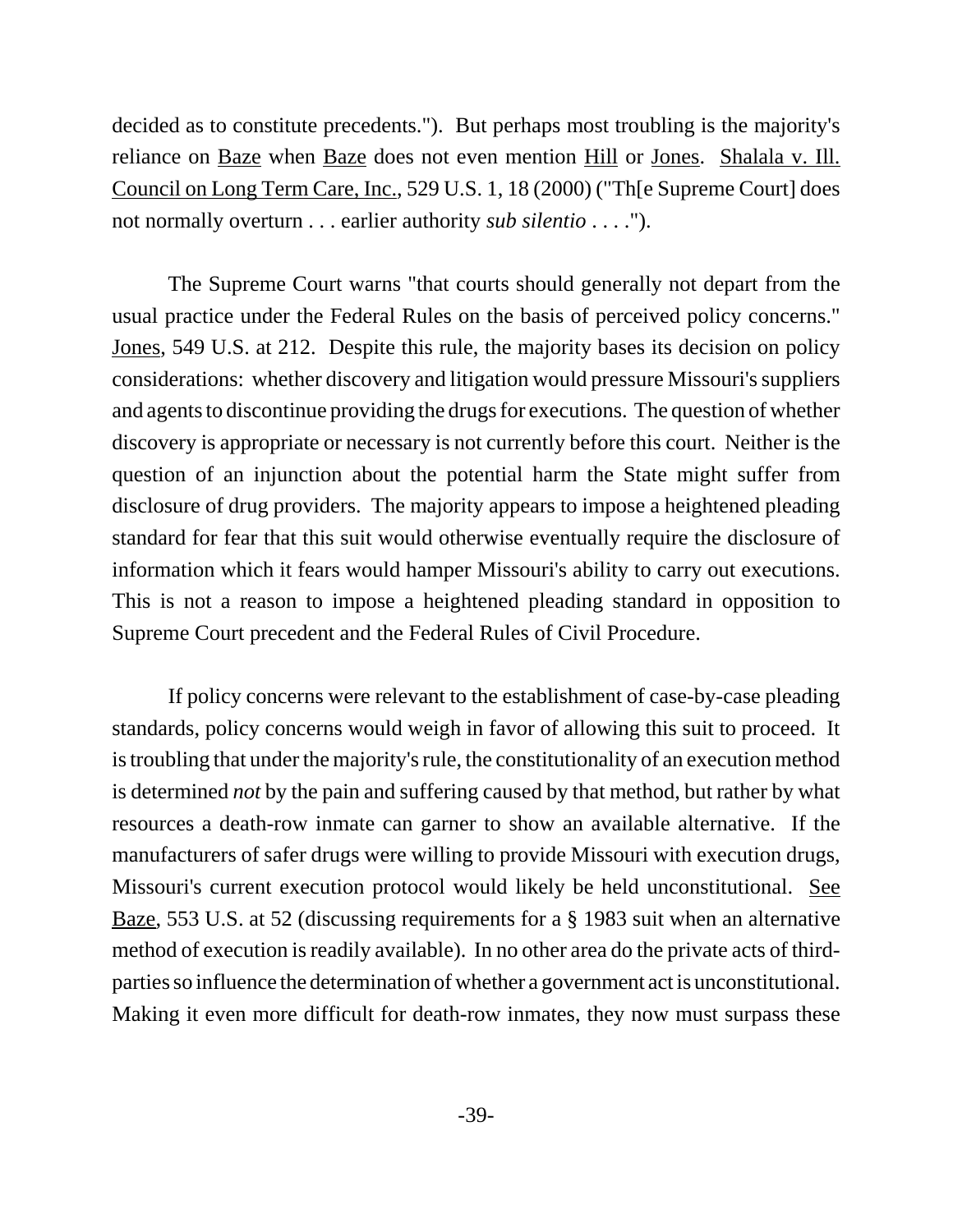barriers at the pleading stage, rather than at the summary judgment stage after the completion of discovery.

Simply put, neither the Constitution nor the Federal Rules of Civil Procedure require a plaintiff challenging the constitutionality of government actions to simultaneously suggest a remedy–a remedy which cannot be to simply stop the unconstitutional activity. Such a heightened pleading standard has not been required in other constitutional cases, and should not be required here. Based on the foregoing reasons, I dissent from the imposition of any heightened pleading standards when death-row inmates challenge a state's method of execution.

C

Although I believe the pleading requirement imposed by the majority is an incorrect application of the law, I recognize my position in the minority and therefore find it prudent to comment on the resolution of this case. Even if the majority is correct in imposing this additional pleading requirement, it is improper to dismiss the death-row inmates' suit at this juncture. Rather, the matter should be remanded for the death-row inmates to amend their complaint because the death-row inmates' second amended complaint does, in fact, satisfy the pleading requirements previously suggested by the Eighth Circuit.

In my view, in denying rehearing in the case of In re Lombardi the Eighth Circuit clarified that death-row inmates alleging an Eighth Amendment violation based on the method of execution must, in their pleadings, (1) "concede[] that 'other methods of lethal injection the Department could choose to use would be constitutional,'" In re Lombardi, 741 F.3d 903, 905 (8th Cir. 2014) (en banc) (quoting Hill, 547 U.S. at 580); and (2) "allege<sup>[]</sup> 'that the challenged procedure presents a risk of pain the State can avoid while still being able to enforce the sentence ordering a lethal injection,'" id. (quoting Hill, 547 U.S. at 581). In their second amended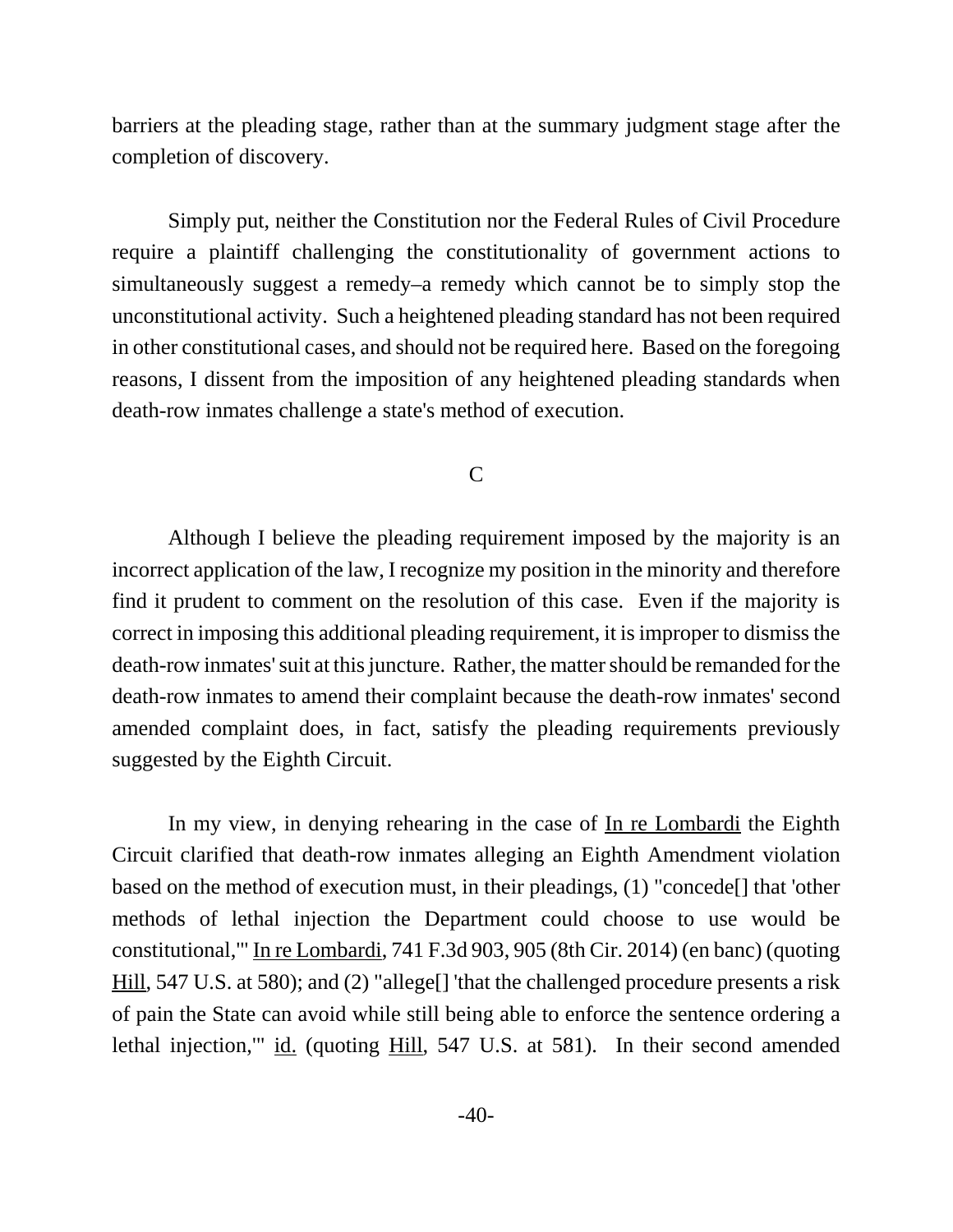complaint, the death-row inmates "concede that other methods of lethal injection the Department could choose to use would be constitutional." Zink v. Lombardi, No. 12- 4209, Doc. 338 at 202 (W.D. Mo. Feb. 2, 2014). Thus, the death-row inmates pleaded exactly what <u>In re Lombardi</u> required of them: a concession "that other methods of lethal injection the Department could choose to use would be constitutional." 741 F.3d at 905 (internal quotation marks omitted).

The Eighth Circuit now changes, once again, the pleading requirements for an Eighth Amendment claim. Because the death-row inmates complied with In re Lombardi, and because the Eighth Circuit is for the first time imposing a stricter pleading requirement, a remand is proper. The death-row inmates should have the opportunity to plead a named alternative method before the complaint is dismissed. However, in light of today's ruling dismissing the complaint, the death-row inmates, if they choose to do so, will have to settle for initiating new litigation in the district court and filing a complaint which complies with the newly-established pleading standards. For example, if the death-row inmates desire, the death-row inmates could propose as an available alternative an execution protocol using pentobarbital which was properly compounded at an FDA-approved compounding pharmacy, and has thereafter been tested for identity, potency, purity, and contamination.

#### D

The majority also extends the imposition of a heightened pleading requirement beyond the death-row inmates' Eighth Amendment claims. Without an explanation of this extension, the majority resolves the death-row inmates' medical needs claim "[f]or reasons discussed in Part II." The majority also dismisses the death-row inmates' due process claim at least in part based on the death-row inmates' failure to "plead[] a deprivation of rights under the Eighth Amendment." I disagree with any extension of the heightened pleading requirement, and dissent from these portions of the majority's opinion.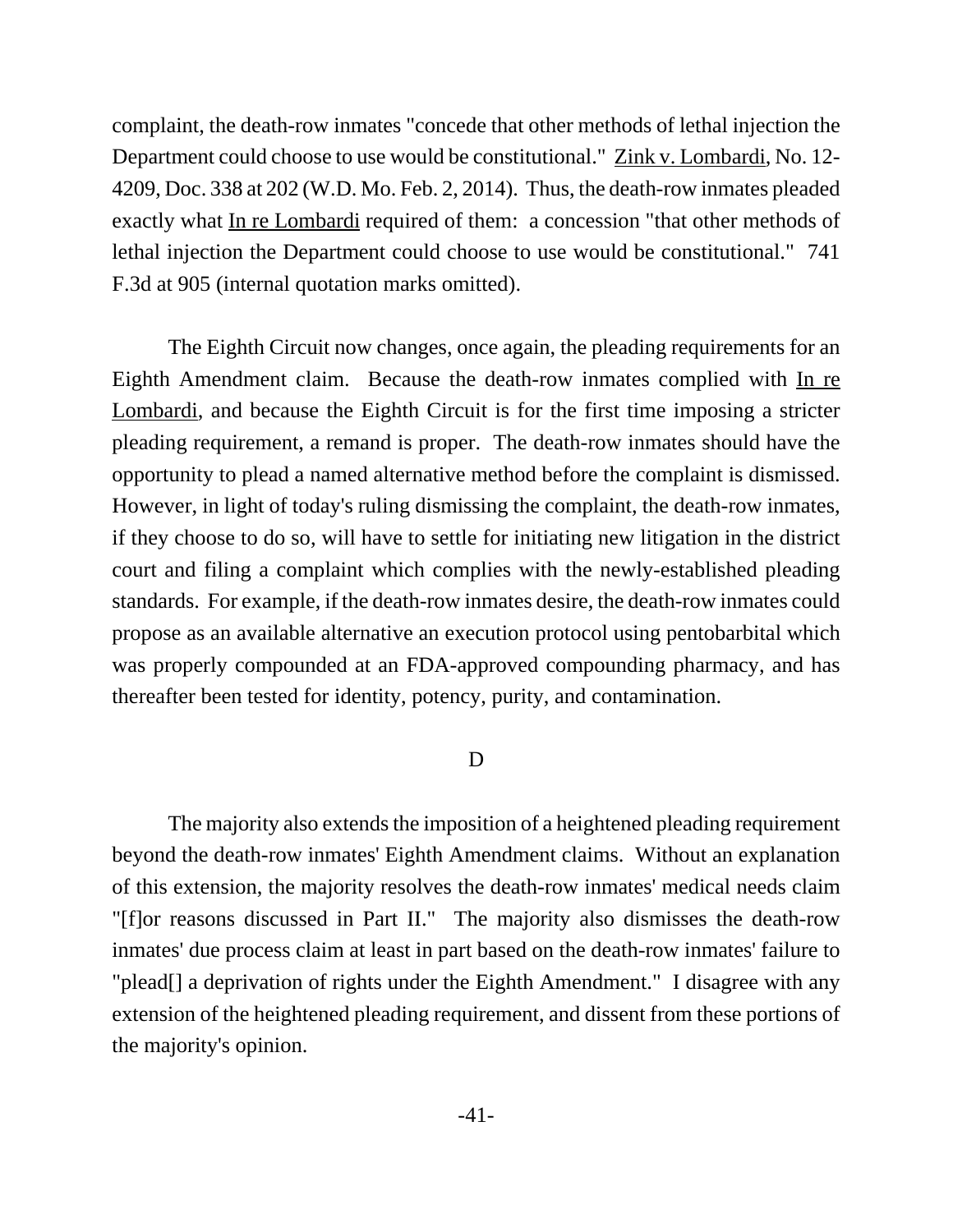The majority opinion establishes heightened pleading requirements for deathrow inmates challenging a state's method of execution under the Eighth Amendment. This imposition is in opposition to governing Supreme Court precedent and the Federal Rules of Civil Procedure. In other words, the Eighth Circuit now prevents death-row inmates from truly accessing the federal courts: a death-row inmate cannot benefit from discovery and is prohibited from challenging even a truly unconscionable method of execution if no other methods are readily available and obvious at the pleading stage.

The death-row inmates have established the risk of using alleged compounded pentobarbital to carry out an execution, and have conceded other forms of execution are constitutional. Therefore, I would reverse the district court, stay the executions of the death-row inmates pending resolution of the suit, and remand for the district court to conduct discovery in its usual and normal course of business.

SHEPHERD, Circuit Judge, dissenting in part.

In *Lombardi*, because the prisoners had not conceded that other methods of lethal injection which the state of Missouri could choose would be constitutional*,*  "[w]e were not required to address whether alleging that the current method of execution creates a substantial risk of harm when compared to known and available alternatives, without specifying an alternative, would be sufficient to state a claim in light of *Hill* and *Baze*." *In re Lombardi*, 741 F.3d. 903, 905 (8th Cir. 2014). The court now holds, in Part II.B. of this opinion, that even with such a concession the prisoners must indeed identify an alternative method of execution that is feasible, can be readily implemented, and will significantly reduce a substantial risk of severe pain in order to state an Eighth Amendment claim. I cannot agree with this conclusion.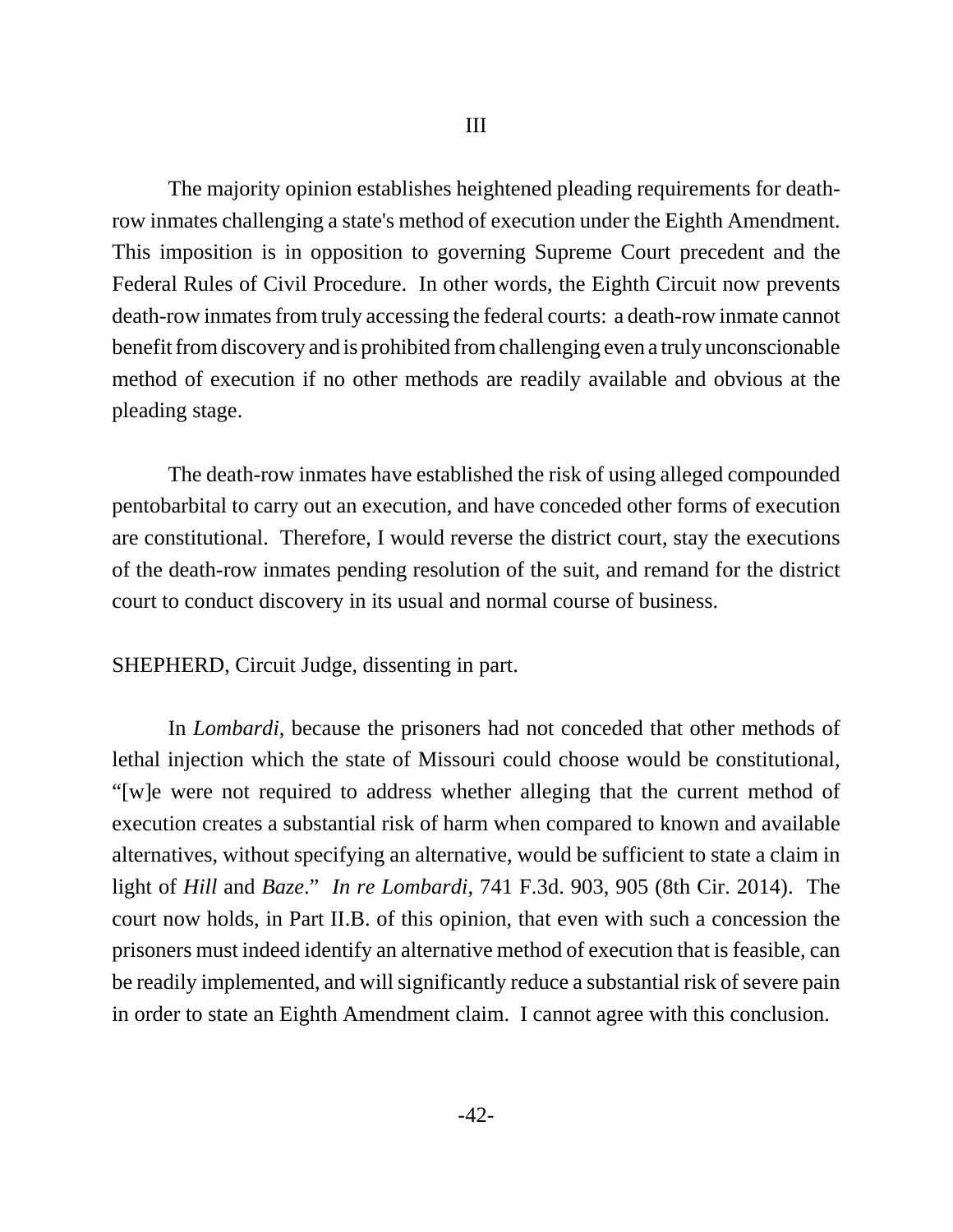First, it is not necessary for the court to reach this issue. In Part II.A. of this opinion we explain that the second amended complaint's Eighth Amendment challenge to Missouri's method of execution by lethal injection fails to state a claim because it does not include the requisite plausible allegations that the lethal execution protocol creates a substantial risk of severe pain. So holding, we need not reach the issue of the sufficiency of the second amended complaint's allegation of an alternative method of execution. *See Raby v. Livingston*, 600 F.3d 552, 560-61 (5th Cir. 2010) ("Because we find that Raby has failed to establish that the Texas lethal injection protocol creates a demonstrated risk of severe pain, we do not reach the second step of the *Baze* test, whether the risk created by the current protocol is substantial when compared to the known and available alternatives.").

Second, if in fact the issue is be addressed, I disagree substantively with the court's holding. In *Hill v. McDonough*, the Supreme Court considered whether a prisoner's Eighth Amendment challenge to Florida's lethal-injection protocol could proceed as a § 1983 action or must proceed as a habeas action. 547 U.S. 573, 576 (2006). In finding that the action could proceed under § 1983, the Court rejected the government's contention that the prisoner must plead an alternative means of execution to state a § 1983 claim. *Id.* at 582. The *Hill* Court noted that "[s]pecific pleading requirements are mandated by the Federal Rules of Civil Procedure, and not, as a general rule, through case-by-case determinations of the federal court." *Id.* (citing *Swierkiewicz v. Sorema N.A.*, 534 U.S. 506, 512-14 (2002)).

Lest there be any confusion about underpinnings of the holding, in its very next term, in *Jones v. Bock*, the Supreme Court explained, "[J]ust last Term, in *Hill v. McDonough*, we unanimously rejected a proposal that § 1983 suits challenging a method of execution must identify an acceptable alternative." 519 U.S. 199, 213 (2007) (internal citation omitted).